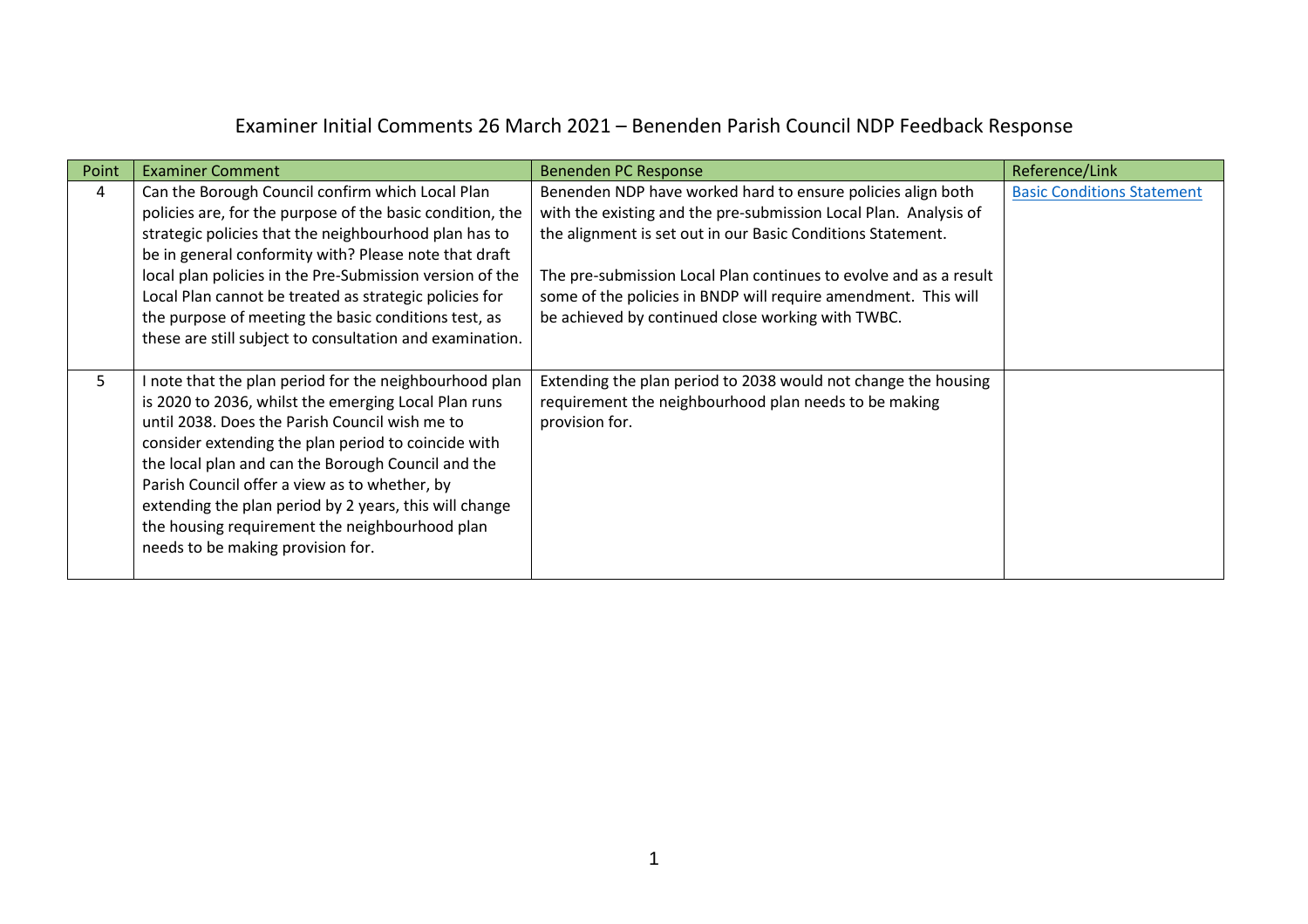| Point | <b>Examiner Comment</b>                                 | Benenden PC Response                                                    | Reference/Link              |
|-------|---------------------------------------------------------|-------------------------------------------------------------------------|-----------------------------|
| 6     | Can the Parish Council expand on how it has arrived at  | TWBC originally proposed targeting over 230 additional dwellings        | See table 6.2 on page 72 of |
|       | the number of new homes to be built within the plan     | within the Parish (2011 census - parish had 839 households).            | the TWBC HNS                |
|       | period? Is it based on the sum of the site capacities,  | This was based on landowner response to their Call for Sites.           |                             |
|       | on the sites it is seeking to allocate for residential  |                                                                         |                             |
|       | development or is there some other basis, perhaps       | Benenden PC suggested a smaller level of development because:           |                             |
|       | related to housing need or where has then been a        | The parish is relatively remote from employment centres of<br>$\bullet$ |                             |
|       | proportional distribution by relating the population of | Tunbridge Wells, Maidstone, Hastings and Ashford. The only              |                             |
|       | the parish to the amount of housing that Tunbridge      | direct public transport link to TW takes 1 hour 40 minutes              |                             |
|       | Wells needs to be delivering? To what extent has the    | each way.                                                               |                             |
|       | Borough Council identified the amount of housing the    | Benenden has the second lowest housing need in the<br>$\bullet$         |                             |
|       | parish needs to be making provision for and to what     | Borough (TWBC HNS 2018).                                                |                             |
|       | extent is it driven by the Parish's own aspirations? I  | The Parish Council proposal of 'around 100' dwellings plus<br>$\bullet$ |                             |
|       | note the reference to the Benenden Parish Plan 2015,    | existing permissions represent the highest allocation, relative         |                             |
|       | which refers to housing growth equating to 1% per       | to existing housing numbers, in a TWBC parish within the                |                             |
|       | year but I do not know why that figure was arrived at   | AONB. Only parishes outside the AONB are being asked to                 |                             |
|       | or what status that plan had- is there some             | do more.                                                                |                             |
|       | assessment of local housing need that is driving that   | On this basis the Parish Council believe the allocated numbers          |                             |
|       | figure? I am aware that the Parish has been very alert  | meet requirements and are agreed with TWBC.                             |                             |
|       | to the affordable housing need through the setting up   |                                                                         |                             |
|       | of a Community Land Trust?                              | The parish is not considering a CLT, required affordable housing        |                             |
|       |                                                         | will be provided by allocated sites including the Almshouse site.       |                             |
| 8     | Can I be provided with a copy of the 2015 Parish Plan.  | Copy of the 2015 Parish Plan was sent by email on 5 April 2021          |                             |
| 9     | There appears to be a minor disparity between the       | The site maps will be aligned $-$ we obtain our maps from TWBC          | Deborah Dixon from TWBC     |
|       | boundary where it crosses the land adjacent to the      |                                                                         | has confirmed they will     |
|       | Feoffee Cottages allocation site, which is shown as a   |                                                                         | supply identical site map   |
|       | straight line in the neighbourhood plan whilst the      |                                                                         |                             |
|       | draft local plan has a slight angled boundary. Should   |                                                                         |                             |
|       | the two plans be identical or is there a reason for the |                                                                         |                             |
|       | slightly larger site in the neighbourhood plan?         |                                                                         |                             |
|       |                                                         |                                                                         |                             |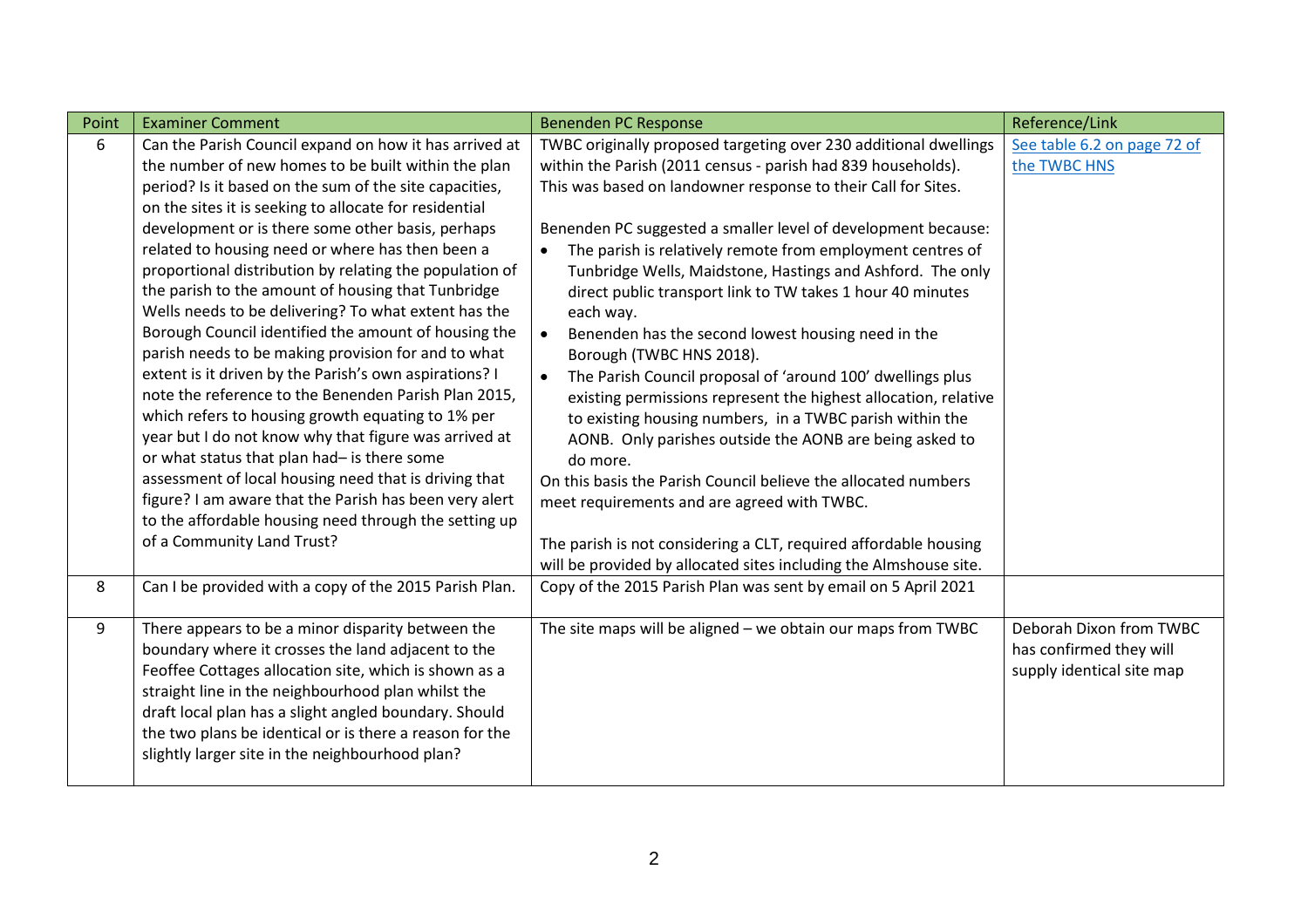| Point | <b>Examiner Comment</b>                                                                                         | <b>Benenden PC Response</b>                                                                                                                                                                                               | Reference/Link |
|-------|-----------------------------------------------------------------------------------------------------------------|---------------------------------------------------------------------------------------------------------------------------------------------------------------------------------------------------------------------------|----------------|
| 10    | Policy LE1 refers to the Limits to Built development "as<br>defined in the Local Plan" - the version of the new | Deborah Dixon of TWBC has confirmed the latest version of the<br>pre submission Local Plan has included some small changes. The                                                                                           |                |
|       | local plan needs to be inserted into the policy - Could<br>TWBC advise how that could be dealt with?            | final version of the Benenden LBD map will be provided to BNDP<br>to ensure alignment.                                                                                                                                    |                |
| 12    | Does the reference to distinctive views in c) not<br>duplicate Policy LE2?                                      | Policy LE2 contents can be deleted, added to Policy LE1 and other<br>adjustments made to text as appropriate.                                                                                                             |                |
| 13    | Can I request that the Figures 10 and 11 be shown at<br>full A4 size to aim their legibility?                   | We can send A4 sized format to Examiner for his information.<br>Changes to the format will be problematic, but we will provide<br>full sized A4 as part of supporting documents if the Examiner<br>recommends the change. |                |
| 14    | The second paragraph of the policy appears to be<br>duplicating Policy LE1 a). Is that necessary?               | Policy LE2 can been deleted and incorporated into LE1. Not<br>considered to be a duplication but separate policy not needed.                                                                                              |                |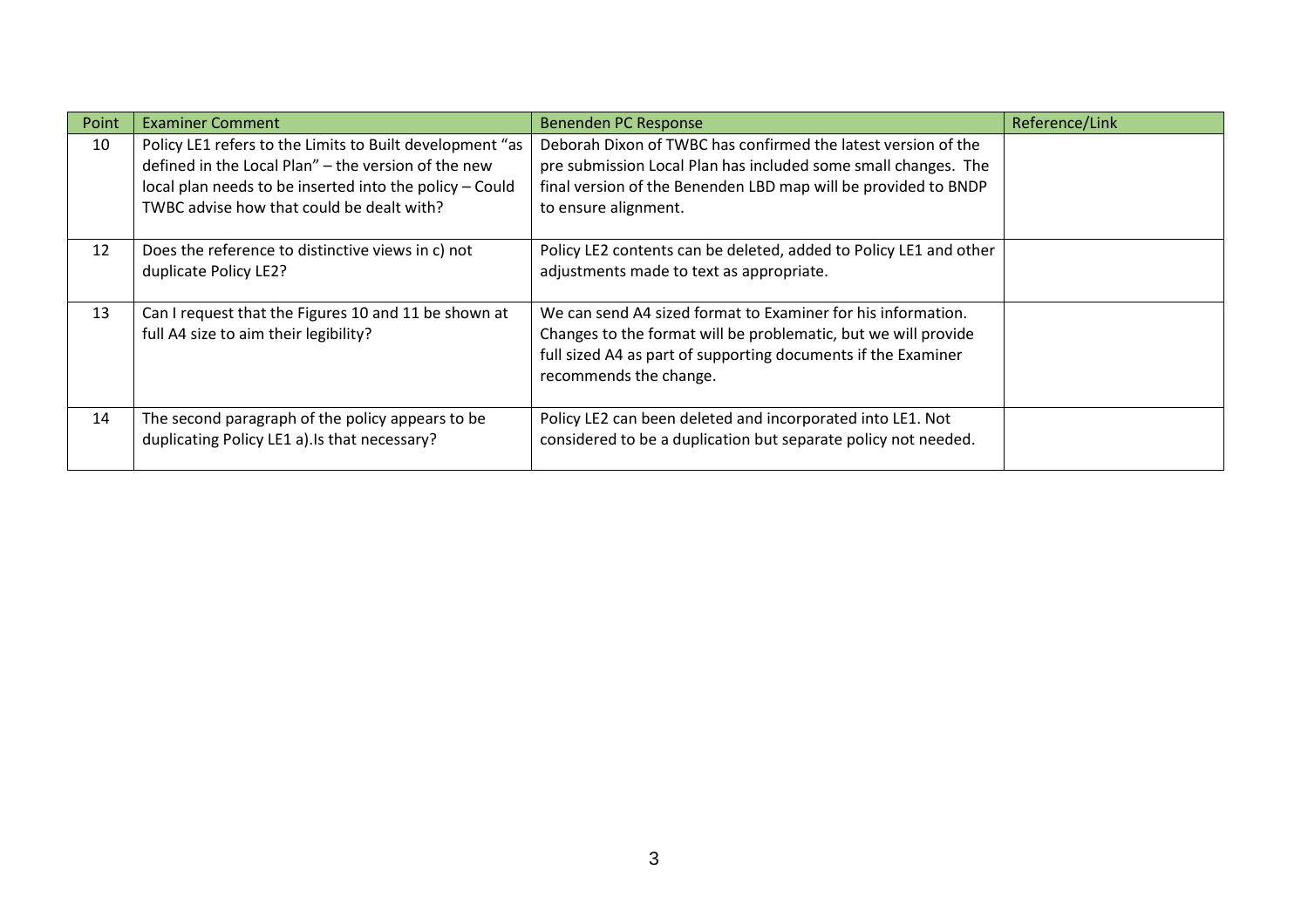| Point | <b>Examiner Comment</b>                                                                                                                                                                                                                                                      | <b>Benenden PC Response</b>                                                                                                                                                                                                                                                                                                                                                                                        | Reference/Link |
|-------|------------------------------------------------------------------------------------------------------------------------------------------------------------------------------------------------------------------------------------------------------------------------------|--------------------------------------------------------------------------------------------------------------------------------------------------------------------------------------------------------------------------------------------------------------------------------------------------------------------------------------------------------------------------------------------------------------------|----------------|
| 15    | I note that there is a degree of duplication with the<br>designation of local green spaces between the draft<br>Local Plan and this neighbourhood plan policy. If the                                                                                                        | TWBC Pre Submission Local Plan (PSLP) states:<br>"5.421 If the BNP progress through the relevant stages,<br>including referendum, a decision will be made by the Full                                                                                                                                                                                                                                              |                |
|       | neighbourhood plan is made before the draft local<br>plan is adopted, will the local plan designations still be<br>pursued by the Borough Council as this appears to be<br>not a strategic policy and Secretary of State advice is<br>not to duplicate policy unnecessarily? | Council of Tunbridge Wells Borough Council whether to make<br>the Benenden NDP part of the development plan for Tunbridge<br>Wells borough. If this is agreed, all decisions on planning<br>proposals within the parish of Benenden will be required have<br>regard to its policies.                                                                                                                               |                |
|       |                                                                                                                                                                                                                                                                              | <b>5.422</b> If this occurs while this Plan is still under consideration,<br>the allocation Policies AL/BE1, AL/BE2, AL/BE3, and AL/BE4<br>will be omitted. Rather, the settlement chapter in the Local Plan<br>for Benenden will refer to the site allocations, and other relevant<br>policies in the made BNP. This would be undertaken through<br>modifications to the Local Plan, which would be consulted on. |                |
|       |                                                                                                                                                                                                                                                                              | 5.423 The draft BNP's Vision, Goals, and Objectives provide a<br>framework within which the policies in the BNP were developed.<br>The BNP includes a number of specific goals and reference to a<br>list of projects set out in a Parish Action Plan that indicates how<br>developer contributions could potentially be used."                                                                                    |                |
|       |                                                                                                                                                                                                                                                                              | The PC will be suggesting that the same approach applies to<br>Green spaces and other appropriate sections of the PSLP - to<br>avoid unnecessary duplication.                                                                                                                                                                                                                                                      |                |
|       |                                                                                                                                                                                                                                                                              | There is one difference in listing between BNDP and the PSLP.<br>That is an area known as 'Hilly Fields'. At both our Rough Draft &<br>Reg 14 Consultation the owner of Hilly Fields made no objection<br>to its inclusion as a Local Green Space. In fact, feedback simply                                                                                                                                        |                |
|       |                                                                                                                                                                                                                                                                              | asked that we specify all dog owners should keep animals on a<br>lead to avoid sheep worrying. However, the owner has objected<br>to inclusion of Hilly Fields in the TWBC PSLP. To ensure<br>alignment BNDP will remove Hilly Fields from our final plan.                                                                                                                                                         |                |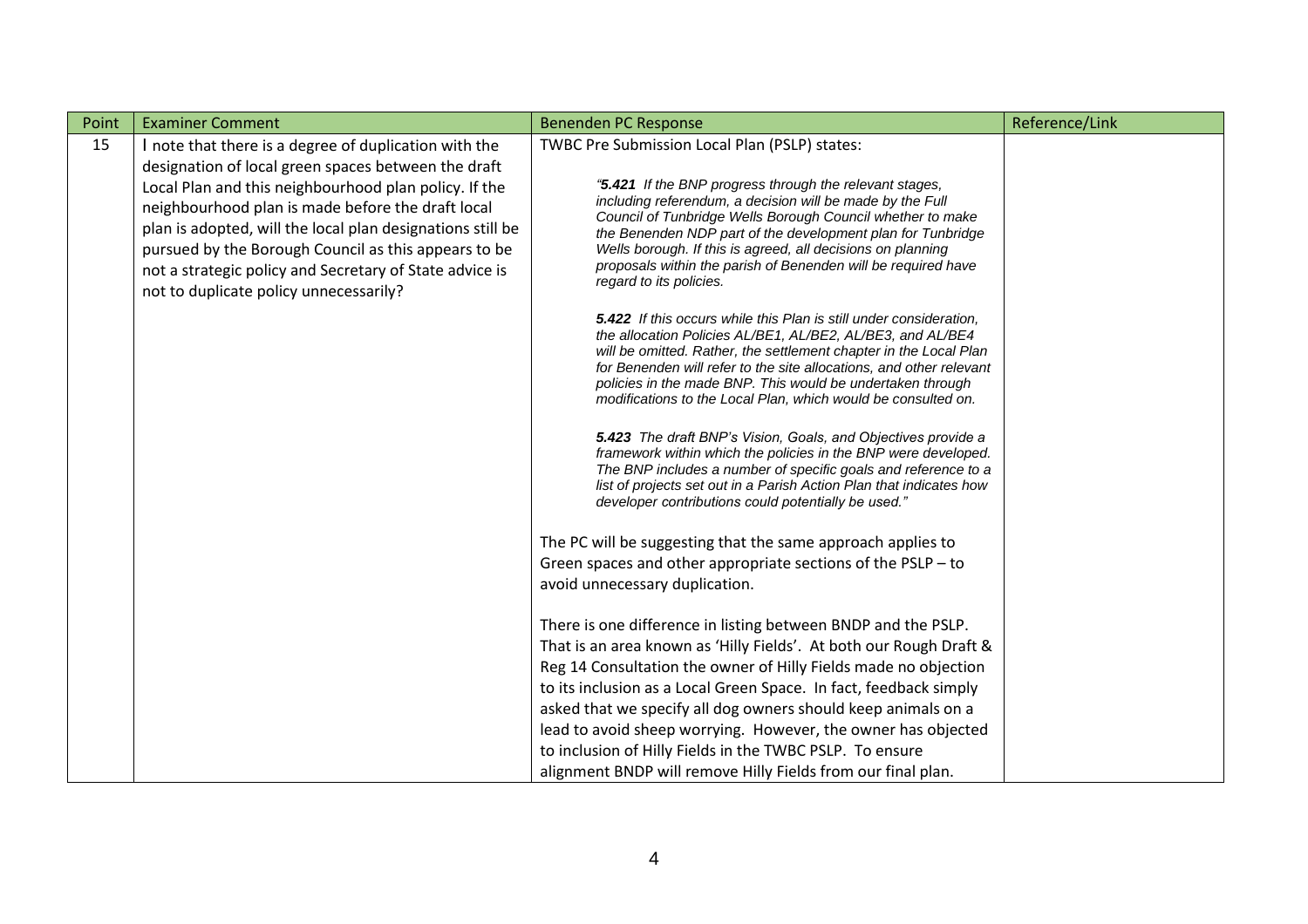| Point | <b>Examiner Comment</b>                                                                                                                                                                                                                                                                                                                                    | <b>Benenden PC Response</b>                                                                                                                                                                                                                                                                                                                                                                                                                                                                                                                                                                                                                                                                                                                                                                                                                                                                                                                                                                                                                                   | Reference/Link |
|-------|------------------------------------------------------------------------------------------------------------------------------------------------------------------------------------------------------------------------------------------------------------------------------------------------------------------------------------------------------------|---------------------------------------------------------------------------------------------------------------------------------------------------------------------------------------------------------------------------------------------------------------------------------------------------------------------------------------------------------------------------------------------------------------------------------------------------------------------------------------------------------------------------------------------------------------------------------------------------------------------------------------------------------------------------------------------------------------------------------------------------------------------------------------------------------------------------------------------------------------------------------------------------------------------------------------------------------------------------------------------------------------------------------------------------------------|----------------|
| 16    | I will be proposing to list the local green spaces<br>designated in the policy.                                                                                                                                                                                                                                                                            | Can be renumbered to LE2. List of LGS can be included within the<br>policy.                                                                                                                                                                                                                                                                                                                                                                                                                                                                                                                                                                                                                                                                                                                                                                                                                                                                                                                                                                                   |                |
| 17    | Can the Parish Council clarify whether the memorial<br>bench on the slope of Hilly Fields site was placed there<br>by the owners of the land for their own use or is it a<br>public amenity?                                                                                                                                                               | The bench has been in place for many years. It is not a public<br>amenity, it is privately owned and maintained.                                                                                                                                                                                                                                                                                                                                                                                                                                                                                                                                                                                                                                                                                                                                                                                                                                                                                                                                              |                |
| 19    | Can the Parish Council clarify whether the figures in<br>the policy are net or gross figures? For example, the<br>redevelopment of Site Reference LS41 will demolish<br>18 units to be replaced by 22-25 units, thereby<br>delivering a net increase in 4-7 dwellings or is the plan<br>proposing that $40 - 43$ dwellings are to be built on the<br>site? | Two sites (Site 424/LS40b and Site 277) currently have no<br>housing and so all numbers on these sites are describing the total<br>new builds.<br>Site 424/IS40b has an existing permission for 24 units. The NDP<br>adds a further 25 additional units to total 49 units on a<br>brownfield site of 4.2 hectares, outside the AONB. Note some 2<br>hectares of the site are wildlife sites/parkland and must be<br>preserved.<br>Site LS41 has 18 existing dwellings to which up to a further 25<br>will be added totalling 43 units on a brownfield site of 1.9<br>hectares outside the AONB.<br>Site 277 is a greenfield site inside the AONB owned by the<br>Benenden Almshouse Charities. The site has been allocated for<br>13 market units which will fund building of 12 almshouses (and<br>refurbishment of the existing stock of almshouses within the<br>Parish). Total allocation 25 dwellings.<br>Site LS16 has one dwelling and this will be increased by 19 to a<br>total of 20 units on a brownfield site of 0.8 hectares inside the<br>AONB. |                |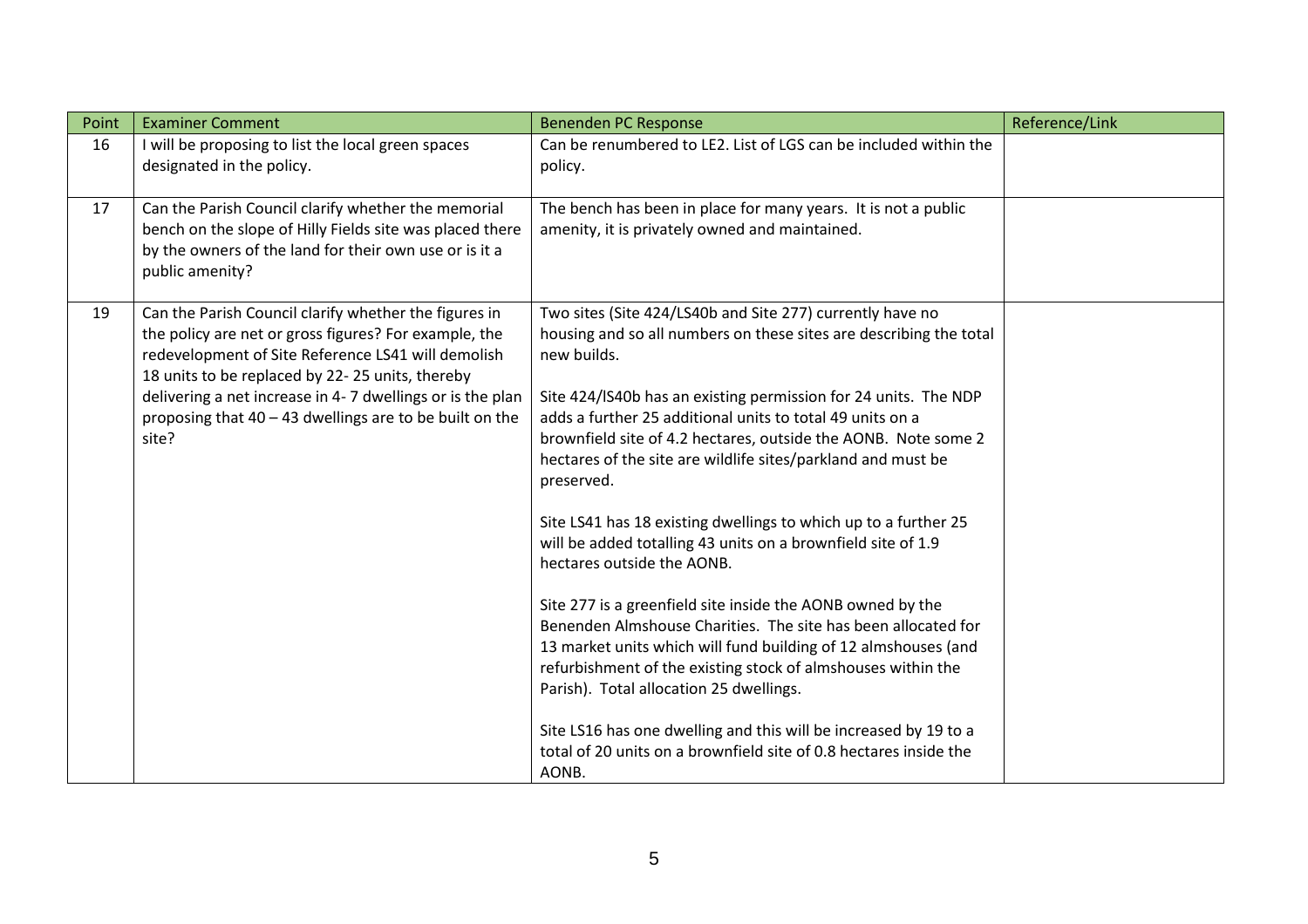| Point | <b>Examiner Comment</b>                                                                                        | <b>Benenden PC Response</b>                                                                              | Reference/Link            |
|-------|----------------------------------------------------------------------------------------------------------------|----------------------------------------------------------------------------------------------------------|---------------------------|
| 20    | Does the Parish Council have a view as to whether the                                                          | The plan offers a range from a minimum to maximum number.                                                |                           |
|       | housing numbers should be described as minimum<br>figures?                                                     | The maximum should not be exceeded.                                                                      |                           |
|       |                                                                                                                |                                                                                                          |                           |
| 22    | Is the intention that HS2 b) refers to the property                                                            | Policy HS2b - the wording of this policy can be adjusted to read                                         |                           |
|       | being suitable for older residents and can the Parish<br>Council confirm that it is not expecting to see local | "property suitable for older residents",                                                                 |                           |
|       | connection restrictions imposed to meet the                                                                    | The Parish Council is not expecting to see local connections to                                          |                           |
|       | requirements of c). How is the requirements in a)<br>consistent with the requirement 1 of Site Specific        | meet requirements of c)                                                                                  |                           |
|       | Policy (SSP1) which refers to affordable housing                                                               | SSP1 relates only to the specific Almshouse site. This land is                                           |                           |
|       | adhering to the almshouse principle?                                                                           | already owned by the Benenden Almshouse Charities.                                                       |                           |
| 23    | Can the Borough Council confirm whether the                                                                    | Permission has now been granted for 13 market houses to fund                                             | Link to TWBC Planning for |
|       | planning consent, which is proposed to granted on the                                                          | the development of 12 almshouses.                                                                        | 19/00822/Hybrid           |
|       | Feoffee site is limited to "almshouses" or does it allow<br>other forms of affordable housing. Planning        | A copy of the application link is provided for:                                                          |                           |
|       | permission run with the land rather than being                                                                 | 19/00822/HYBRID   Hybrid Application - Outline (Access not                                               |                           |
|       | personal to a particular landowner and is the Parish                                                           | reserved) - (Development comprising of the erection of 13                                                |                           |
|       | Council promoting this type of tenure in other                                                                 | dwellings); Full - (Erection of 12 almshouses together with                                              |                           |
|       | affordable housing schemes throughout the parish?                                                              | accesses, parking, landscaping and drainage)   Land Adjacent<br>Rothermere Close Walkhurst Road Benenden |                           |
|       |                                                                                                                |                                                                                                          |                           |
|       |                                                                                                                | Parish Council is not supporting this type of tenure elsewhere in                                        |                           |
|       |                                                                                                                | the Parish. Site 277 is owned by the Benenden Almshouse                                                  |                           |
|       |                                                                                                                | Charities and in this case only runs with the land.                                                      |                           |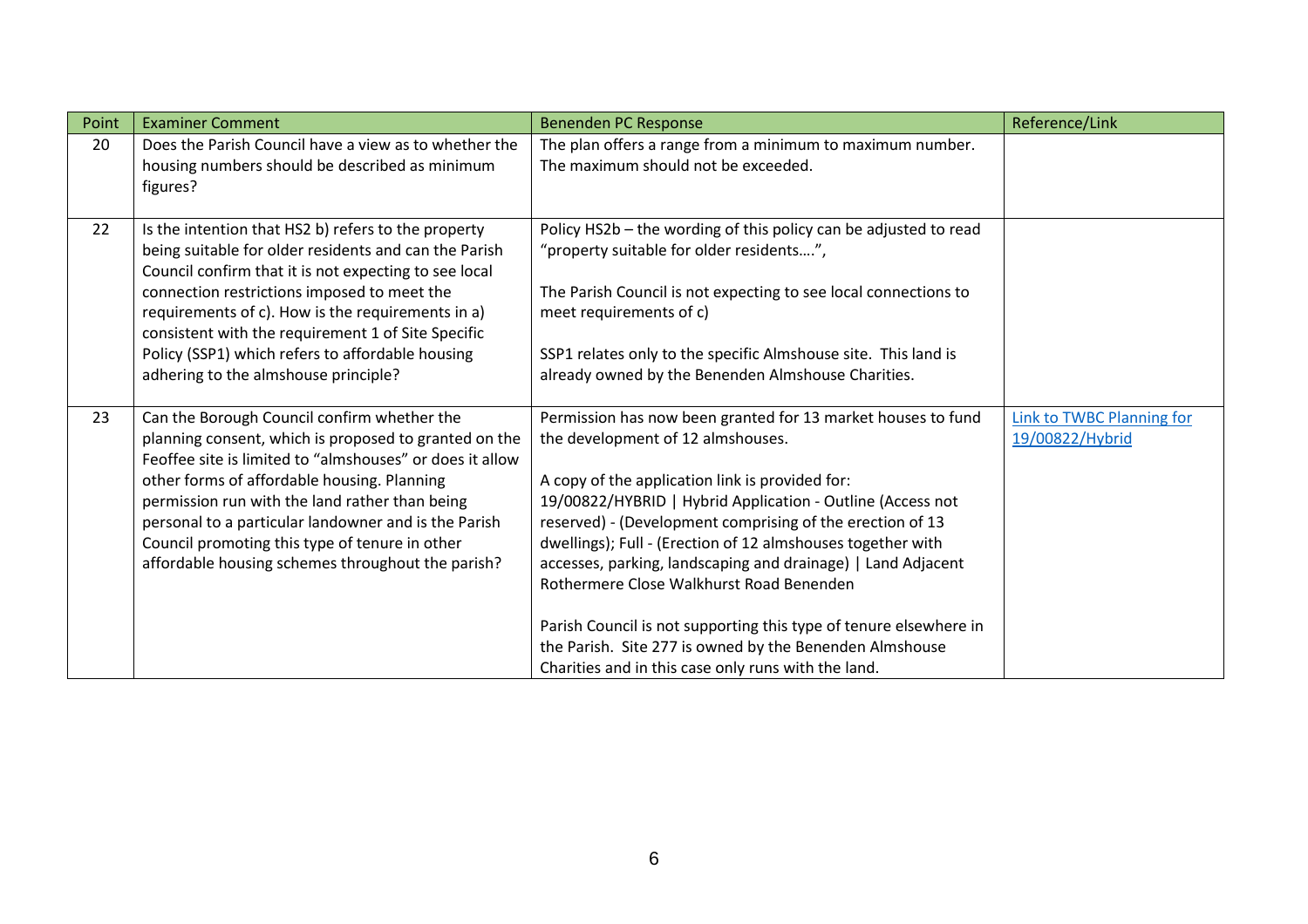| Point | <b>Examiner Comment</b>                                                                                                                                                                                                | <b>Benenden PC Response</b>                                                                                                                                                                                                                                                                                                                                                                                                                                                                                                            | Reference/Link |
|-------|------------------------------------------------------------------------------------------------------------------------------------------------------------------------------------------------------------------------|----------------------------------------------------------------------------------------------------------------------------------------------------------------------------------------------------------------------------------------------------------------------------------------------------------------------------------------------------------------------------------------------------------------------------------------------------------------------------------------------------------------------------------------|----------------|
| 24    | HS4. Can the Parish Council explain why, if a                                                                                                                                                                          | After careful consideration and following representations we                                                                                                                                                                                                                                                                                                                                                                                                                                                                           |                |
|       | residential use is acceptable in a location e.g. with the                                                                                                                                                              | have decided to withdraw this policy.                                                                                                                                                                                                                                                                                                                                                                                                                                                                                                  |                |
|       | LBD, why would there be a need to prevent the                                                                                                                                                                          |                                                                                                                                                                                                                                                                                                                                                                                                                                                                                                                                        |                |
|       | building subsequently only being used for purely                                                                                                                                                                       | HS4 can be deleted.                                                                                                                                                                                                                                                                                                                                                                                                                                                                                                                    |                |
|       | residential purposes?                                                                                                                                                                                                  | Para, 2.4.1 can be deleted                                                                                                                                                                                                                                                                                                                                                                                                                                                                                                             |                |
|       |                                                                                                                                                                                                                        | Policy HS5 Windfall Sites - will then become Policy HS4, and the                                                                                                                                                                                                                                                                                                                                                                                                                                                                       |                |
|       |                                                                                                                                                                                                                        | following policies can be renumbered to suit.                                                                                                                                                                                                                                                                                                                                                                                                                                                                                          |                |
| 25    | Would the Parish Council accept the need for some<br>flexibility on the matter of density, if the plan's<br>aspirations for more flats, maisonettes and properties<br>for people to down-size to, are to be delivered? | The Parish Council believe the setting of the AONB is an<br>important consideration and good landscaping and green space<br>is an essential part of our plan. Benenden has the second lowest<br>housing need in the borough and has the highest allocation of<br>any rural parish, relative to existing housing, within the<br>borough's AONB catchment.<br>As the housing allocation for Benenden has already been<br>proposed and accepted by TWBC, the Parish Council does not<br>consider an increase in density to be acceptable. |                |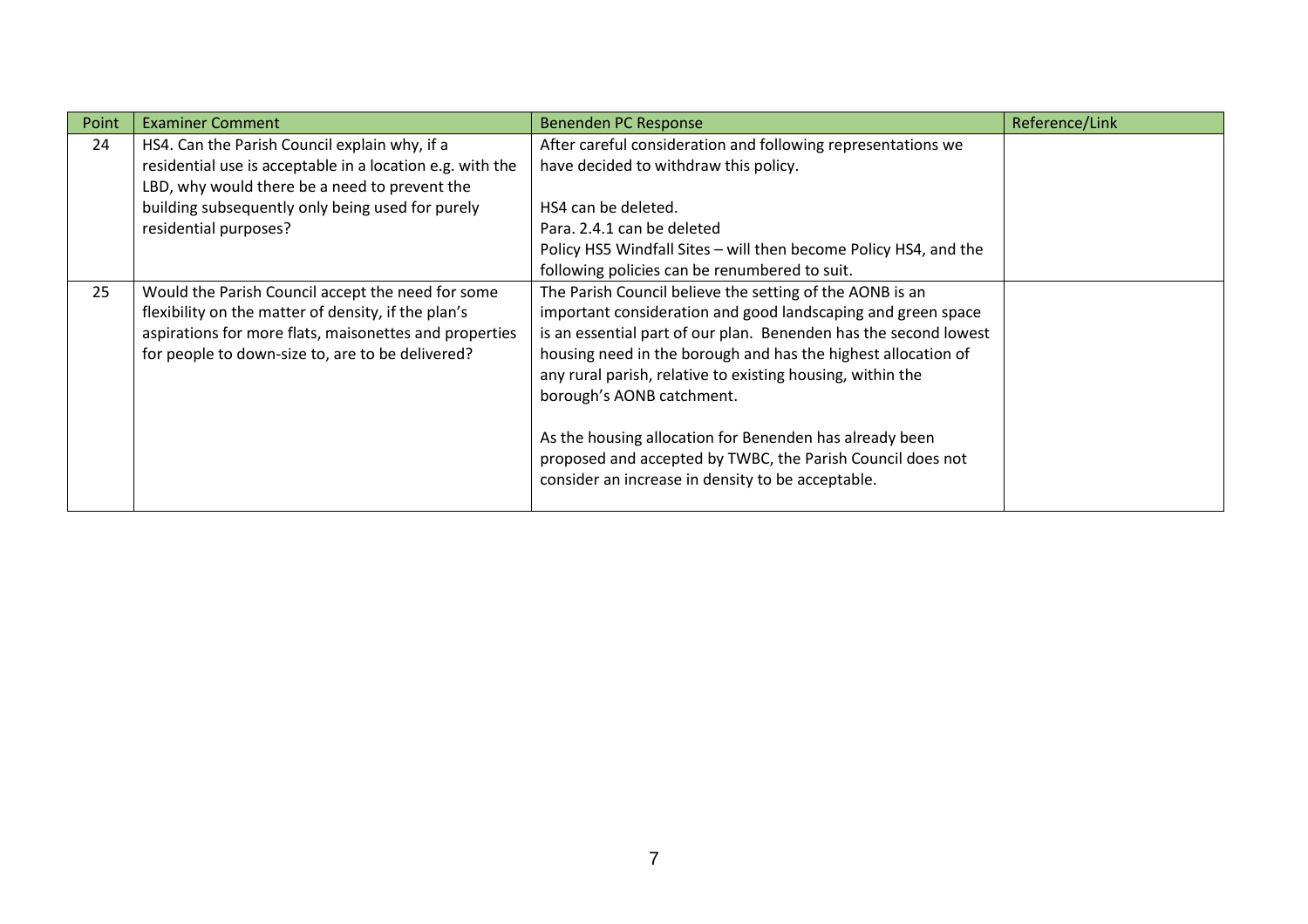| Point | <b>Examiner Comment</b>                                   | <b>Benenden PC Response</b>                                          | Reference/Link              |
|-------|-----------------------------------------------------------|----------------------------------------------------------------------|-----------------------------|
| 26    | I note that the Pre-Submission Version of the Local       | BNDP/Benenden PC have consulted regularly with TWBC on               |                             |
|       | Plan also allocates the same four sites for               | policy aspirations and detail. The Reg 16 plan represents an         |                             |
|       | development, but the contents of the respective           | agreed position of Site Specific Policies that apply to different    |                             |
|       | policies differ. Is there merit in the policies, at least | sites, each with its own challenges and opportunities.               |                             |
|       | having the same policy expectations within them? For      |                                                                      |                             |
|       | example, if the neighbourhood plan is made first, then    | As the TWBC PSLP has evolved some of their specific policies         |                             |
|       | I understand that the intention of the Borough Council    | have changed and although the intent remains aligned some            |                             |
|       | is to withdraw these allocations from the Local Plan      | small changes have emerged. TWBC Planning Officers have              |                             |
|       | and in which case, the requirements which are only        | confirmed their support for the additional detail incorporated       |                             |
|       | found in the local plan, and are not within the           | into the Reg 16 BNDP and have reaffirmed their intention to          |                             |
|       | neighbourhood plan, will be lost. Is there scope for at   | adopt the Neighbourhood Plan into the Local Plan in the event        |                             |
|       | least a consistent approach to the policy requirements    | that Benenden NDP is 'made.'                                         |                             |
|       | and would further discussions between the two             |                                                                      |                             |
|       | parties be helpful? I would then be able to consider      | BNDP have set out detailed Site Specific Policies to ensure          |                             |
|       | whether to accept any possible modification in my         | prospective developers have a clear understanding of the             |                             |
|       | recommendations.                                          | requirements they will need to satisfy when bringing forward a       |                             |
|       |                                                           | planning application. (See also Addendum 2 - Benenden PC             |                             |
|       |                                                           | Project list and answer to your points 45 & 46).                     |                             |
|       |                                                           |                                                                      |                             |
|       |                                                           | See Addendum 1 - Comparison of Site Specific Policies which has      |                             |
|       |                                                           | been completed to assist examination.                                |                             |
| 28    | Can the Parish Council elaborate on what it considers     | The recognised definition of an almshouse is:                        | <b>Almshouse definition</b> |
|       | are the "almshouse principle" and how does that           |                                                                      |                             |
|       | differ from other forms of affordable housing?            | An almshouse is a unit of residential accommodation (usually a       |                             |
|       |                                                           | house or flat) which belongs to a charity, is provided exclusively   |                             |
|       |                                                           | to meet the charity's purposes (for example, the relief of           |                             |
|       |                                                           | financial need or infirmity) and is occupied or is available for     |                             |
|       |                                                           | occupation under a licence by a qualified beneficiary.               |                             |
|       |                                                           | An almshouse charity is typically a charity which is established for |                             |
|       |                                                           | purposes which are to be furthered by the provision of one or        |                             |
|       |                                                           | more almshouses.                                                     |                             |
|       |                                                           |                                                                      |                             |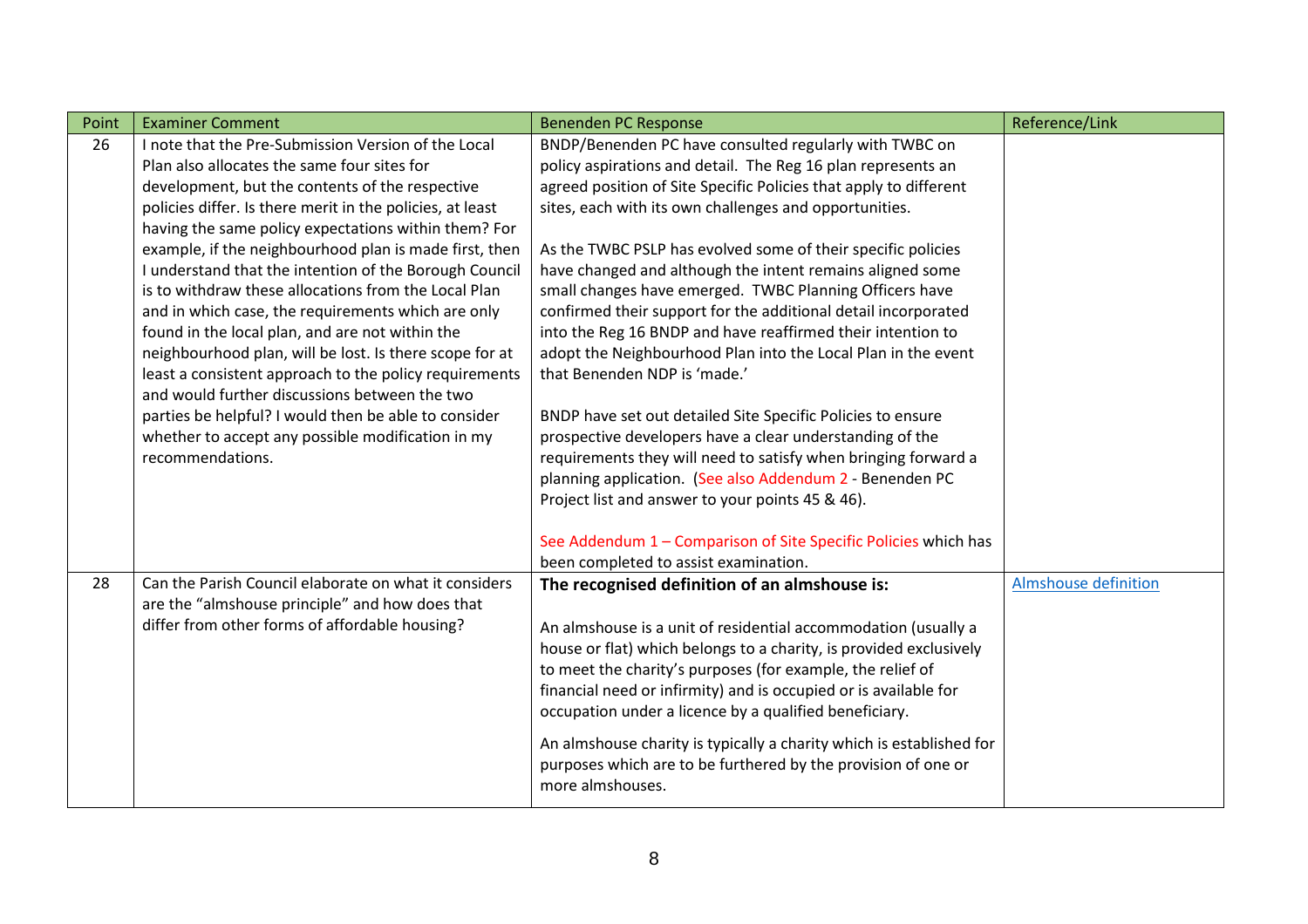| Point | <b>Examiner Comment</b> | Benenden PC Response                                                        | Reference/Link |
|-------|-------------------------|-----------------------------------------------------------------------------|----------------|
|       |                         | In addition, an almshouse charity is likely to have one or more of          |                |
|       |                         | the following features:                                                     |                |
|       |                         |                                                                             |                |
|       |                         | 1. The origin of the charity is a private gift for the relief of            |                |
|       |                         | poverty;                                                                    |                |
|       |                         | 2. The beneficiaries are required to pay a weekly maintenance               |                |
|       |                         | contribution that must not be set at a level that would cause               |                |
|       |                         | hardship;                                                                   |                |
|       |                         | 3. The nature of the accommodation is such that the licence                 |                |
|       |                         | requires that beneficiaries must show particular                            |                |
|       |                         | consideration for the needs of other residents;                             |                |
|       |                         | 4. A significant proportion of the accommodation is permanent<br>endowment; |                |
|       |                         | 5. The beneficial class or the geographical area from which it              |                |
|       |                         | can be drawn is restricted.                                                 |                |
|       |                         |                                                                             |                |
|       |                         | Further explanation received from Benenden Almshouse                        |                |
|       |                         | <b>Charities:</b>                                                           |                |
|       |                         |                                                                             |                |
|       |                         | Almshouses are run by trustees and are for people of little means           |                |
|       |                         | that have lived in the village for at least three years.                    |                |
|       |                         | Almshouses have been in existence for over 1000 years and are a             |                |
|       |                         | form of charitable housing. They are also accepted as being                 |                |
|       |                         | affordable and social housing.                                              |                |
|       |                         |                                                                             |                |
|       |                         | In fact, Benenden Almshouse Charities are a registered social               |                |
|       |                         | housing provider. The difference between almshouses and other               |                |
|       |                         | forms of rented accommodation is that the tenants occupy as                 |                |
|       |                         | licensees. They do not pay a rent but a licence fee to cover the            |                |
|       |                         | cost of the upkeep and maintenance of the property together                 |                |
|       |                         | with the running of the charity. This is typically less than the            |                |
|       |                         | average social housing rent. Another difference between                     |                |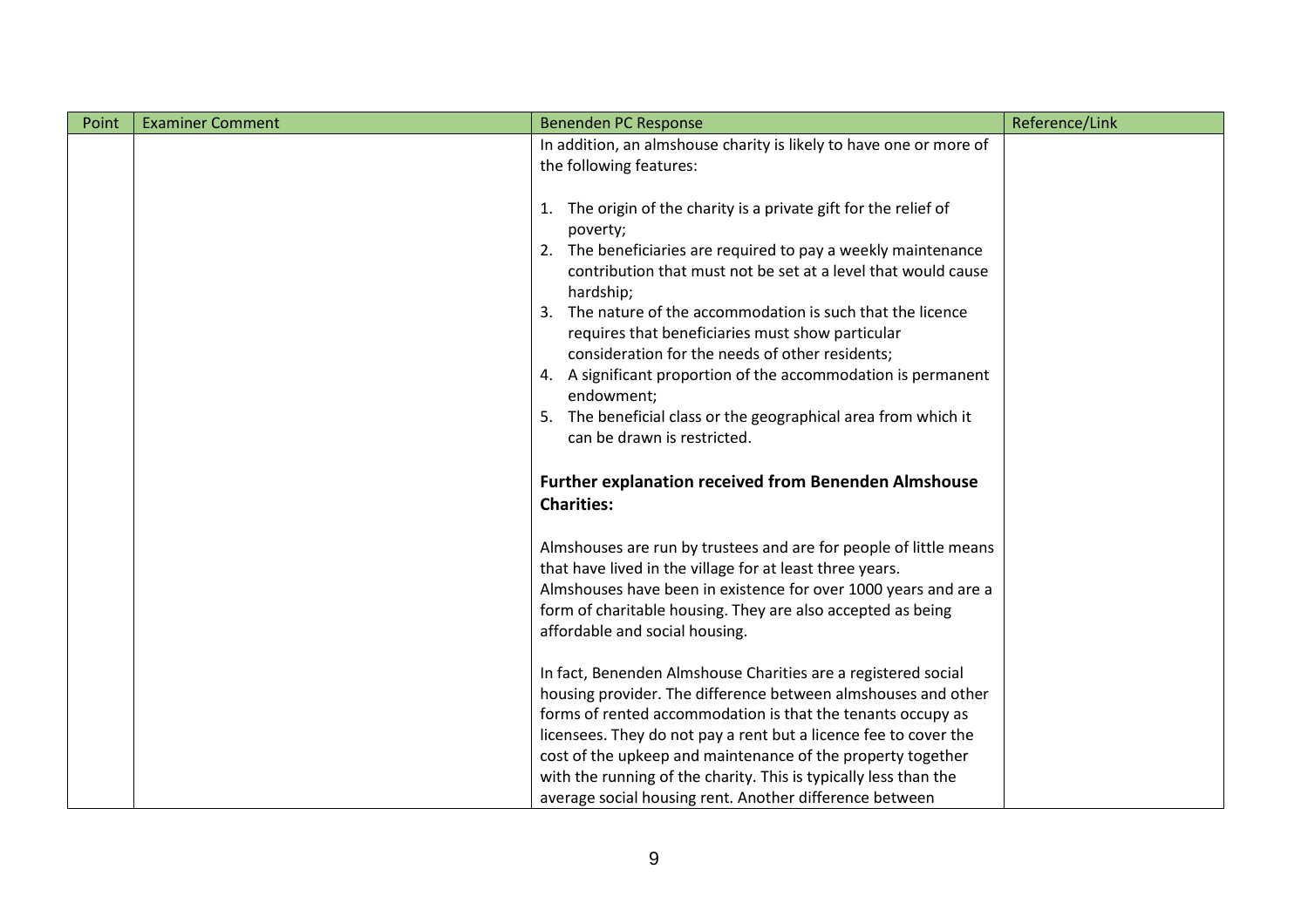| Point | <b>Examiner Comment</b>                                                                                                                                                                                                                                                                                                           | Benenden PC Response                                                                                                                                                                                                                                                                                                                                                                                                                                                                                                                                                                                                                                                                                                                                                                                                                                                                                                                                                                                                                                                                        | Reference/Link                                     |
|-------|-----------------------------------------------------------------------------------------------------------------------------------------------------------------------------------------------------------------------------------------------------------------------------------------------------------------------------------|---------------------------------------------------------------------------------------------------------------------------------------------------------------------------------------------------------------------------------------------------------------------------------------------------------------------------------------------------------------------------------------------------------------------------------------------------------------------------------------------------------------------------------------------------------------------------------------------------------------------------------------------------------------------------------------------------------------------------------------------------------------------------------------------------------------------------------------------------------------------------------------------------------------------------------------------------------------------------------------------------------------------------------------------------------------------------------------------|----------------------------------------------------|
|       |                                                                                                                                                                                                                                                                                                                                   | almshouses and other forms of social housing is that they are the<br>only form of housing exempt from the Government's right to buy<br>legislation. Consequently, they can be held in perpetuity.<br>The running of the almshouses is governed by their Charity<br>Scheme. This usually emanated from a trust document. This will<br>determine the criteria by which tenants are selected. In the case<br>of Benenden this is need and local residency. For other<br>almshouses it may be age. Selection is at the discretion of the<br>trustees and the Section 106 agreement attached to planning<br>permission 19/00422/HYBRID provides that Tunbridge Wells BC<br>can only nominate tenants to the Trustees.                                                                                                                                                                                                                                                                                                                                                                            |                                                    |
| 29    | Can I be provided with a copy of the planning<br>permission granted in 2012 which included consent<br>for 24 houses. Can I be provided with a copy of the<br>layout that was approved. I am assuming that is still an<br>extant consent. Would that allow for the demolition of<br>the Garland Wing without any further consents? | Approved layout is included in attached planning application.<br><b>Decision Notice:</b><br>TWBC planning application: 12/03130/EIAMJ   Hybrid Planning<br>Application: Part Detailed - Extension and redevelopment of<br>existing hospital complex including infill extensions and<br>extensions to east and west sides of main building, re-<br>organisation of hospital car parking, associated highway works<br>and associated development including demolition of minor<br>extensions, a sub-station and redundant buildings including 2<br>residential units, new lighting scheme, landscape works and<br>works to buildings to north of site. Part Outline - Demolition and<br>redevelopment of part of south east section of the site to provide<br>24 dwellings with associated car parking and landscaping and<br>future phase extension to the western side of the main hospital<br>building   Benenden Hospital Goddards Green Road Benenden<br>Cranbrook Kent TN17 4AX<br>The application is an extant consent. The Garland Wing can be<br>demolished without further consents | <b>TWBC Planning Application</b><br>12/03130/EIAMJ |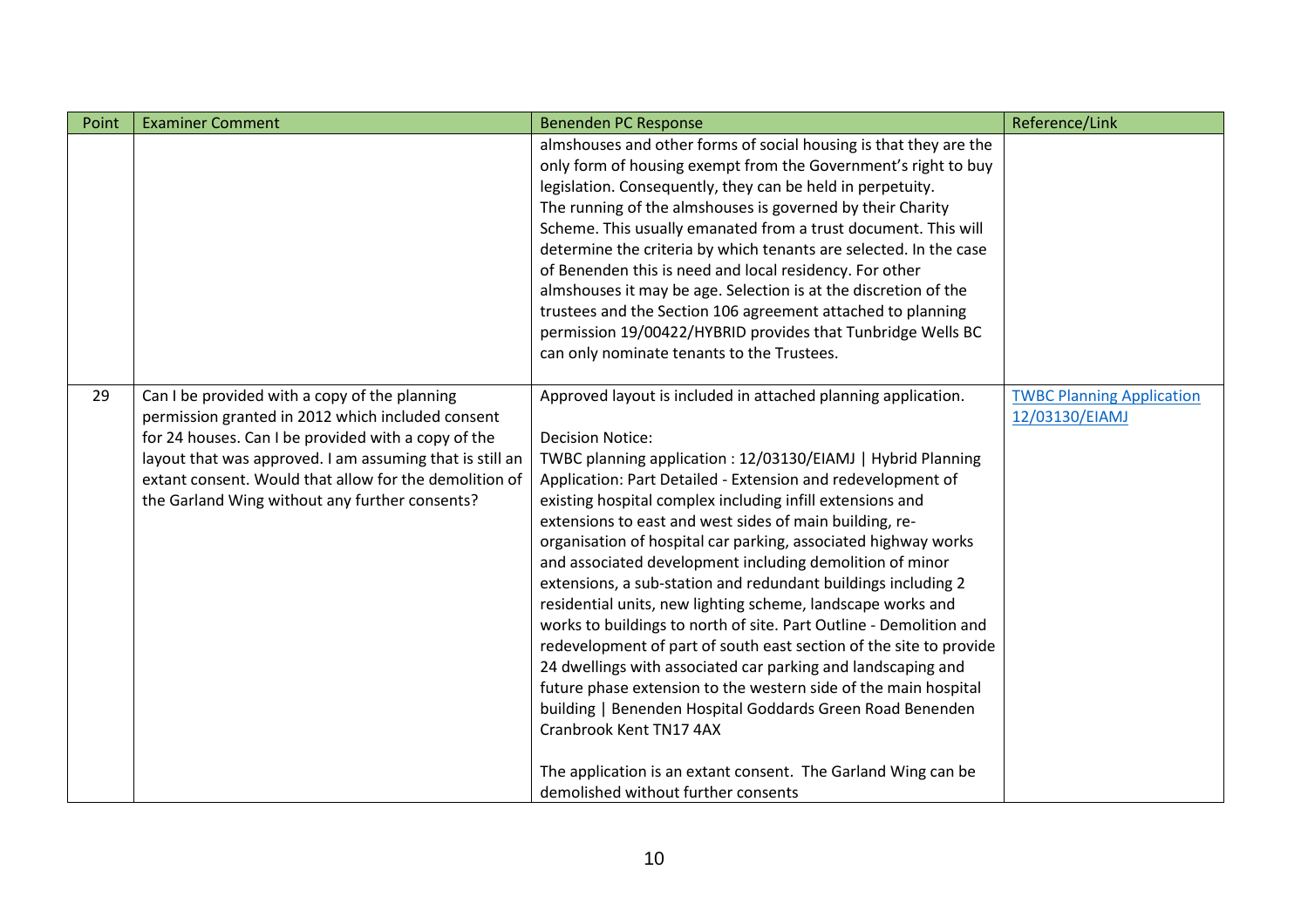| Point | <b>Examiner Comment</b>                                 | Benenden PC Response                                               | Reference/Link              |
|-------|---------------------------------------------------------|--------------------------------------------------------------------|-----------------------------|
| 31    | Site 424/LS40b - I note that the site area in the       | Site 424/LS40b has the same developable area in both the NDP       | Discussed with TWBC who     |
|       | neighbourhood plan is significantly larger than the     | and the PSLP. The difference in the two maps being the southern    | will provide a map showing  |
|       | allocation proposed in the local plan, which limits the | portion of the site is included in the NDP specifically so we can  | the site as set out in PSLP |
|       | allocation essentially to the extent what can be        | ensure this area is left undeveloped. It forms a transition to the | but with the LWS/AONB       |
|       | classed as previously developed land. Would the         | AONB and improves the setting of the site. This southern area      | buffer added for the NDP.   |
|       | Parish Council be concerned if the development area     | has a local wildlife site and number of mature trees and has a     |                             |
|       | was reduced in to line of the buildings consistent with | look of parkland. BNDP believe it should be protected.             |                             |
|       | what the draft local plan is proposing?                 | Therefore a site map showing the protected area with SSP stating   |                             |
|       |                                                         | it should not be developed is an important protection.             |                             |
|       |                                                         |                                                                    |                             |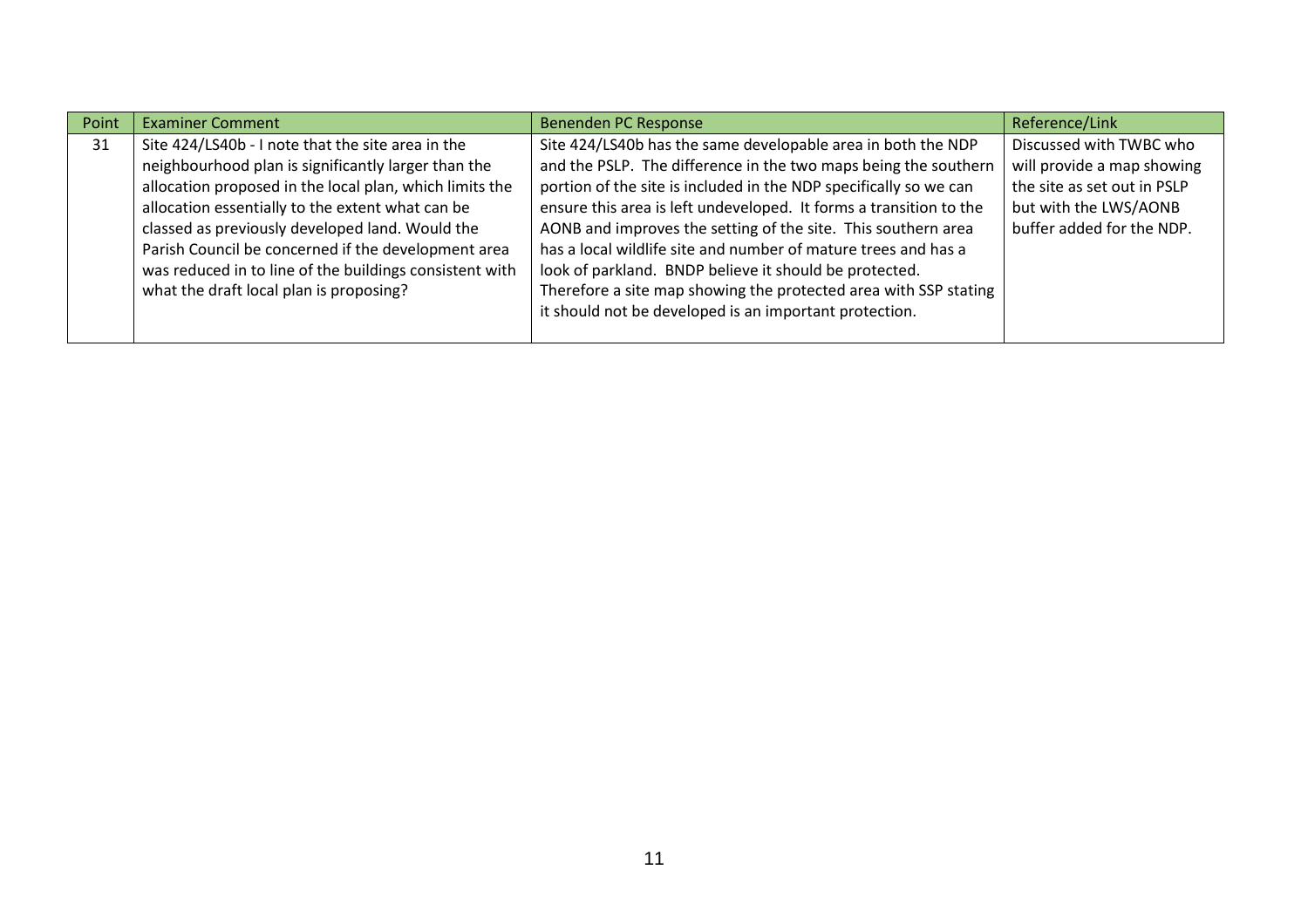| 34 | I would like who is best placed, whether it is the Parish | BPC would welcome a suggestion for any amenities required to             |  |
|----|-----------------------------------------------------------|--------------------------------------------------------------------------|--|
|    | Council, the Borough Council or Savills on behalf of the  | improve the sustainability of East End Benenden through the              |  |
|    | Benenden Healthcare Society, to elaborate on the          | NDP SSPs to be advanced. The plan can be amended to require              |  |
|    | discussions that have led to the inclusion, within the    | provision of shop/café/meeting space/children's playground at            |  |
|    | Local Plan draft allocation, which has resulted in a      | the start of development should the examiner so recommend.               |  |
|    | commitment which will allow the use, by residents of      |                                                                          |  |
|    | the hospital shop and café, and the provision of a        | The Friends of East End describe East End Benenden as a                  |  |
|    | minibus. Is the reference to provision of 50% of the      | scattered settlement of approximately 76 dwellings. Benenden             |  |
|    | residential uses, related to the 50% occupation on the    | Hospital has a total of 32 (not 18) properties which it rents out        |  |
|    | south west quadrant only or the combined site? Why        | and an extant permission to develop a further 24 dwellings on            |  |
|    | could these facilities not be provided to assist the      | the Hospital campus.                                                     |  |
|    | early residents of the development on their land?         |                                                                          |  |
|    |                                                           | At present there are no publicly available amenities in East End         |  |
|    |                                                           | Benenden to serve the circa 100 existing, or already approved            |  |
|    |                                                           | dwellings.                                                               |  |
|    |                                                           |                                                                          |  |
|    |                                                           | The BNDP recognises sustainability should be improved and has            |  |
|    |                                                           | set out a plan that will make excellent use of redundant PDL             |  |
|    |                                                           | outside the AONB while requiring improved amenities for                  |  |
|    |                                                           | residents old and new.                                                   |  |
|    |                                                           |                                                                          |  |
|    |                                                           | BNDP allocates a further 50 dwellings at East End Benenden. As           |  |
|    |                                                           | part of that plan the following amenities are required by site           |  |
|    |                                                           | specific policies:                                                       |  |
|    |                                                           | Community meeting place/hall (existing former chapel                     |  |
|    |                                                           | owned by Benenden Hospital has been proposed).                           |  |
|    |                                                           | A small café/shop premises within one of the planned<br>$\bullet$        |  |
|    |                                                           | developments                                                             |  |
|    |                                                           | Children's Playground<br>$\bullet$                                       |  |
|    |                                                           | Funding for a primary school minibus for 10 years (paid via<br>$\bullet$ |  |
|    |                                                           | contributions thereafter)                                                |  |
|    |                                                           | An active travel link between East End Benenden and<br>$\bullet$         |  |
|    |                                                           | Benenden Village                                                         |  |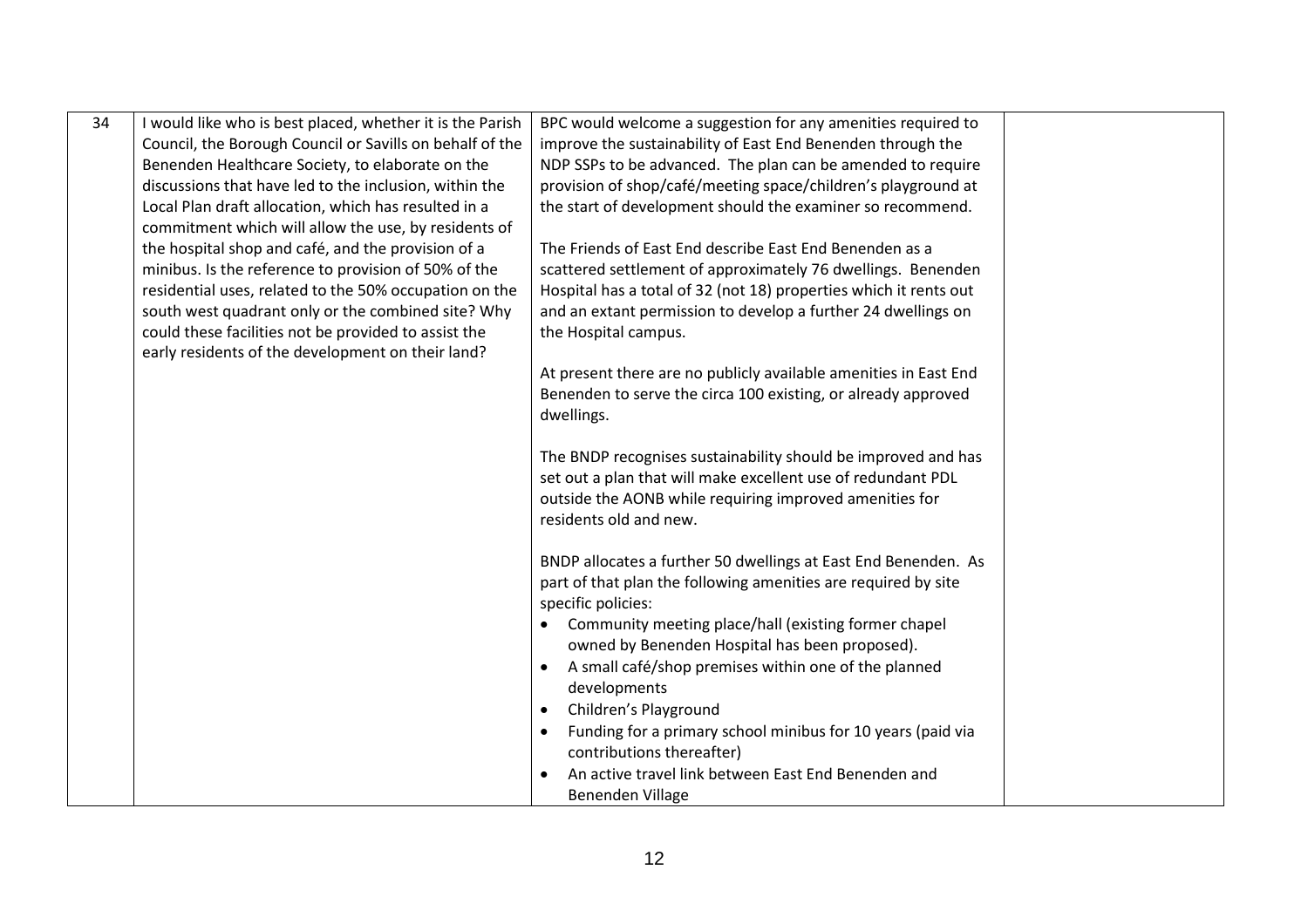| Point | <b>Examiner Comment</b>                                                                                        | Benenden PC Response                                                                                                                                                                                                                                                                                                                                                                                                                                                                                      | Reference/Link           |
|-------|----------------------------------------------------------------------------------------------------------------|-----------------------------------------------------------------------------------------------------------------------------------------------------------------------------------------------------------------------------------------------------------------------------------------------------------------------------------------------------------------------------------------------------------------------------------------------------------------------------------------------------------|--------------------------|
| 35    | I would also be pleased if further elaboration can be<br>provided as to what the "active travel link" between  | Supporting document TA2 was sent via email on 5 April 2021.                                                                                                                                                                                                                                                                                                                                                                                                                                               | TA2 link to TWBC website |
|       | the site and Benenden is referring to? What type of<br>route is envisaged, where will it run, who will provide | See below copy of email from KCC PRoW Officer to Councillor<br>Stephen Cochrane received on 21/01/2021:                                                                                                                                                                                                                                                                                                                                                                                                   |                          |
|       | it and by when and is the land to provide the route                                                            | Subject: RE: Benenden Cycle Path                                                                                                                                                                                                                                                                                                                                                                                                                                                                          |                          |
|       | secured? Could an indicative route be shown?                                                                   | Hi Stephen                                                                                                                                                                                                                                                                                                                                                                                                                                                                                                |                          |
|       |                                                                                                                | I can on only really provide a guesstimate for the works to the PROW section,<br>i.e. Restricted Byway WC361 and public footpath WC349.                                                                                                                                                                                                                                                                                                                                                                   |                          |
|       |                                                                                                                | Total length for this section looks to be approx. 1.5km and I would guess that to<br>provide a 3m wide shared use all weather surface (eg tarmac) would be in the<br>region of £180 -220K. For an unbound surface (rolled stone) the costs would be<br>lower, possibly around £125-150K.                                                                                                                                                                                                                  |                          |
|       |                                                                                                                | These are very approximate figures to give an idea, but I have not visited the<br>site and am assuming straightforward access and no complications based on<br>previous work we have undertaken. I have not accounted for any drainage work<br>that may be required.                                                                                                                                                                                                                                      |                          |
|       |                                                                                                                | In addition, the public footpath would need to be upgraded to bridleway or<br>converted to cycletrack. The costs for upgrading to bridleway are approximately<br>£3K and we would only proceed with this with landowner agreement. If<br>landowner agreement cannot be secured, then it is possible to create the<br>bridleway by order, but we would not generally proceed down this avenue as<br>this would also add significant compensation costs and potentially legal costs to<br>the overall cost. |                          |
|       |                                                                                                                | I can't really comment on costs for highways work on the existing road network<br>as this is not something I deal with. I have copied Katie in, who may be able to<br>help with this.                                                                                                                                                                                                                                                                                                                     |                          |
|       |                                                                                                                | I hope this helps, if you have any questions or need any more information,<br>please let me know                                                                                                                                                                                                                                                                                                                                                                                                          |                          |
|       |                                                                                                                | Regards                                                                                                                                                                                                                                                                                                                                                                                                                                                                                                   |                          |
|       |                                                                                                                | Jonathan                                                                                                                                                                                                                                                                                                                                                                                                                                                                                                  |                          |
|       |                                                                                                                | Jonathan Bibby   PROW Officer (Tunbridge Wells)   PROW & Access   Countryside & Community<br>Development   Growth, Environment & Transport   Kent County Council   8, Abbey Wood Rd,<br>Kings Hill West Malling ME19 4YT   Tel: 03000 414088   www.kent.gov.uk                                                                                                                                                                                                                                            |                          |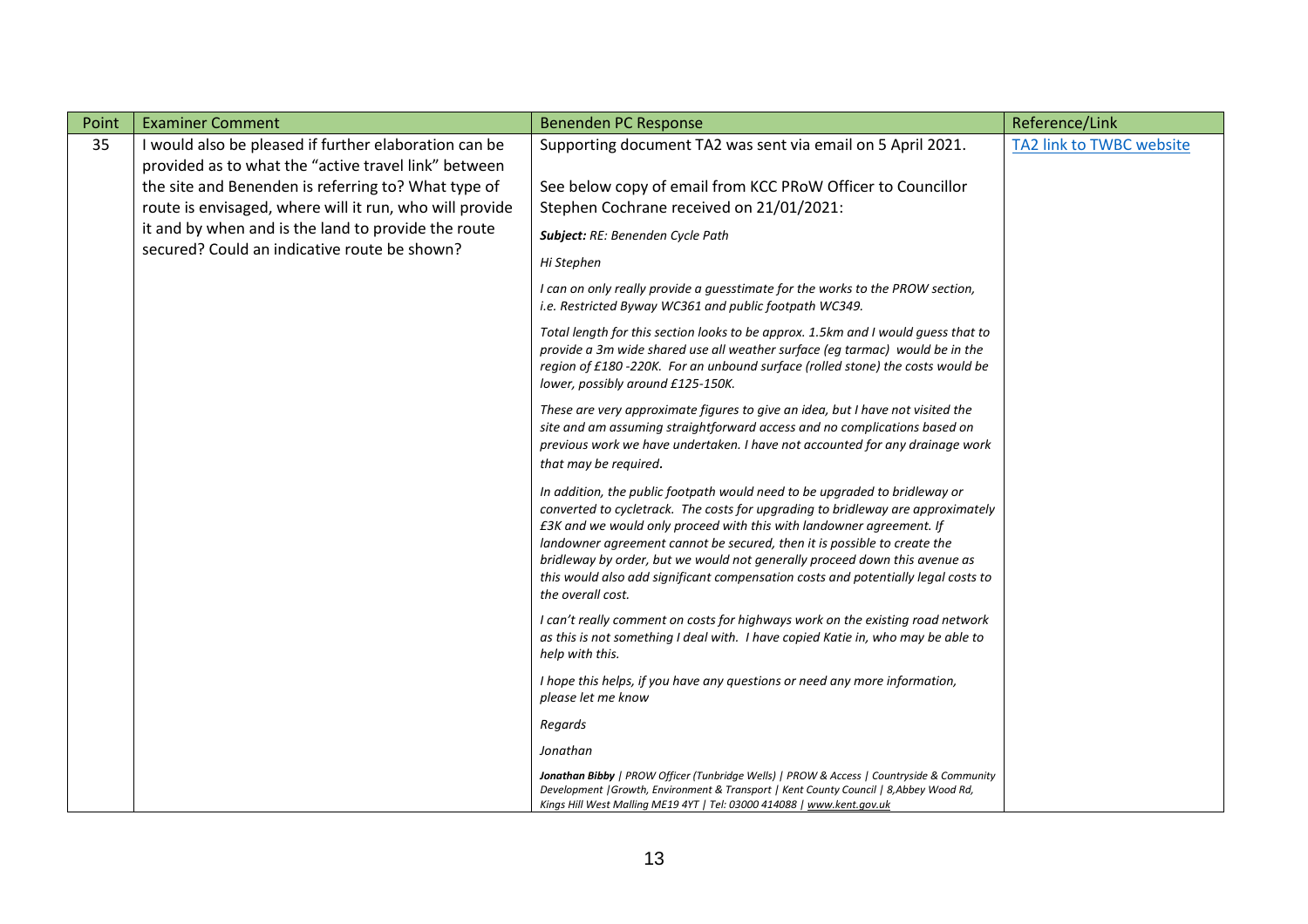| Point | <b>Examiner Comment</b>                                                                                                                                                                                                                                                                                                                | Benenden PC Response                                                                                                                                                              | Reference/Link                            |
|-------|----------------------------------------------------------------------------------------------------------------------------------------------------------------------------------------------------------------------------------------------------------------------------------------------------------------------------------------|-----------------------------------------------------------------------------------------------------------------------------------------------------------------------------------|-------------------------------------------|
| 39    | LS 41 - I note that the Neighbourhood Plan is<br>allocating an area of open space to the rear of the<br>houses adjacent to the garage block, whilst the draft<br>Local Plan restricts the allocation to the previously<br>developed land. Is that a deliberate decision or should<br>it be restricted to the currently developed area? | All published site maps will be aligned with those in the local<br>plan. TWBC will provide all site maps.                                                                         | Discuss and confirm with<br>Deborah Dixon |
| 40    | BD8 - Is there a word missing in a) and what does the<br>Parish Council consider constitutes "sustainable<br>construction"?                                                                                                                                                                                                            | Yes, sentence can be altered.<br>BPC considers sustainable construction to include measures to<br>help conserve water and uses low-energy solutions, as this policy<br>indicates. |                                           |
| 41    | In BE4 Does the Parish Council have a view as to how<br>long properties need to be marketed for, before<br>alternative uses can be considered?                                                                                                                                                                                         | In line with TWBC DLP Policy ED2 - 18 months                                                                                                                                      |                                           |
| 42    | In BE6 Should the title of the policy be "reuse" rather<br>than "Redevelopment of Redundant Buildings"                                                                                                                                                                                                                                 | BE6 Agreed and can change title from 'Redevelopment' to<br>'Reuse'.                                                                                                               |                                           |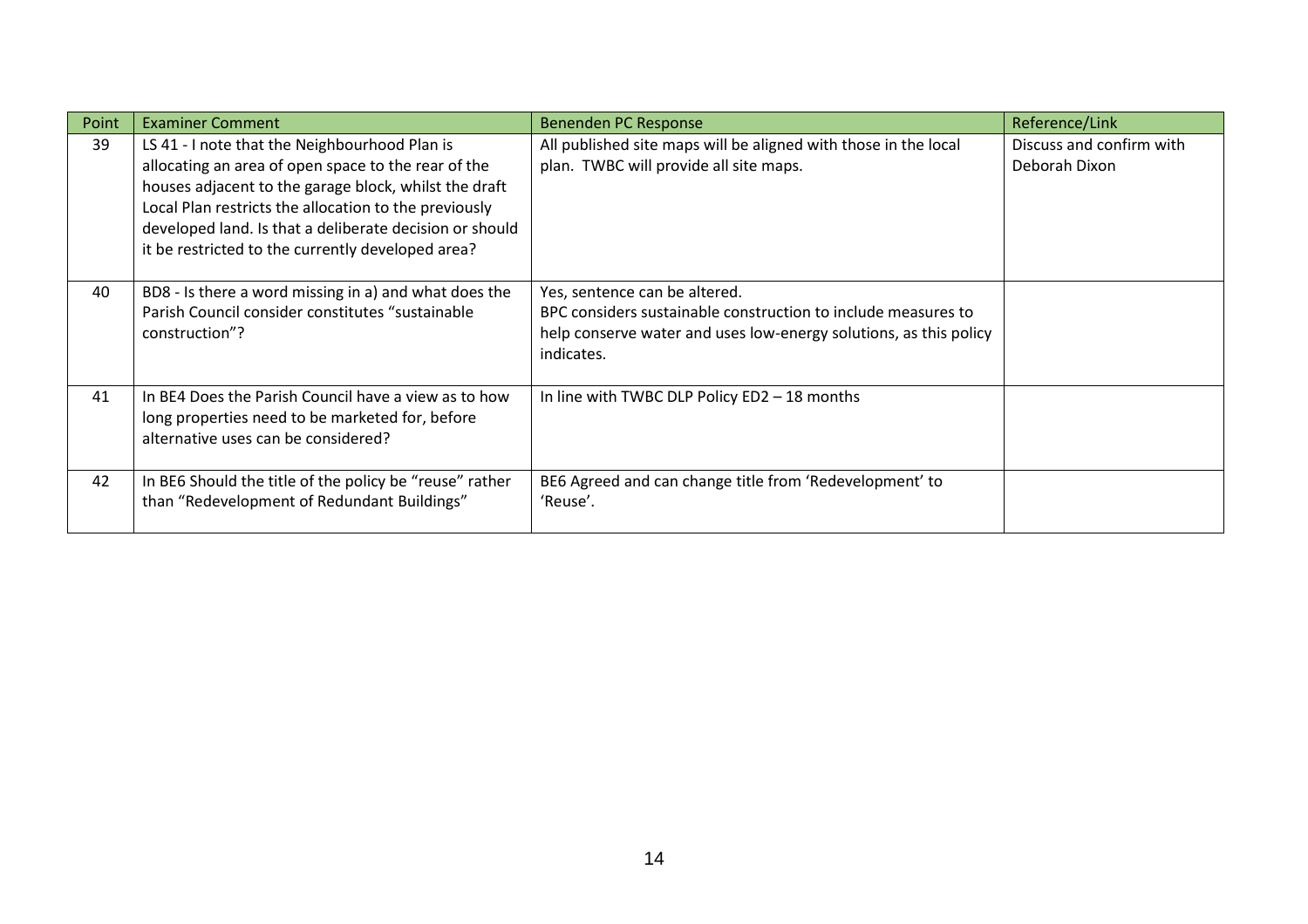| Point | <b>Examiner Comment</b>                                      | <b>Benenden PC Response</b>                                                                                                                                                                                                                    | Reference/Link |
|-------|--------------------------------------------------------------|------------------------------------------------------------------------------------------------------------------------------------------------------------------------------------------------------------------------------------------------|----------------|
| 43    | Does the Parish Council have a view on the conversion        | HS5 Windfall Sites - see above - now HS4 with the deletion of                                                                                                                                                                                  |                |
|       | of rural buildings to residential, as supported by the       | HS4 Live/Work policy.                                                                                                                                                                                                                          |                |
|       | Secretary of State's policy, in paragraph 79 of the          |                                                                                                                                                                                                                                                |                |
|       | NPPF?                                                        | Policy HS4 the word 'reuse' can be inserted before                                                                                                                                                                                             |                |
|       |                                                              | 'redevelopment' in the first line of policy.                                                                                                                                                                                                   |                |
|       |                                                              | Policy HS5 (now HS4) includes the following provision "Outside<br>the LBD, as defined in the Local Plan, on previously developed<br>land (PDL), or the conversion of appropriate rural buildings, which<br>are not currently in business use;" |                |
|       |                                                              | Benenden PC believe this takes sufficient account of Para 79 of                                                                                                                                                                                |                |
|       |                                                              | NPPF enabling development in isolated areas for re-use of former                                                                                                                                                                               |                |
|       |                                                              | agricultural buildings.                                                                                                                                                                                                                        |                |
|       |                                                              |                                                                                                                                                                                                                                                |                |
| 44    | Regards BE7 Can the Parish Council direct me to which        | Page 86 of shows a map of commercial sites.                                                                                                                                                                                                    | Go to Page 86  |
|       | are the "designated commercial areas" where                  |                                                                                                                                                                                                                                                |                |
|       | infrastructure links are more sustainable?                   | Benenden PC have checked and are satisfied that wording is                                                                                                                                                                                     |                |
|       |                                                              | appropriate. No change necessary.                                                                                                                                                                                                              |                |
| 45    | I will need to be satisfied that if Policy T1 is looking for | The Parish Council would welcome further guidance on these                                                                                                                                                                                     |                |
| &     | financial contributions via Section 106 agreements,          | policies. As TWBC have not decided whether they will be                                                                                                                                                                                        |                |
| 46    | these contributions will meet the 3 tests set out in         | adopting CIL, remaining with S106 agreements or have a mixture                                                                                                                                                                                 |                |
|       | Regulation 122 of the Community Infrastructure Levy          | of both, it leaves no clarity for the PC as to how community and                                                                                                                                                                               |                |
|       | Regulations 2010 or is the policy referring to CIL           | infrastructure projects can be funded.                                                                                                                                                                                                         |                |
|       | payments, when and if they are introduced and is it          | The approach has been taken by the PC to set out the                                                                                                                                                                                           |                |
|       | envisaging that the Parish Council's 25% CIL receipts        | requirements for developer contributions for each allocated site                                                                                                                                                                               |                |
|       | will be used for that purpose?                               | in the SSPs, as clearly as possible. There is a certain amount of                                                                                                                                                                              |                |
|       | This consideration equally applies to Policy T3              | overlap of developer contribution requirements between our                                                                                                                                                                                     |                |
|       | contribution to play facilities and T4 contributions to      | SSPs and our Projects list, which will be attached to the Plan as a                                                                                                                                                                            |                |
|       | reducing the impact of pollution by cars.                    | Supporting Document, and whether or not these contributions                                                                                                                                                                                    |                |
|       |                                                              | arise from S106 Agreements or CIL receipts is dependent on                                                                                                                                                                                     |                |
|       |                                                              | TWBC's decision. In addition, we are not necessarily expecting                                                                                                                                                                                 |                |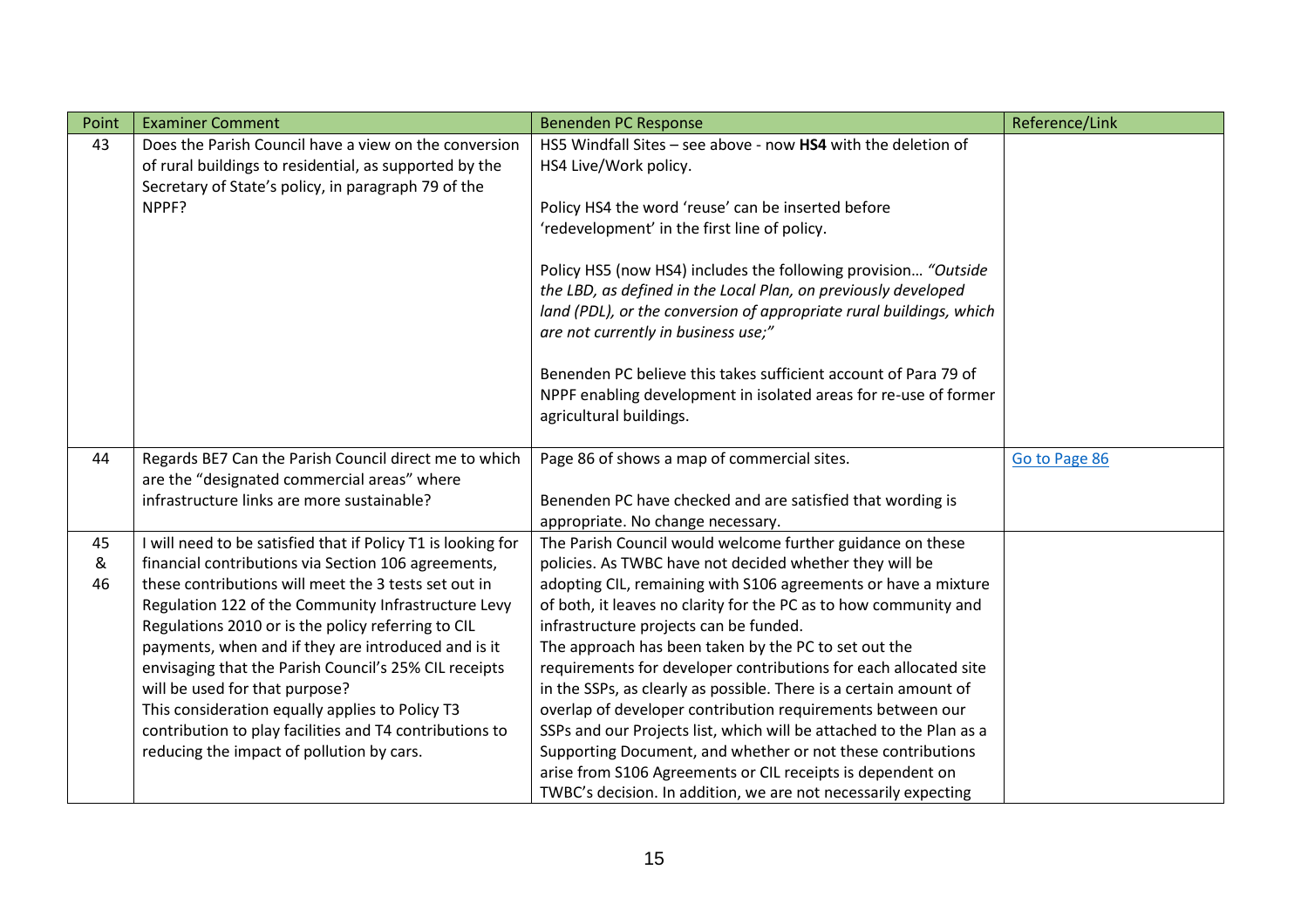| Point | <b>Examiner Comment</b>                                  | <b>Benenden PC Response</b>                                         | Reference/Link |
|-------|----------------------------------------------------------|---------------------------------------------------------------------|----------------|
|       |                                                          | developers of these sites to contribute to our list of 'Projects'   |                |
|       |                                                          | unless contributions to additional projects are agreed through      |                |
|       |                                                          | the pre-app and application stage.                                  |                |
|       |                                                          | The PC were "caught out" by the S106 Agreement reached for          |                |
|       |                                                          | the recent development in the village for 12 houses under TWBC      |                |
|       |                                                          | application ref. 16/504891. Contributions to any village projects   |                |
|       |                                                          | or infrastructure were non-existent, and this was partly due to     |                |
|       |                                                          | the PC having no clear policy or project list for requesting        |                |
|       |                                                          | contributions.                                                      |                |
|       |                                                          | The PC seeks to avoid this through the NDP. The 'Projects' list can |                |
|       |                                                          | be cross-referenced with our 'Projects' listed at the end of each   |                |
|       |                                                          | chapter of the plan, as well as in the Transport and Infrastructure |                |
|       |                                                          | policies.                                                           |                |
|       |                                                          | Ideally the Parish Council would prefer TWBC to adopt a CIL         |                |
|       |                                                          | policy, then the Parish Council would be able to allocate the 25%   |                |
|       |                                                          | CIL receipts to relevant projects. But in the meantime we are       |                |
|       |                                                          | unclear of how we can set out clearly our requests for              |                |
|       |                                                          | contributions within the NDP, while still complying with            |                |
|       |                                                          | Regulation 122 as you have set out in your comments.                |                |
|       |                                                          |                                                                     |                |
|       |                                                          | Addendum 2 - Benenden Parish Project List is attached.              |                |
| 47    | If, at the end of the examination, I recommend that      | The BNDP group consulted with Biddenden Parish Council from         |                |
|       | the neighbourhood plan does proceed to referendum,       | an early stage in the preparation of the NDP. A copy of the first   |                |
|       | one of the matters, I need to consider is the area to    | "rough draft" was forwarded to them in March 2019, and this         |                |
|       | which referendum will be held. It will, of course, cover | draft set out the site allocations of up to 50 new homes at East    |                |
|       | all of Benenden Parish as the neighbourhood area, but    | End. Biddenden PC responded in April 2019 expressing concerns       |                |
|       | there are other properties directly affected by the      | on the effect of potential increase to traffic numbers at Castleton |                |
|       | proposed allocations at East End. As I have received     | Oak crossroads, as well as Woolpack Corner - the junction           |                |
|       | representations from Biddenden Parish Council, I         | beyond Castleton Oak at the A262. The Castleton Oak crossroads      |                |
|       | would like to extend an invitation to them to identify   | has always been included in the 'Constraints' for the East End      |                |
|       | which properties in their parish that they believe       | sites in the NDP. However, we would dispute Biddenden PC's          |                |
|       | should be allowed to vote in any referendum on the       |                                                                     |                |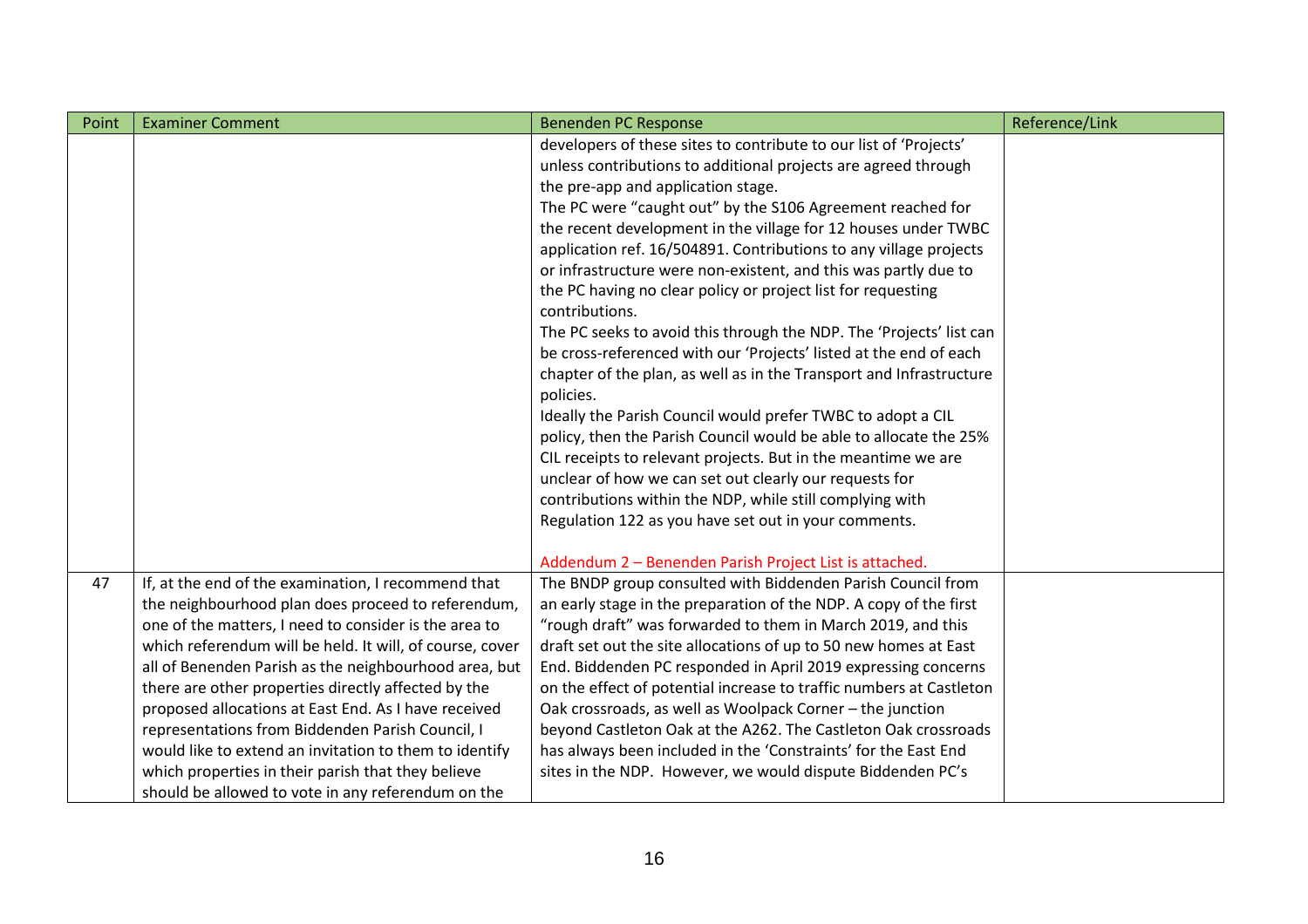| Point | <b>Examiner Comment</b>                                | <b>Benenden PC Response</b>                                         | Reference/Link |
|-------|--------------------------------------------------------|---------------------------------------------------------------------|----------------|
|       | Benenden Neighbourhood Plan and I will consider that   | opinion that traffic would travel from this junction onwards to     |                |
|       | request. I would be pleased if Tunbridge Wells         | Woolpack Corner. At the crossroads traffic will diverge:            |                |
|       | Borough Council would forward this note to them. I     |                                                                     |                |
|       | similarly offer Benenden Parish Council this           | Turning left towards Cranbrook, a small town with shops,            |                |
|       | opportunity to identify any properties beyond the      | cafes, and a supermarket. Also routes to Staplehurst                |                |
|       | parish boundary, which it feels should be able to take | railway station;                                                    |                |
|       | part in a referendum.                                  | Turning right towards Tenterden; a market town with<br>$\bullet$    |                |
|       |                                                        | shops and two supermarkets, the main local shopping<br>destination. |                |
|       |                                                        | Straight ahead towards the A262/A274 which run                      |                |
|       |                                                        | towards Headcorn and through to Maidstone.                          |                |
|       |                                                        |                                                                     |                |
|       |                                                        | Under the formal Regulation 14 consultation, Kent County            |                |
|       |                                                        | Council Highways did not highlight or comment on any potential      |                |
|       |                                                        | traffic issues arising from the site allocations. Nevertheless,     |                |
|       |                                                        | Benenden PC has offered support to Biddenden PC in its              |                |
|       |                                                        | campaign for further safety improvements to be implemented at       |                |
|       |                                                        | Castleton Oak junction.                                             |                |
|       |                                                        | Benenden Parish Council are fully aware that wherever there is      |                |
|       |                                                        | an increase in housing numbers in the parish, there will be an      |                |
|       |                                                        | increase in traffic movements. This becomes more significant due    |                |
|       |                                                        | to the rural nature of the parish. However, the area at East End is |                |
|       |                                                        | already dominated by Benenden Hospital, which employs around        |                |
|       |                                                        | 500 staff, 300 of whom work on site on an average day. They         |                |
|       |                                                        | treat around 300-350 out-patients per day, of whom 90% travel       |                |
|       |                                                        | to the hospital by car. This cannot be ignored when considering     |                |
|       |                                                        | existing traffic movements at East End.                             |                |
|       |                                                        | Traffic movements in Biddenden are already dominated by two         |                |
|       |                                                        | trunk roads, the A262 (main road between Ashford and                |                |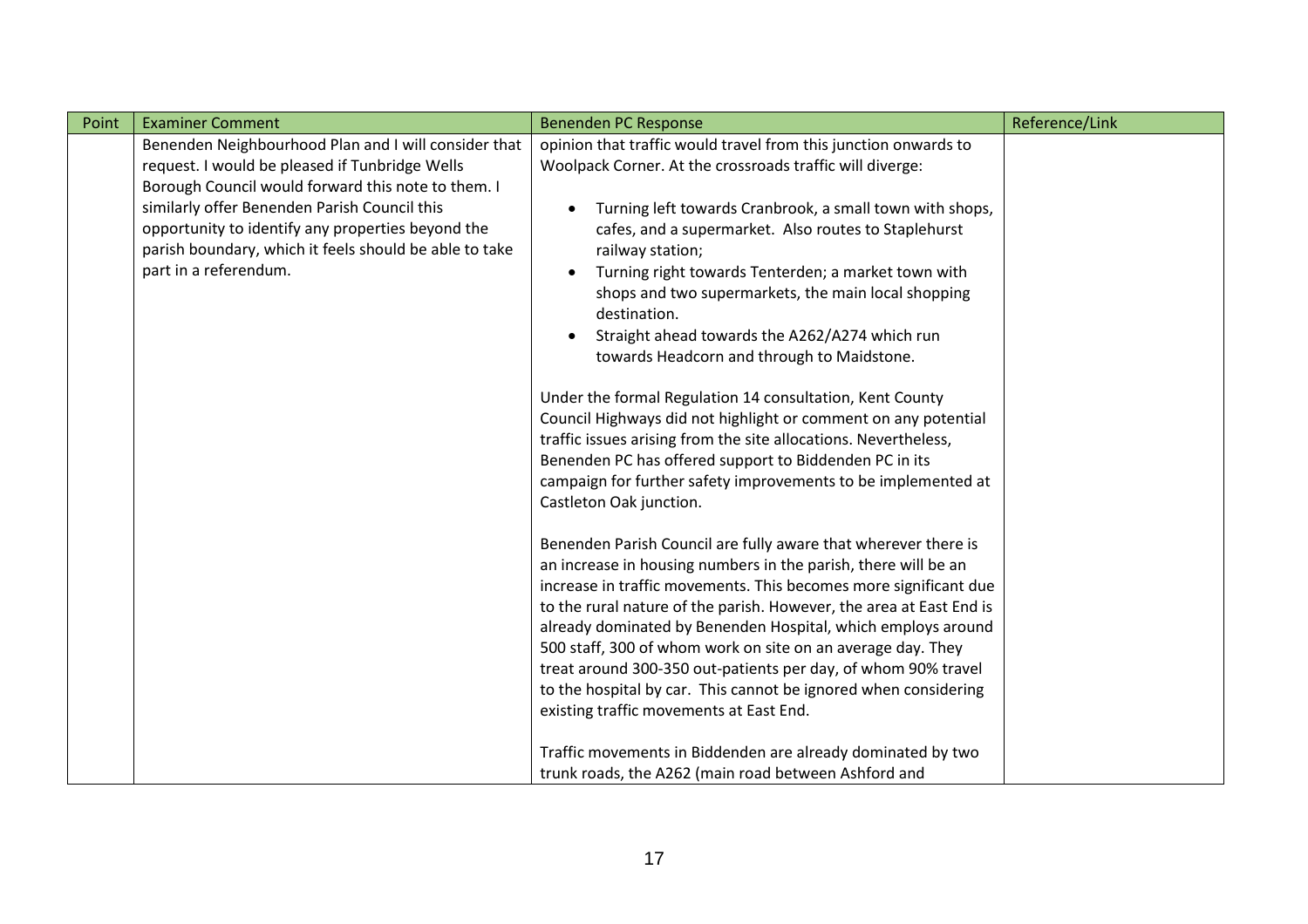| Point | <b>Examiner Comment</b> | <b>Benenden PC Response</b>                                                                                                                                                                                                                                                                                                                                                                                                                                                                                                                                                                                                                                                                                                                                  | Reference/Link |
|-------|-------------------------|--------------------------------------------------------------------------------------------------------------------------------------------------------------------------------------------------------------------------------------------------------------------------------------------------------------------------------------------------------------------------------------------------------------------------------------------------------------------------------------------------------------------------------------------------------------------------------------------------------------------------------------------------------------------------------------------------------------------------------------------------------------|----------------|
|       |                         | Tunbridge Wells) and the A274 (Maidstone to Tunbridge Wells)<br>which run through the centre of the parish.                                                                                                                                                                                                                                                                                                                                                                                                                                                                                                                                                                                                                                                  |                |
|       |                         | Benenden Parish Council would also dispute Biddenden PC's<br>opinion that new residents would predominantly travel to<br>Headcorn Station, 6.5 miles from East End:                                                                                                                                                                                                                                                                                                                                                                                                                                                                                                                                                                                          |                |
|       |                         | New residents are just as likely to travel to Staplehurst<br>٠<br>station (9 miles), which is nearer London, has a larger car<br>park, and also benefits from a large, new Sainsbury's<br>supermarket.<br>Pre-Covid Benenden already had a higher than average<br>$\bullet$<br>working from home contingent which, due to the rural<br>nature of the parish, will only increase post-Covid and<br>this will inevitably lessen the requirement to commute.<br>With regard to school runs - Benenden has a new state-<br>$\bullet$<br>of-the-art primary school and three popular independent<br>prep schools nearby, as well as being in the Cranbrook<br>School catchment area - all of which are situated in the<br>opposite direction to Biddenden Parish. |                |
|       |                         | On the concerns regarding the sewerage system - Biddenden PC<br>only raised these concerns in their response to the Regulation 16<br>Consultation stage. Following further consultation with Southern<br>Water, TWBC has since added an additional site specific policy to<br>the East End sites in their PSLP being:                                                                                                                                                                                                                                                                                                                                                                                                                                        |                |
|       |                         | "11. The occupation of the development will be phased to align<br>with the delivery of sewerage infrastructure, in liaison with the<br>service provider."<br>BNDP have agreed that this policy will also be added to the site<br>specific policies for the East End sites.                                                                                                                                                                                                                                                                                                                                                                                                                                                                                   |                |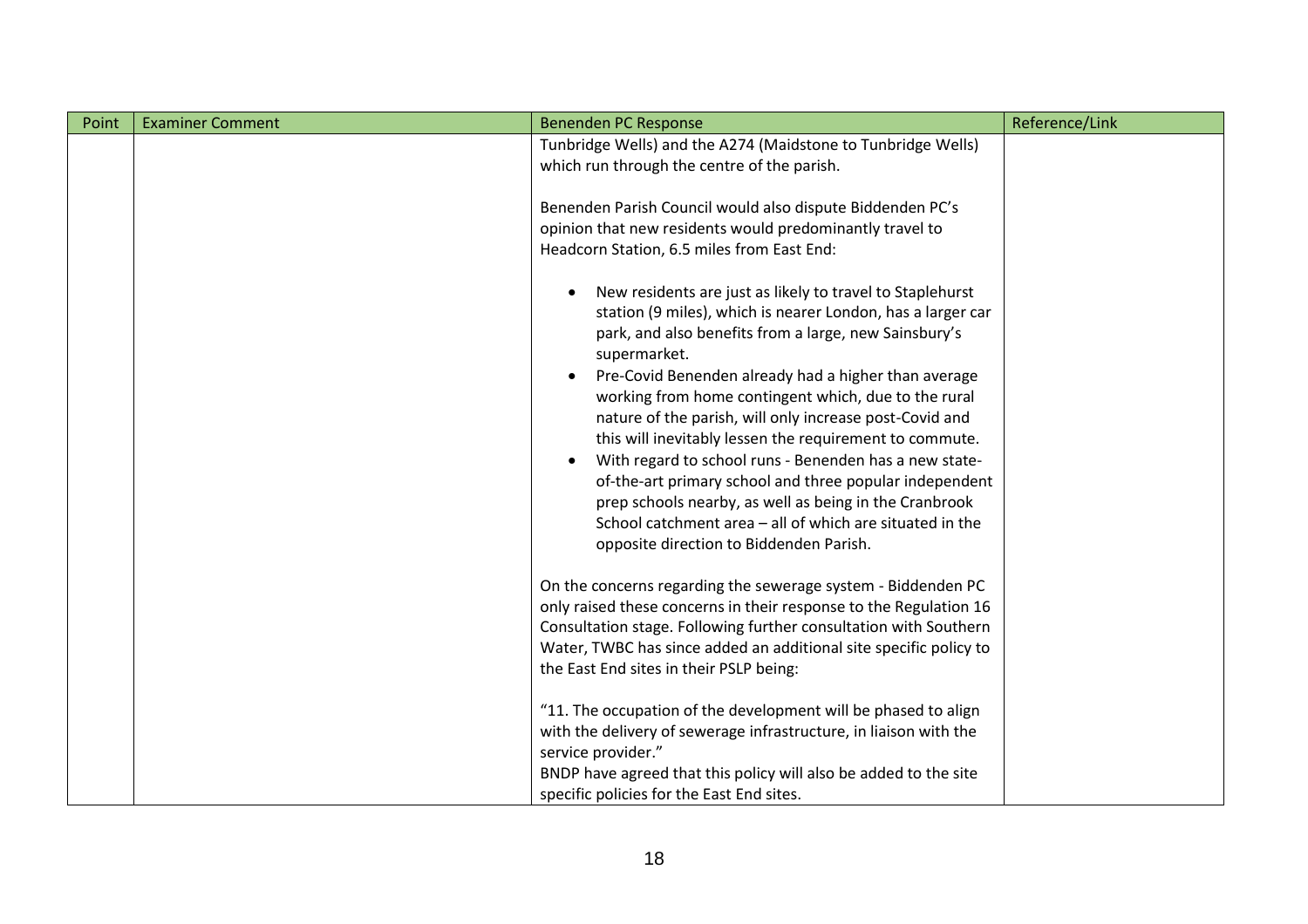| Point | <b>Examiner Comment</b> | <b>Benenden PC Response</b>                                      | Reference/Link |
|-------|-------------------------|------------------------------------------------------------------|----------------|
|       |                         | Notwithstanding the above, the concerns raised in Biddenden      |                |
|       |                         | PC's letter to the examiner dated 19 April 2021, appear to have  |                |
|       |                         | escalated way beyond their initial feedback, even though there   |                |
|       |                         | has been no fundamental change in the BNDP site allocations at   |                |
|       |                         | East End since the first rough draft published in February 2019. |                |
|       |                         | However, the majority of the new concerns raised are already     |                |
|       |                         | addressed by the SSPs in the NDP, and the Benenden Parish Chair  |                |
|       |                         | has offered to attend a meeting with Biddenden PC to discuss     |                |
|       |                         | their concerns. To date an invitation from Biddenden PC has not  |                |
|       |                         | been forthcoming.                                                |                |
|       |                         |                                                                  |                |
|       |                         | It would, therefore, be wholly undemocratic for the entire       |                |
|       |                         | Biddenden Parish to have a vote at the referendum, when it       |                |
|       |                         | appears their concerns relate solely to the proposed housing at  |                |
|       |                         | East End. The Benenden NDP is not only about housing and site    |                |
|       |                         | allocations, it is about protecting distinctive views, landscape |                |
|       |                         | character, green spaces, promoting a balanced community and      |                |
|       |                         | so much more - see our vision as set out on page 8 of the plan.  |                |
|       |                         | Nevertheless, Benenden Parish Council does recognise that a      |                |
|       |                         | number of properties outside the Parish boundary would have      |                |
|       |                         | their views directly affected and may experience an impact from  |                |
|       |                         | additional development of East End sites 424/LS40b and LS41. To  |                |
|       |                         | this end the properties lying within Biddenden Parish to the     |                |
|       |                         | north of Mockbeggar Lane, from 'Corydon' running north to 'Tree  |                |
|       |                         | Tops' could be included in the referendum, as well as properties |                |
|       |                         | lying between East End Benenden and Castleton Oak crossroads.    |                |
|       |                         | These two areas would total 12 properties lying within           |                |
|       |                         | Biddenden Parish which could be included in the referendum       |                |
|       |                         | area.                                                            |                |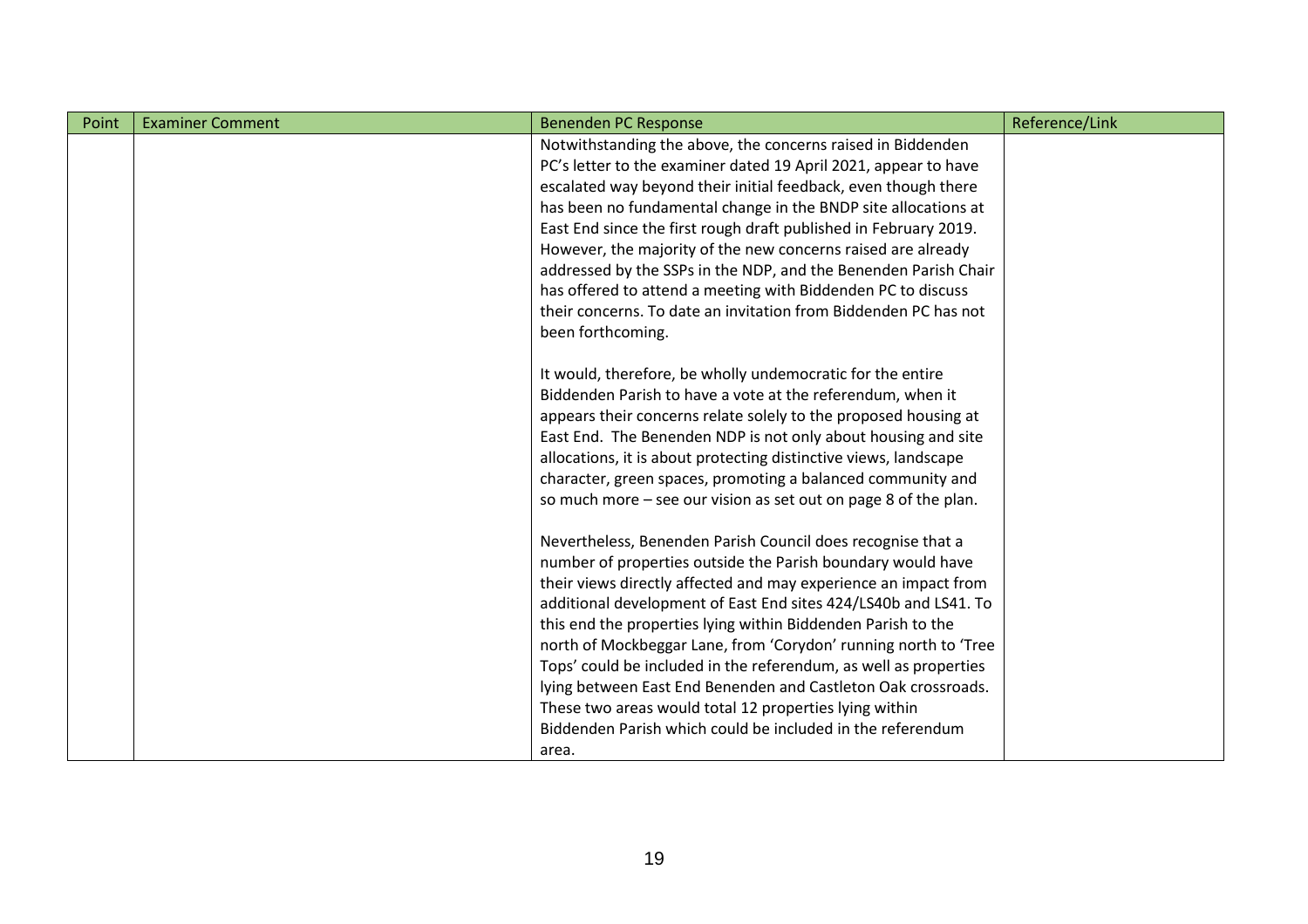## **Addendum 1 – Comparison of TWBC Strategic Policies and BNDP Policies**

**TWBC say that they are content for us to include as many SSPs as we like, even if they don't have them in because they're included in their Strategic Policies elsewhere. It is considered that the SSPs listed in the BNDP provides for greater clarity for developers.**

| <b>BNDP Site Specific Policies</b>                   | <b>Corresponding TWBC Site Specific Policies</b>     | <b>Additional BNDP SSP Policy</b><br><b>Required/Notes</b> |
|------------------------------------------------------|------------------------------------------------------|------------------------------------------------------------|
| <b>SSP1 Feoffee</b>                                  | AL/BE 2 Feoffee Cottages and land, Walkhurst         |                                                            |
|                                                      | <b>Road</b>                                          |                                                            |
| 1. Provide a mixed residential development of 23-25  | $1st$ para. of policy: The site, as defined on the   | No.                                                        |
| C3 dwellings, with at least 12 units provided for    | Benenden Policies Map, is allocated for residential  |                                                            |
| affordable housing adhering to the almshouse         | development providing approximately 25 dwellings,    |                                                            |
| principle, and with an element of market housing     | of which, given the planning history of the site, 48 |                                                            |
| necessary to provide the financial basis for the     | per cent shall be affordable housing.                |                                                            |
| almshouse development. To include a mix of housing   |                                                      |                                                            |
| types including affordable family housing as well as |                                                      |                                                            |
| smaller units.                                       |                                                      |                                                            |
| 2.Be designed to conserve and enhance the            | 4. The development shall be sensitive to the         | No.                                                        |
| character and distinctiveness of the village. The    | approach and setting of the Benenden Conservation    |                                                            |
| density of housing should be sympathetic to local    | Area and the setting of Grade II listed buildings,   |                                                            |
| character including the surrounding built housing    | including through the layout and design of the       |                                                            |
| density in the adjacent areas, the AONB landscape,   | development being informed by a landscape and        |                                                            |
| and the landscape and heritage setting of the        | visual impact assessment and heritage assessment     |                                                            |
| Benenden Conservation Area and nearby Listed         | and seeking to retain the existing buildings on the  |                                                            |
| Buildings. Density must not exceed 25dph (see        | site;                                                |                                                            |
| Reasoned Justification para. 2.9.1.1) after          |                                                      |                                                            |
| discounting the buffer zone of 0.46ha.               |                                                      |                                                            |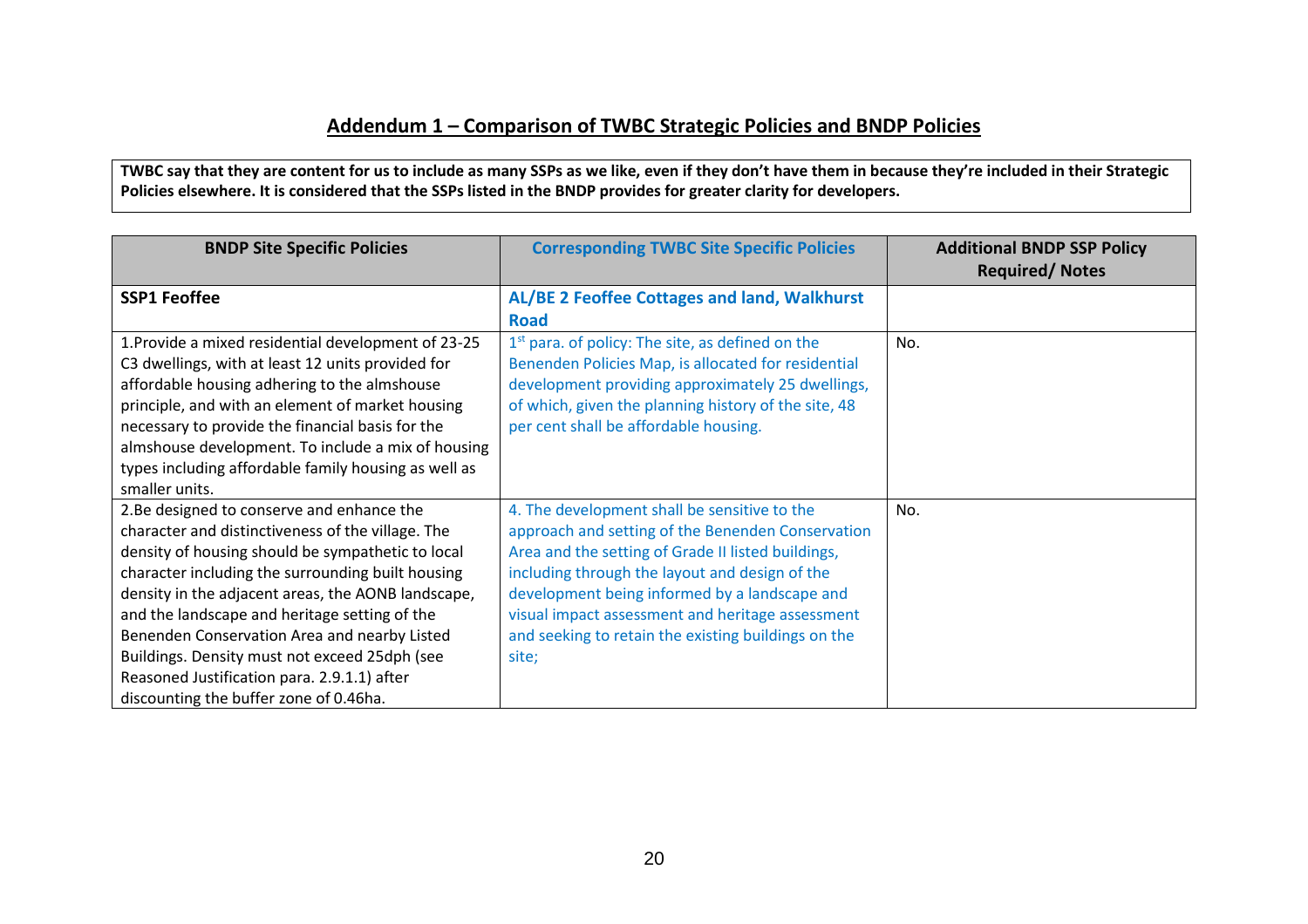| <b>BNDP Site Specific Policies</b>                                     | <b>Corresponding TWBC Site Specific Policies</b>       | <b>Additional BNDP SSP Policy</b> |
|------------------------------------------------------------------------|--------------------------------------------------------|-----------------------------------|
|                                                                        |                                                        | <b>Required/Notes</b>             |
| SSP1 Feoffee / AL/BE 2 Feoffee Cottages and land, Walkhurst Road cont. |                                                        |                                   |
| 3. Include the provision of adequate parking facilities                | Not mentioned                                          | No.                               |
| to avoid on-street parking both within and beyond                      |                                                        |                                   |
| the development site. Reference should be made to                      |                                                        |                                   |
| the BNDP Design and the Built Environment chapter                      |                                                        |                                   |
| para. 3.6 and Policy BD6 for determining the quantity                  |                                                        |                                   |
| of vehicle parking spaces, in the context of a                         |                                                        |                                   |
| generally high reliance on private cars in this area of                |                                                        |                                   |
| poor public transport provision. If provided, garages                  |                                                        |                                   |
| will not count towards the required quantity of                        |                                                        |                                   |
| parking spaces. Areas should be set aside for amenity                  |                                                        |                                   |
| vehicles turning and for the parking of mobility                       |                                                        |                                   |
| scooters, ideally under cover. Dwellings to be                         |                                                        |                                   |
| provided with electric car-charging facilities.                        |                                                        |                                   |
| 4. Protect the Ancient Woodland (and pond) lining                      | 3. No built form shall take place within the landscape | No.                               |
| Workhouse Gill, which should include a buffer area                     | buffer, as shown indicatively on the site layout plan. |                                   |
| adjacent to the designated area of a minimum of                        | The landscape buffer shall include the delivery of     |                                   |
| 50m free from any form of built development, track                     | ecological enhancements within the landscape           |                                   |
| or private garden space; the details and planting of                   | buffer (and also for the adjoining woodland) that will |                                   |
| the buffer area to be approved and thereafter                          | provide for its long-term management.                  |                                   |
| maintained in accordance with Policies LE7 and LE8.                    |                                                        |                                   |
| The proposal must secure the management of the                         |                                                        |                                   |
| buffer in the long term.                                               |                                                        |                                   |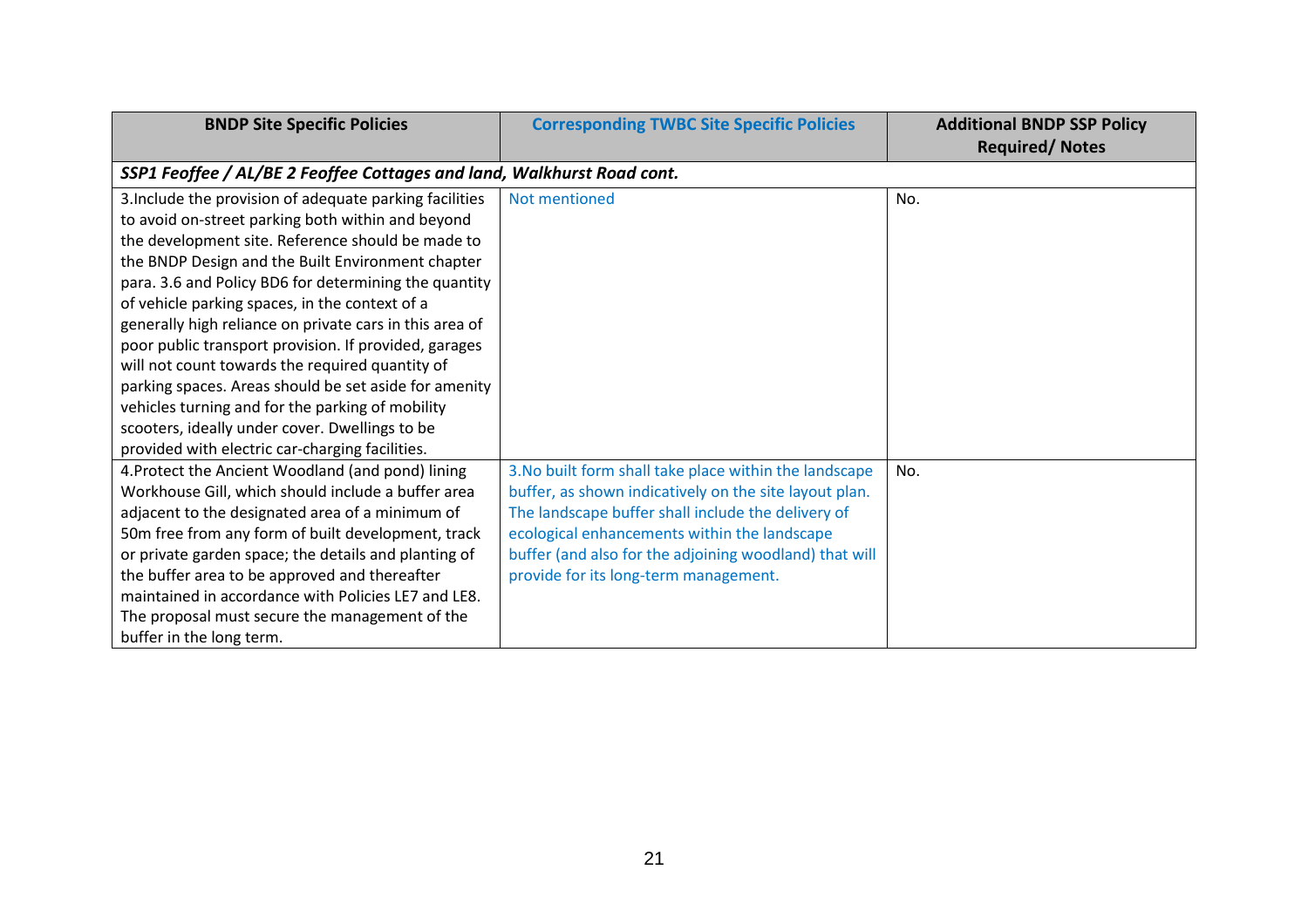| <b>BNDP Site Specific Policies</b>                                     | <b>Corresponding TWBC Site Specific Policies</b>       | <b>Additional BNDP SSP Policy</b><br><b>Required/Notes</b> |  |  |
|------------------------------------------------------------------------|--------------------------------------------------------|------------------------------------------------------------|--|--|
| SSP1 Feoffee / AL/BE 2 Feoffee Cottages and land, Walkhurst Road cont. |                                                        |                                                            |  |  |
| 5. Provide all dwellings with a suitable standard of                   | Not mentioned.                                         | No.                                                        |  |  |
| shared semi-private and/or private garden space.                       |                                                        |                                                            |  |  |
| Landscaping of open areas and the means of                             |                                                        |                                                            |  |  |
| enclosure of all the site boundaries should be                         |                                                        |                                                            |  |  |
| appropriately planted and screened with native                         |                                                        |                                                            |  |  |
| hedging species (see Policies LE9 and BD4); solid                      |                                                        |                                                            |  |  |
| fencing and other hard borders should be strictly                      |                                                        |                                                            |  |  |
| minimised.                                                             |                                                        |                                                            |  |  |
| 6. Provide a vehicle access link with a footpath to                    | 1.A single vehicular means of access from Walkhurst    | No.                                                        |  |  |
| Walkhurst Road and a direct footway connection                         | Road.                                                  |                                                            |  |  |
| within the site to Rothermere Close to provide safe                    | 2. The provision of a pedestrian footway from the site |                                                            |  |  |
| pedestrian access, on one side of the road only, to                    | entrance, past Rothermere Close, to a position         |                                                            |  |  |
| the village centre (see Policy BD7). The footway shall                 | opposite the start of the existing footway on the      |                                                            |  |  |
| be designed having regard to the sensitive 'edge of                    | opposite side of Walkhurst Road. This shall be         |                                                            |  |  |
| settlement' character in this part of Walkhurst Road.                  | designed having regard to the sensitive edge-of-       |                                                            |  |  |
|                                                                        | settlement character in this part of Walkhurst Road.   |                                                            |  |  |
| 7. Reflect the location of the site on the edge of the                 | 5. The layout and design of the scheme must reflect    | No.                                                        |  |  |
| settlement in the layout and design of the scheme                      | the location of the site on the edge of the            |                                                            |  |  |
| and take into account the sensitive topography (see                    | settlement, and take account of the sensitive          |                                                            |  |  |
| TWBC DLP EN1: Design and other development                             | topography.                                            |                                                            |  |  |
| management criteria, EN20: Rural Landscape and                         |                                                        |                                                            |  |  |
| EN21: High Weald Area of Outstanding Natural                           |                                                        |                                                            |  |  |
| Beauty (AONB)). Development to be informed by a                        |                                                        |                                                            |  |  |
| Landscape and Visual Impact Assessment and                             |                                                        |                                                            |  |  |
| heritage assessment. Design and materials should                       |                                                        |                                                            |  |  |
| comply with the design requirements specified in the                   |                                                        |                                                            |  |  |
| BNDP Design and the Built Environment chapter and                      |                                                        |                                                            |  |  |
| the policies contained therein.                                        |                                                        |                                                            |  |  |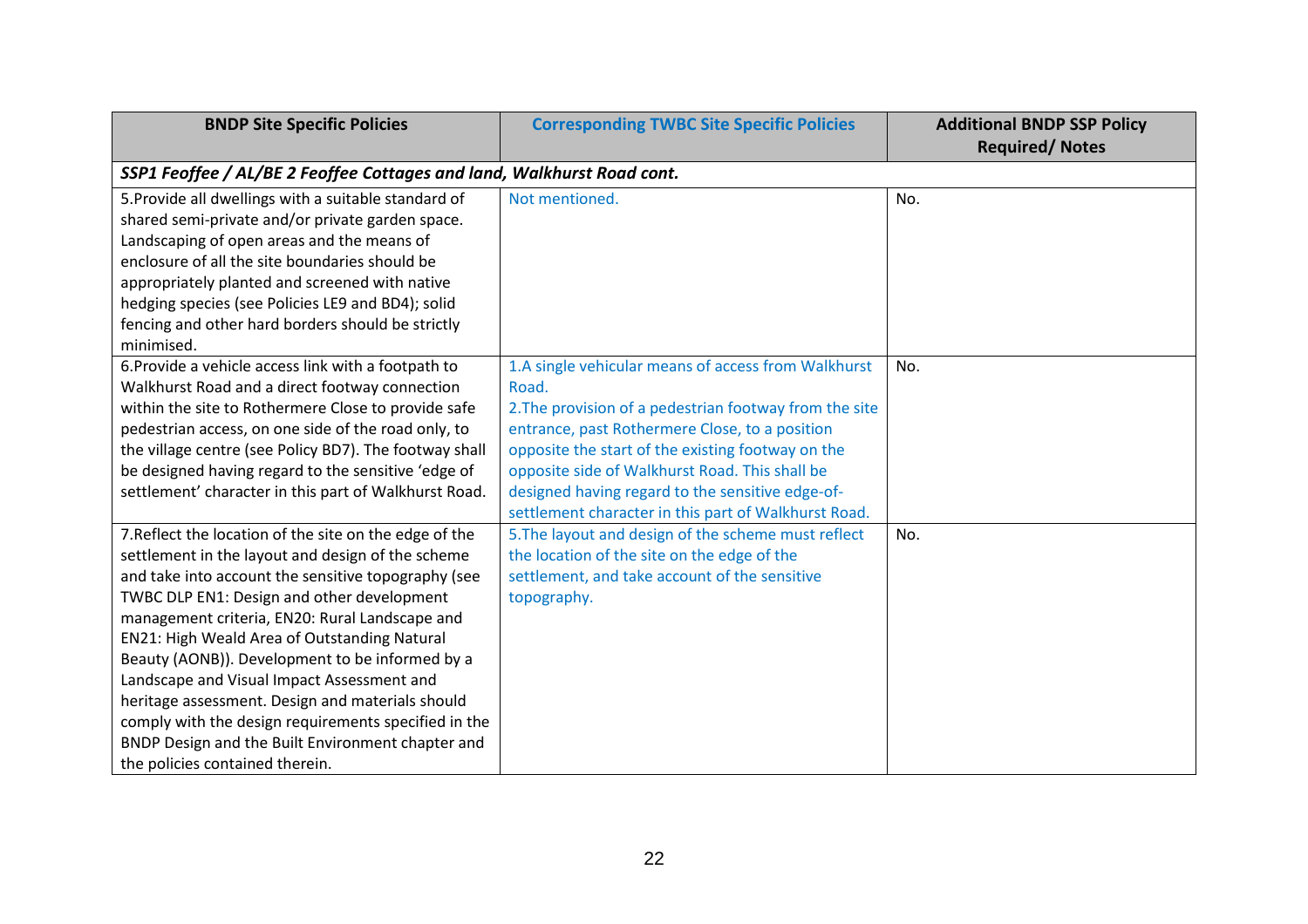| <b>BNDP Site Specific Policies</b>                                                                                                                                                                                                                                                                                                     | <b>Corresponding TWBC Site Specific Policies</b>                                                                                                                                                    | <b>Additional BNDP SSP Policy</b><br><b>Required/Notes</b>                                                                                                   |
|----------------------------------------------------------------------------------------------------------------------------------------------------------------------------------------------------------------------------------------------------------------------------------------------------------------------------------------|-----------------------------------------------------------------------------------------------------------------------------------------------------------------------------------------------------|--------------------------------------------------------------------------------------------------------------------------------------------------------------|
| SSP1 Feoffee / AL/BE 2 Feoffee Cottages and land, Walkhurst Road cont.                                                                                                                                                                                                                                                                 |                                                                                                                                                                                                     |                                                                                                                                                              |
| 8.Be sensitive to the approach and setting of the<br>Benenden Conservation Area (see TWBC DLP Policy<br>EN7: Heritage Assets).                                                                                                                                                                                                         | Relates to BNDP 2 and TWBC 4 above and is a<br>duplicate. No.8 could be deleted.                                                                                                                    | Delete no.8 of BNDP as duplicate of BNDP<br>2.                                                                                                               |
| 9. Minimise the impact of construction work on<br>existing flora and fauna, in particular retaining the<br>hedging/mature trees on the site boundaries (see<br>Policies LE5 and LE6) and encourage wildlife by<br>including features within the development which are<br>sympathetic to local wildlife and plants (see Policy<br>LE9). | Not mentioned                                                                                                                                                                                       | No.                                                                                                                                                          |
| 10. The parish is a dark skies area and any proposals<br>for the outdoor lighting of new developments must<br>comply with BNDP Policy BD5.                                                                                                                                                                                             | Not mentioned in either the policy box or in the list<br>of policies below the box.                                                                                                                 | EN 8 Outdoor Lighting and Dark Skies.<br>BPC will highlight this omission in its<br>feedback on the consultation of the Reg<br>19 Pre-submission Local Plan. |
| Not included in SSP as contributions are required to<br>improve community facilities in the parish to benefit<br>existing and new residents.                                                                                                                                                                                           | 6. Provide on-site amenity/natural green space and<br>children's play space;<br>It is expected that contributions will be required towards the following to mitigate the impact of the development: | No.                                                                                                                                                          |
| i. Works to the junction of Walkhurst Road and the<br>B2086 to include dropped kerbs with tactile paving.                                                                                                                                                                                                                              | 7. Contributions are to be provided to mitigate the<br>impact of the development, in accordance with                                                                                                | No.                                                                                                                                                          |
| ii. Any further contributions identified through the<br>pre-application and planning application process.                                                                                                                                                                                                                              | Policy PSTR/BE 1.                                                                                                                                                                                   | No.                                                                                                                                                          |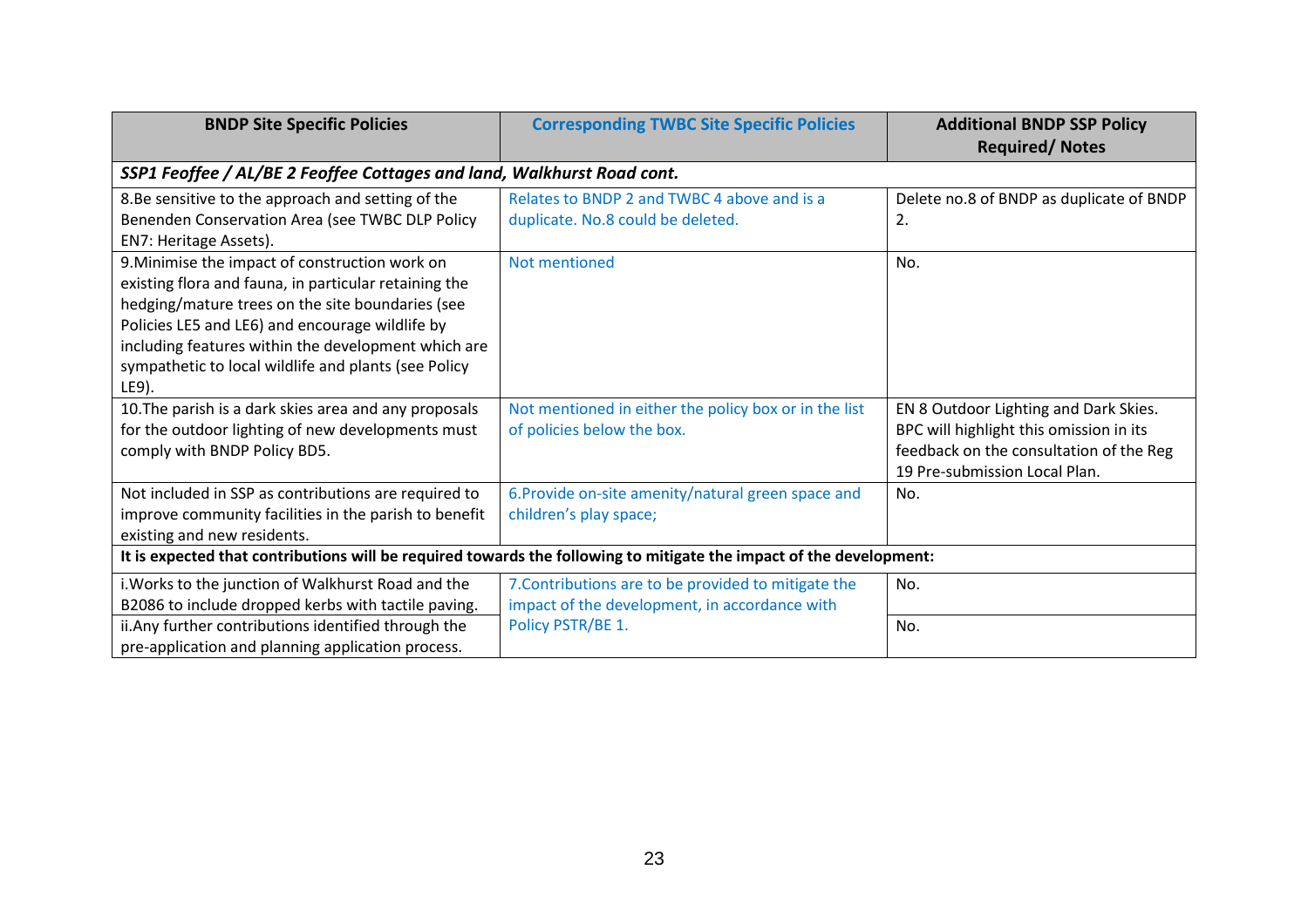| <b>BNDP Site Specific Policies</b>                       | <b>Corresponding TWBC Site Specific Policies</b>             | <b>Additional BNDP SSP Policy</b><br><b>Required/Notes</b> |
|----------------------------------------------------------|--------------------------------------------------------------|------------------------------------------------------------|
| <b>SSP2 Uphill, New Pond Road</b>                        | AL/BE 1 Land adjacent to New Pond Road                       |                                                            |
|                                                          | (known as Uphill)                                            |                                                            |
| 1. Provide a residential development of 18-20 C3         | 1 <sup>st</sup> para. of policy: The site, as defined on the | No.                                                        |
| dwellings, with affordable housing in accordance         | Benenden Policies Map, is allocated for residential          |                                                            |
| with TWBC policy and a mix of type and size              | development providing approximately 18-20                    |                                                            |
| integrated throughout the development to help            | dwellings, of which 40 per cent shall be affordable          |                                                            |
| meet locally identified needs (see Policy HS2).          | housing.                                                     |                                                            |
| 2.Be designed to conserve and enhance the                | 7. The setting of the settlement character shall be          | No.                                                        |
| character and distinctiveness of the village; the        | maintained, and the impact on the nearby Benenden            |                                                            |
| density of housing should be sympathetic to local        | Conservation Area and the setting of nearby listed           |                                                            |
| character including surrounding built housing density    | buildings reduced, including through the layout and          |                                                            |
| in the adjacent areas, the AONB landscape, and the       | design of the development being informed by a                |                                                            |
| landscape and heritage setting of the Benenden           | landscape and visual impact assessment and                   |                                                            |
| Conservation Area. Density must not exceed 25dph         | heritage assessment;                                         |                                                            |
| (see Reasoned Justification para 2.9.2.1).               |                                                              |                                                            |
| 3. Include the provision of adequate parking facilities  | Not mentioned                                                | No.                                                        |
| to avoid on-street parking both within and beyond        |                                                              |                                                            |
| the development site. Reference should be made to        |                                                              |                                                            |
| the BNDP chapter Design & the Built Environment          |                                                              |                                                            |
| chapter para 3.6 and Policy BD6 for determining the      |                                                              |                                                            |
| quantity of vehicle parking spaces, in the context of    |                                                              |                                                            |
| the generally high reliance on private cars in this area |                                                              |                                                            |
| of relatively poor public transport provision. If        |                                                              |                                                            |
| provided, garages will not count towards the             |                                                              |                                                            |
| required quantity of parking spaces. Dwellings to be     |                                                              |                                                            |
| provided with electric car-charging facilities.          |                                                              |                                                            |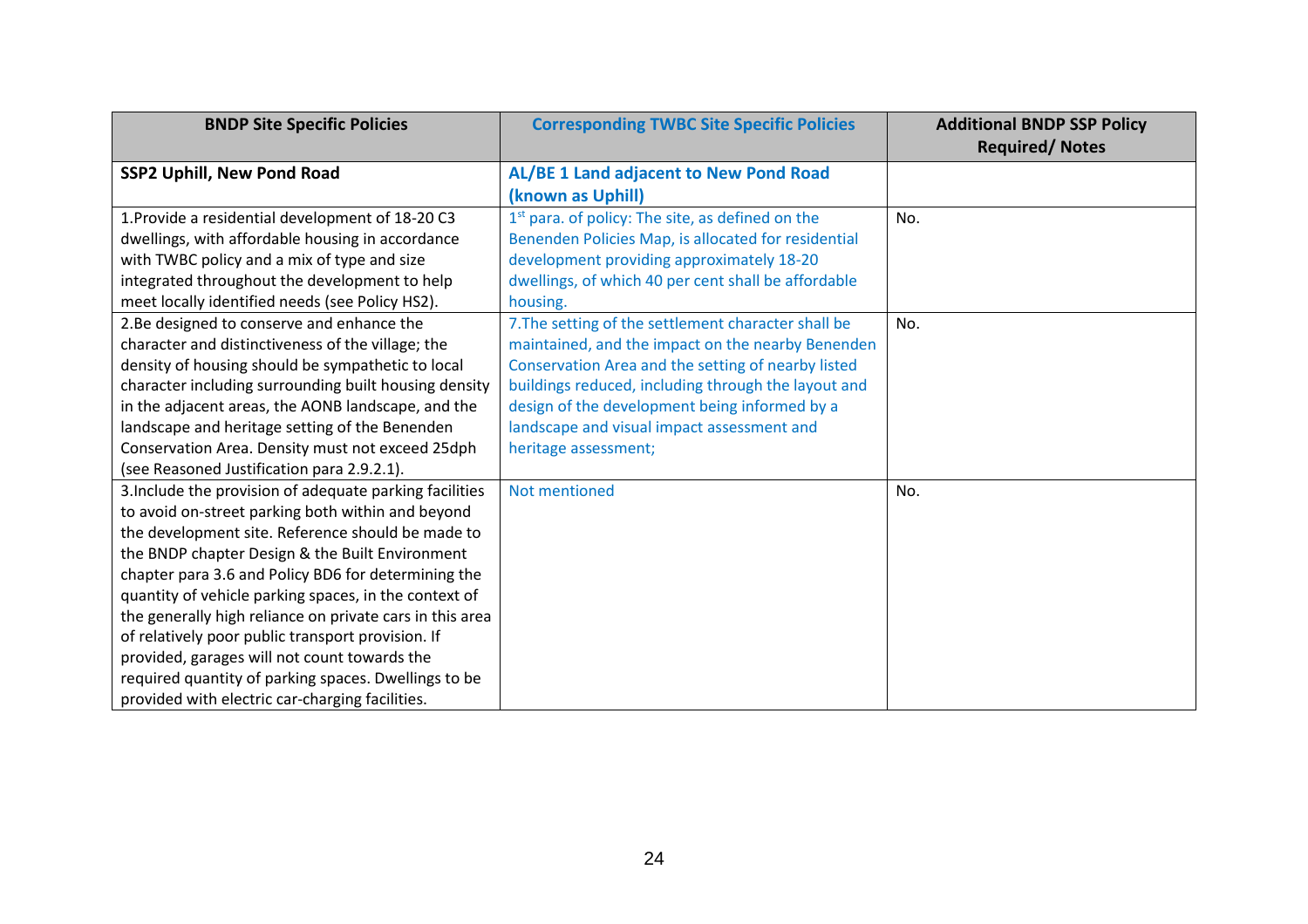| <b>BNDP Site Specific Policies</b>                                                          | <b>Corresponding TWBC Site Specific Policies</b>    | <b>Additional BNDP SSP Policy</b><br><b>Required/ Notes</b> |
|---------------------------------------------------------------------------------------------|-----------------------------------------------------|-------------------------------------------------------------|
| SSP2 Uphill, New Pond Road / AL/BE 1 Land adjacent to New Pond Road (known as Uphill) cont. |                                                     |                                                             |
| 4. Protect the natural environmental and landscape                                          | 4. Regard to be given to existing hedgerows and     | No.                                                         |
| enclosure of the site, the trees at the rear of the site                                    | mature trees on site, with the layout and design of |                                                             |
| and trees and hedging at all the site boundaries                                            | the development protecting those of most amenity    |                                                             |
| should be assessed at pre-application stage                                                 | value, as informed by an arboricultural survey and  |                                                             |
| ecological and arboricultural site survey (Policies LE5                                     | landscape and visual impact assessment;             |                                                             |
| & LE6) for the health of the trees, their contribution                                      |                                                     |                                                             |
| to the landscape character of the AONB and                                                  |                                                     |                                                             |
| biodiversity; the most significant trees and hedges                                         |                                                     |                                                             |
| should be protected and incorporated into the                                               |                                                     |                                                             |
| design of the development in order to maintain the                                          |                                                     |                                                             |
| rural nature of the development and surroundings.                                           |                                                     |                                                             |
| Existing hedges and trees at the New Pond Road                                              |                                                     |                                                             |
| frontage should be conserved and enhanced to                                                |                                                     |                                                             |
| screen the site and setting of the nearby historic                                          |                                                     |                                                             |
| parkland; Hemsted Park (Benenden School).                                                   |                                                     |                                                             |
| 5. This site lies within, or very close to, the relevant                                    | 5. exactly the same para.                           | No.                                                         |
| impact risk zone for Parsonage Wood SSSI; hence an                                          |                                                     |                                                             |
| assessment of potential adverse effects on the SSSI                                         |                                                     |                                                             |
| as a result of the development will be required as                                          |                                                     |                                                             |
| part of any application, and if required the proposal                                       |                                                     |                                                             |
| shall include adequate mitigation measures, both                                            |                                                     |                                                             |
| during construction and on completion, to the                                               |                                                     |                                                             |
| satisfaction of Natural England to ensure no adverse                                        |                                                     |                                                             |
| effects on the SSSI as a result of the proposed                                             |                                                     |                                                             |
| development (see TWBC DLP Policies EN11: Net                                                |                                                     |                                                             |
| Gains for Nature: biodiversity and EN12: Protection                                         |                                                     |                                                             |
| of designated sites and habitats).                                                          |                                                     |                                                             |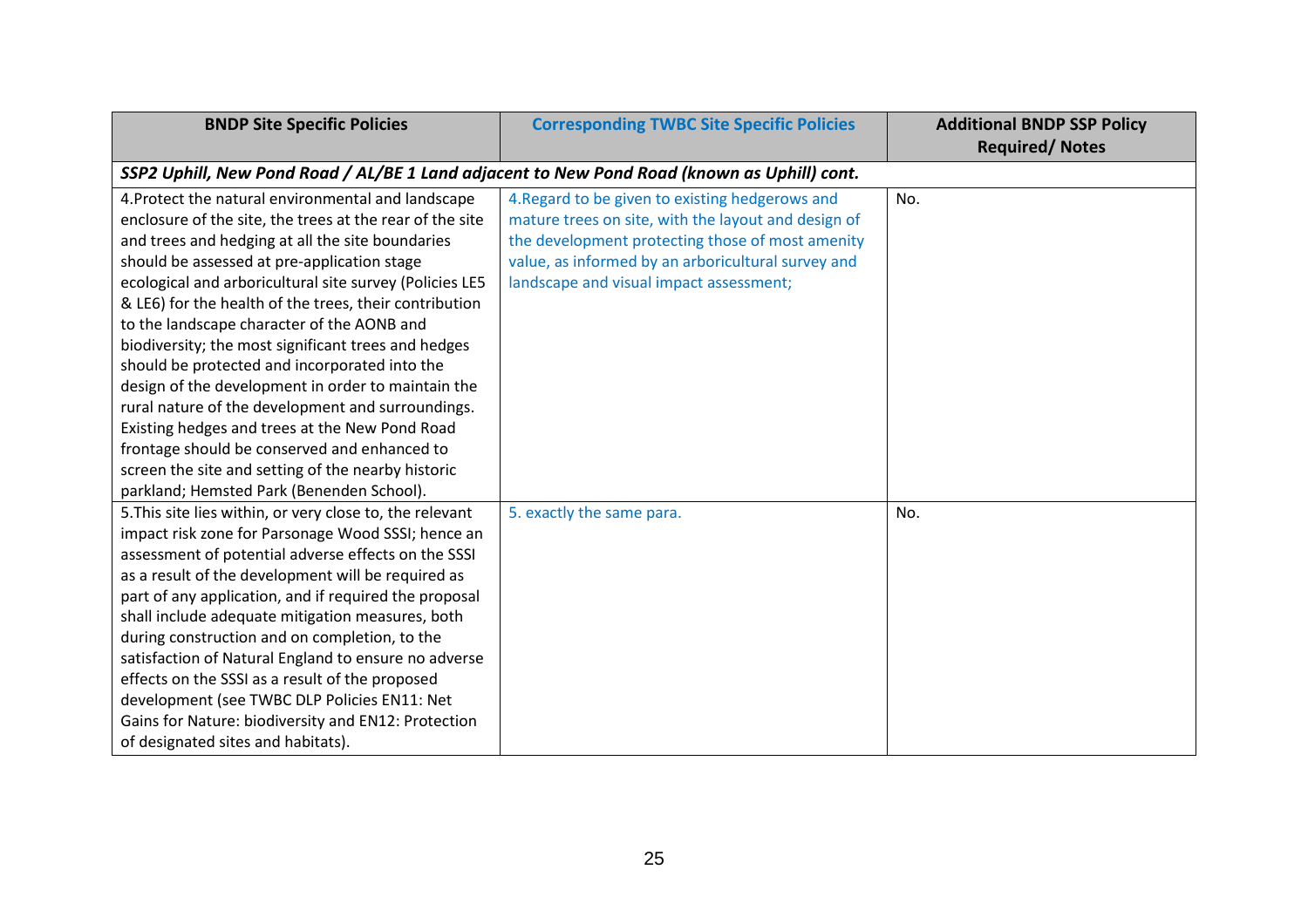| <b>BNDP Site Specific Policies</b>                                                          | <b>Corresponding TWBC Site Specific Policies</b>      | <b>Additional BNDP SSP Policy</b> |
|---------------------------------------------------------------------------------------------|-------------------------------------------------------|-----------------------------------|
|                                                                                             |                                                       | <b>Required/ Notes</b>            |
| SSP2 Uphill, New Pond Road / AL/BE 1 Land adjacent to New Pond Road (known as Uphill) cont. |                                                       |                                   |
| 6. The MAGIC website identifies the potential for                                           | 6. There is the potential for wood pasture or         | No.                               |
| Woodpasture or Parkland, a BAP priority habitat, to                                         | parkland, a BAP priority habitat, to be within 25m of |                                   |
| be within 25m of the site. This should be taken into                                        | the site. This should be taken into consideration as  |                                   |
| consideration as part of any detailed site-specific                                         | part of any detailed site-specific studies to inform  |                                   |
| studies to inform development and any required                                              | development and any required mitigation;              |                                   |
| mitigation (see TWBC DLP Policy EN12: Protection of                                         |                                                       |                                   |
| designated sites and habitats).                                                             |                                                       |                                   |
| 7. The submission of relevant and proportionate                                             | 8. Demonstrate through the submission of relevant     | No.                               |
| archaeological investigations is required as part of                                        | and proportionate archaeological investigations (as   |                                   |
| the planning application process to demonstrate that                                        | part of any planning application) that the proposal   |                                   |
| the proposal will not have a materially harmful                                             | will not have a materially harmful impact on the      |                                   |
| impact on the archaeological environment (see                                               | archaeological environment;                           |                                   |
| TWBC DLP Policy EN7: Heritage Assets).                                                      |                                                       |                                   |
| 8. Protect important habitat; the site lies within the                                      | Not mentioned                                         | No.                               |
| National Biodiversity Networks area for Turtle Doves                                        |                                                       |                                   |
| - a Priority Species in the UK post 2010 Biodiversity                                       |                                                       |                                   |
| Framework, listed on the Red list of Threatened                                             |                                                       |                                   |
| Species. Mitigation is required to minimise the                                             |                                                       |                                   |
| impact of both construction work and the new                                                |                                                       |                                   |
| housing on existing flora and fauna (see Policies LE5                                       |                                                       |                                   |
| and LE7) and encourage wildlife by including features                                       |                                                       |                                   |
| within the development which are sympathetic to                                             |                                                       |                                   |
| local wildlife and plants (see Policy LE9).                                                 |                                                       |                                   |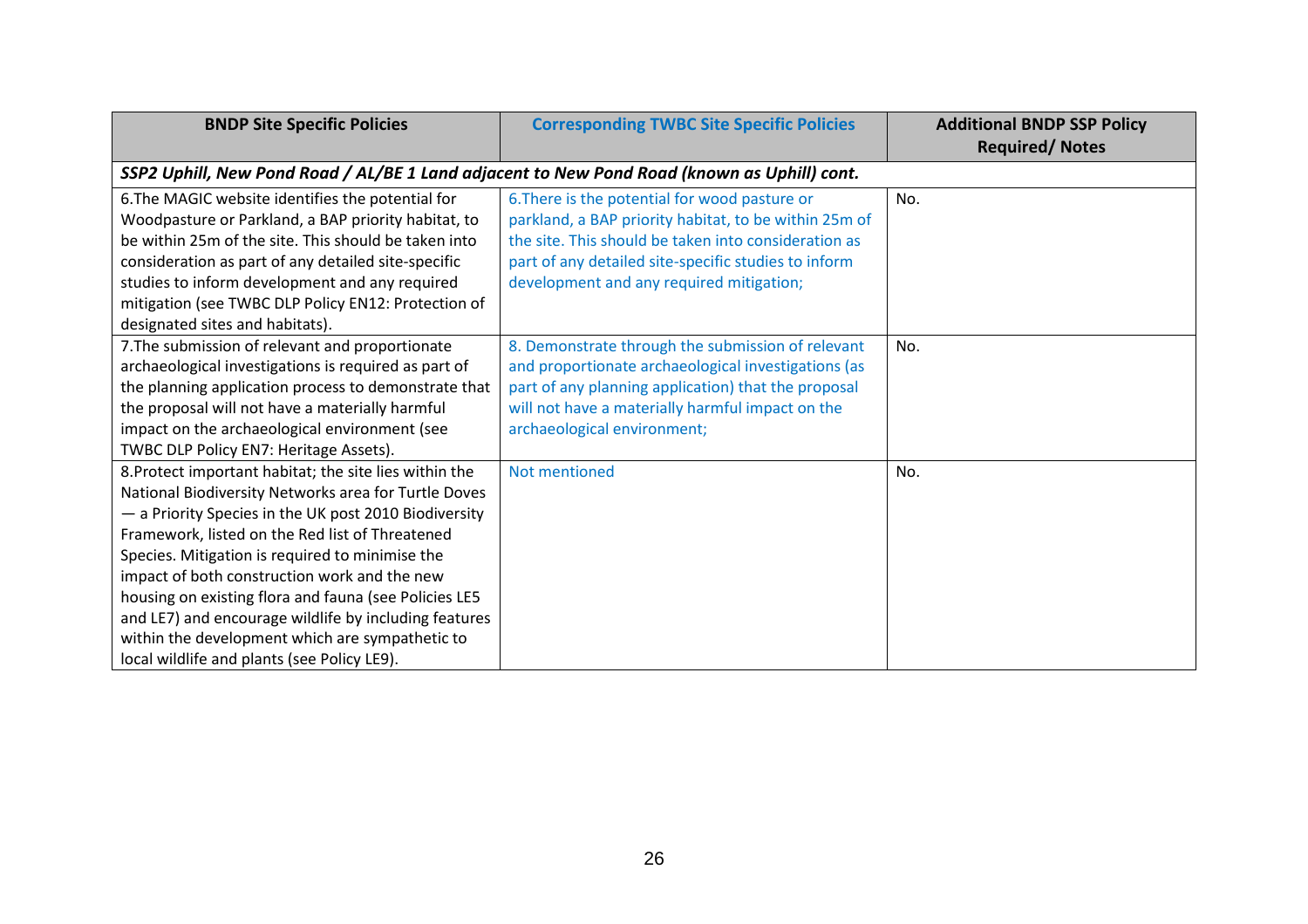| <b>BNDP Site Specific Policies</b>                                                          | <b>Corresponding TWBC Site Specific Policies</b>       | <b>Additional BNDP SSP Policy</b><br><b>Required/ Notes</b>                        |
|---------------------------------------------------------------------------------------------|--------------------------------------------------------|------------------------------------------------------------------------------------|
| SSP2 Uphill, New Pond Road / AL/BE 1 Land adjacent to New Pond Road (known as Uphill) cont. |                                                        |                                                                                    |
| 9. Provide all dwellings with a suitable standard of                                        | Not mentioned                                          | No.                                                                                |
| shared semi-private and/or private garden space.                                            |                                                        |                                                                                    |
| Landscaping of open areas and the means of                                                  |                                                        |                                                                                    |
| enclosure of all the site boundaries should be                                              |                                                        |                                                                                    |
| appropriately planted and screened with native                                              |                                                        |                                                                                    |
| hedging species; solid fencing and other hard                                               |                                                        |                                                                                    |
| borders should be strictly minimised (see Policy                                            |                                                        |                                                                                    |
| BD4).                                                                                       |                                                        |                                                                                    |
| 10. The provision of a pedestrian footway from the                                          | 2. Provision of a pedestrian footway from the site     | No.                                                                                |
| site entrance, past Hortons Close, to the junction of                                       | entrance, past Hortons Close, to the junction of New   |                                                                                    |
| New Pond Road and the B2086 (on highways land).                                             | Pond Road and the B2086. This shall be designed        |                                                                                    |
| This shall be designed having regard to the                                                 | having regard to the designation of this part of New   |                                                                                    |
| designation of this part of New Pond Road as an                                             | Pond Road as an Important Landscape Approach.          |                                                                                    |
| Important Landscape Approach (see Policy BD7).                                              |                                                        |                                                                                    |
| 11.A single point of access for vehicles from New                                           | 1. Provision of a single point of access onto New Pond | No.                                                                                |
| Pond Road should be designed to be compatible with                                          | Road;                                                  |                                                                                    |
| and support the implementation of approved plans                                            |                                                        |                                                                                    |
| for the improved traffic calming and safety measures                                        |                                                        |                                                                                    |
| in New Pond Road.                                                                           |                                                        |                                                                                    |
| 12. Design and materials should comply with the                                             | Not mentioned.                                         | No.                                                                                |
| design requirements specified in the Benenden                                               |                                                        |                                                                                    |
| Neighbourhood Development Plan under the Design                                             |                                                        |                                                                                    |
| and the Built Environment chapter and the policies                                          |                                                        |                                                                                    |
| contained therein.                                                                          |                                                        |                                                                                    |
| 13. The parish is a dark skies area and any proposals                                       | Not mentioned in either the policy box or in the list  | EN 8 Outdoor Lighting and Dark Skies.                                              |
| for the outdoor lighting of new developments must<br>comply with Policy BD5.                | of policies below the box.                             | BPC will highlight this omission in its<br>feedback on the consultation of the Reg |
|                                                                                             |                                                        | 19 Pre-submission Local Plan.                                                      |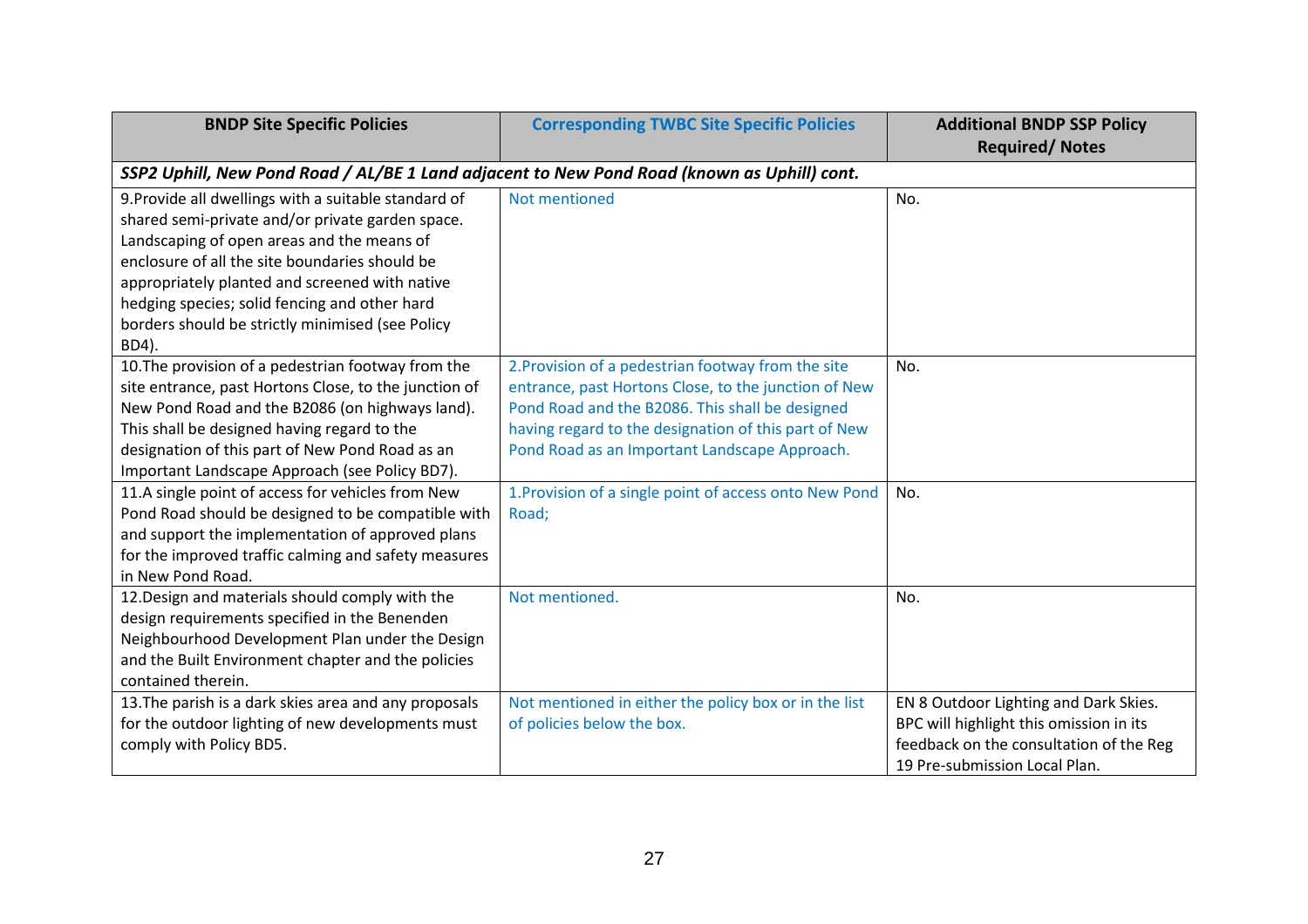| <b>BNDP Site Specific Policies</b>                                                                                  | <b>Corresponding TWBC Site Specific Policies</b>       | <b>Additional BNDP SSP Policy</b><br><b>Required/Notes</b> |
|---------------------------------------------------------------------------------------------------------------------|--------------------------------------------------------|------------------------------------------------------------|
| SSP2 Uphill, New Pond Road / AL/BE 1 Land adjacent to New Pond Road (known as Uphill) cont.                         |                                                        |                                                            |
| Not included in SSP as contributions are required to                                                                | 9. Provide on-site amenity/natural green space and     | No.                                                        |
| improve community facilities in the parish to benefit                                                               | children's play space.                                 |                                                            |
| existing and new residents.                                                                                         |                                                        |                                                            |
| It is expected that contributions will be required towards the following to mitigate the impact of the development: |                                                        |                                                            |
| i. Works to the junction between New Pond Road and                                                                  | 1 & 2 relate to the works required and 10 relates to   | No.                                                        |
| the B2086.                                                                                                          | contributions.                                         |                                                            |
|                                                                                                                     |                                                        |                                                            |
| ii. The designation of a 30mph speed limit along New                                                                | 3. Relocate the 30mph speed limit along New Pond       | No.                                                        |
| Pond Road to the north of the site.                                                                                 | Road to the north of the site;                         |                                                            |
| iii. Contribution towards children's play areas within                                                              | Not mentioned on a parish basis, only as a site policy | No.                                                        |
| the parish.                                                                                                         | at no.9.                                               |                                                            |
| iv. Any further contributions identified through the                                                                | 10. Contributions are to be provided to mitigate the   | No.                                                        |
| pre-application and planning application process.                                                                   | impact of the development, in accordance with          |                                                            |
|                                                                                                                     | Policy PSTR/BE 1.                                      |                                                            |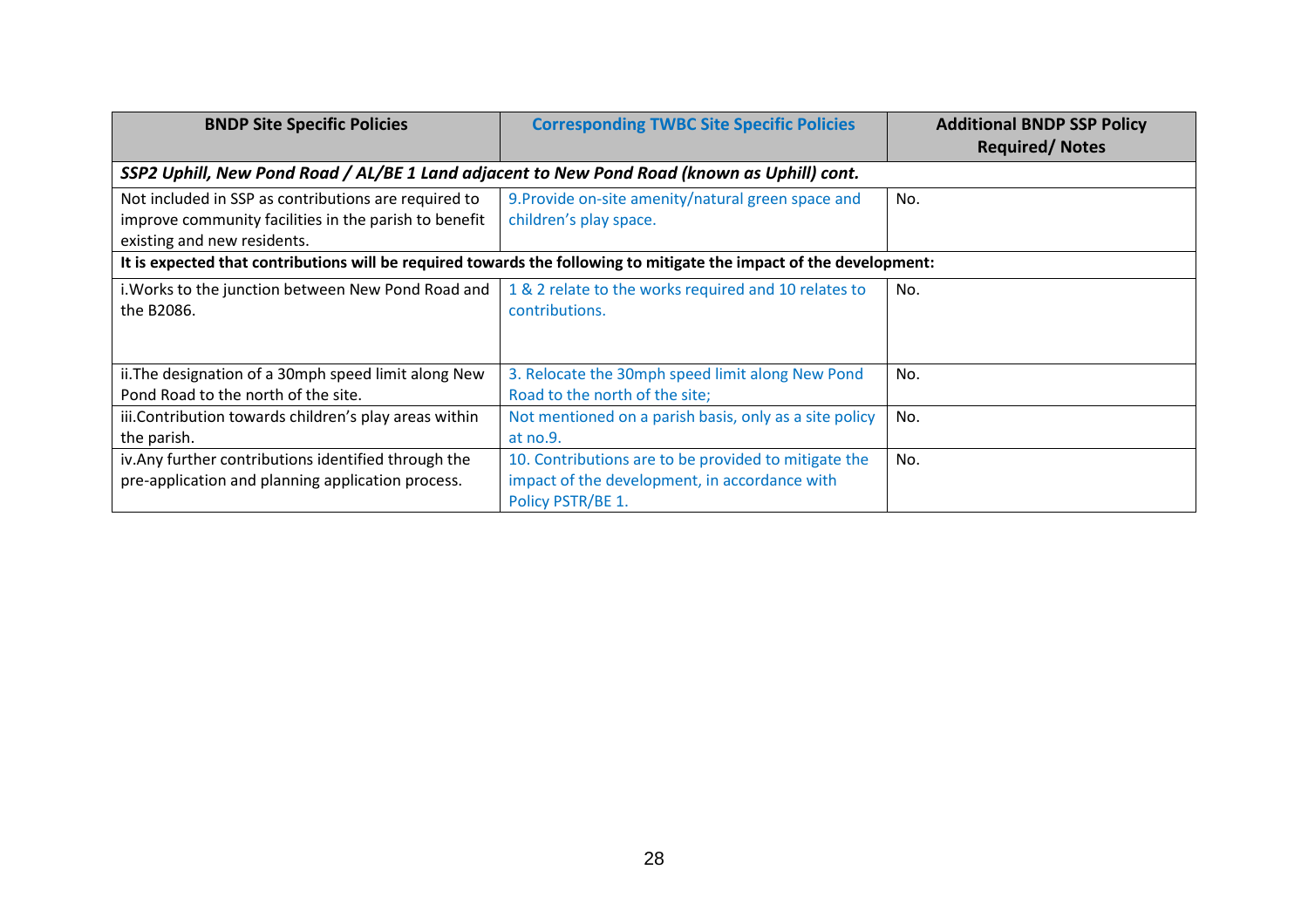| <b>BNDP Site Specific Policies</b>                       | <b>Corresponding TWBC Site Specific Policies</b>             | <b>Additional BNDP SSP Policy</b><br><b>Required/ Notes</b> |
|----------------------------------------------------------|--------------------------------------------------------------|-------------------------------------------------------------|
| SSP3 Land at Benenden Hospital (SEQ)                     | AL/BE 3 Land at Benenden Hospital (south of                  |                                                             |
|                                                          | <b>Goddards Green Road) East End</b>                         |                                                             |
| 1. Provide a residential development of an additional    | 1 <sup>st</sup> para. of policy: The site, as defined on the | No.                                                         |
| 22-25 C3 dwellings, with affordable housing in           | Benenden Policies Map, is allocated for residential          |                                                             |
| accordance with TWBC policy and a mix of type and        | development providing 22-25 residential units (in            |                                                             |
| size integrated throughout the development to help       | addition to the 23 new dwellings that have already           |                                                             |
| meet locally identified needs (see Policy HS2).          | been granted approval at this site), of which 30 per         |                                                             |
|                                                          | cent shall be affordable housing.                            |                                                             |
| 2. Ensure that design, scale, massing and overall        | Not mentioned                                                | No.                                                         |
| density create a sense of place and focus to the         |                                                              |                                                             |
| residential communities and reflect the character        |                                                              |                                                             |
| and rural nature of the East End area adjacent to the    |                                                              |                                                             |
| AONB, whilst acknowledging the scale of adjacent         |                                                              |                                                             |
| hospital buildings. Density must not exceed 22dph        |                                                              |                                                             |
| (see Reasoned Justification para. 2.9.3.1). Building     |                                                              |                                                             |
| heights should generally be restricted to two storeys.   |                                                              |                                                             |
| 3. Include the provision of adequate parking facilities  | Not mentioned                                                | No.                                                         |
| to avoid on-street parking both within and beyond        |                                                              |                                                             |
| the development. Reference should be made to the         |                                                              |                                                             |
| Design and the Built Environment chapter para. 3.6       |                                                              |                                                             |
| and Policy BD6 for determining the quantity of           |                                                              |                                                             |
| vehicle parking spaces in the context of a generally     |                                                              |                                                             |
| high reliance on private cars in this area. If provided, |                                                              |                                                             |
| garages will not count towards the required quantity     |                                                              |                                                             |
| of parking spaces. Dwellings to be provided with         |                                                              |                                                             |
| electric car-charging facilities.                        |                                                              |                                                             |
| 4. Have close regard to the design and materials         | Not mentioned                                                | No.                                                         |
| requirements specified in the BNDP under the Design      |                                                              |                                                             |
| and the Built Environment chapter and the policies       |                                                              |                                                             |
| contained therein.                                       |                                                              |                                                             |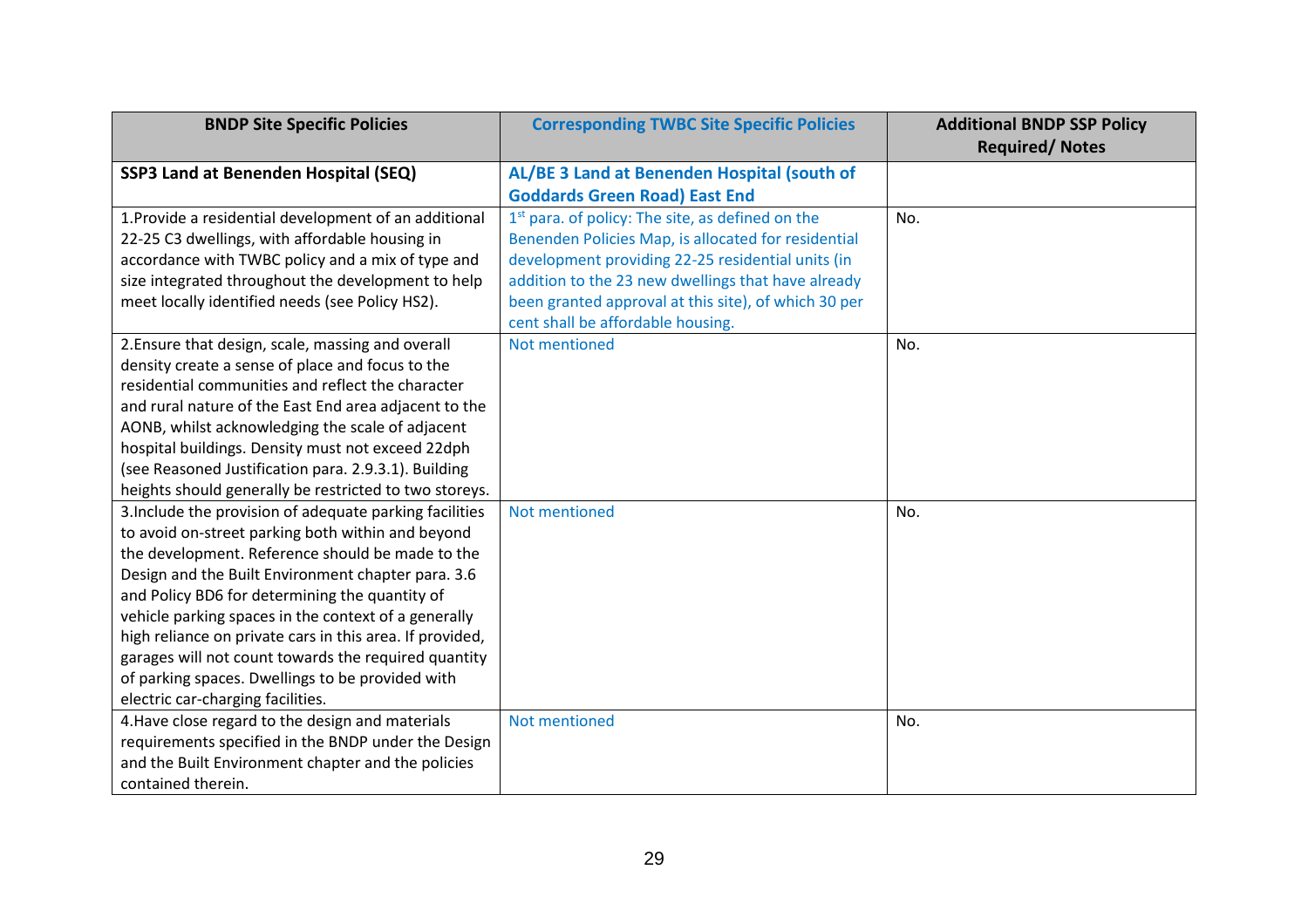| <b>BNDP Site Specific Policies</b>                     | <b>Corresponding TWBC Site Specific Policies</b>                                                                       | <b>Additional BNDP SSP Policy</b><br><b>Required/Notes</b> |
|--------------------------------------------------------|------------------------------------------------------------------------------------------------------------------------|------------------------------------------------------------|
|                                                        | SSP3 Land at Benenden Hospital (SEQ) / AL/BE 3 Land at Benenden Hospital (south of Goddards Green Road) East End cont. |                                                            |
| 5. Provide private garden space and/or shared semi-    | Not mentioned                                                                                                          | No.                                                        |
| private spaces, all enclosure to be appropriately      |                                                                                                                        |                                                            |
| planted and screened with native hedging species to    |                                                                                                                        |                                                            |
| protect the occupiers' privacy (see Policy BD4).       |                                                                                                                        |                                                            |
| 6. Regard to be given to existing hedgerows and        | 7. Is exactly the same as this, except reference to the                                                                | No.                                                        |
| mature trees on site (see Policy LE5), with the layout | <b>BNDP and DLP Policies.</b>                                                                                          |                                                            |
| and design of the development protecting those of      |                                                                                                                        |                                                            |
| most amenity value, as informed by an arboricultural   |                                                                                                                        |                                                            |
| survey and landscape and visual impact assessment      |                                                                                                                        |                                                            |
| (see TWBC DLP Policy EN14: Trees, Woodlands,           |                                                                                                                        |                                                            |
| Hedges, and Development and criterion 3 of TWBC        |                                                                                                                        |                                                            |
| DLP Policy EN1: Design and other development           |                                                                                                                        |                                                            |
| management criteria).                                  |                                                                                                                        |                                                            |
| 7. Reflect existing trees and hedges on the site, and  | Not mentioned specifically but see 7 of DLP above                                                                      | No.                                                        |
| the complex topography (particularly within the        | (and BNDP 6) for protection of trees. BNDP to retain                                                                   |                                                            |
| southern part of the site) (see criteria 1 and 3 of    | para. 7 as a design requirement.                                                                                       |                                                            |
| TWBC DLP Policy EN1: Design and other                  |                                                                                                                        |                                                            |
| development management criteria).                      |                                                                                                                        |                                                            |
| 8. Ensure the Local Wildlife Sites (LWS) be conserved  | Not specifically mentioned but see 10. below.                                                                          | No.                                                        |
| and protected in accordance with national and local    |                                                                                                                        |                                                            |
| planning policy and in line with the guidelines laid   |                                                                                                                        |                                                            |
| out in Policy LE7.                                     |                                                                                                                        |                                                            |
| 9. Ensure the LWSs be conserved and enhanced as        | 10. Contributions to the provision of the long-term                                                                    | No.                                                        |
| wildlife sites with a management plan (Policy LE8)     | management of the Local Wildlife Site located to the                                                                   |                                                            |
| adopted to achieve this, and the sites are not to be   | south and west of the site;                                                                                            |                                                            |
| used for recreational purposes.                        |                                                                                                                        |                                                            |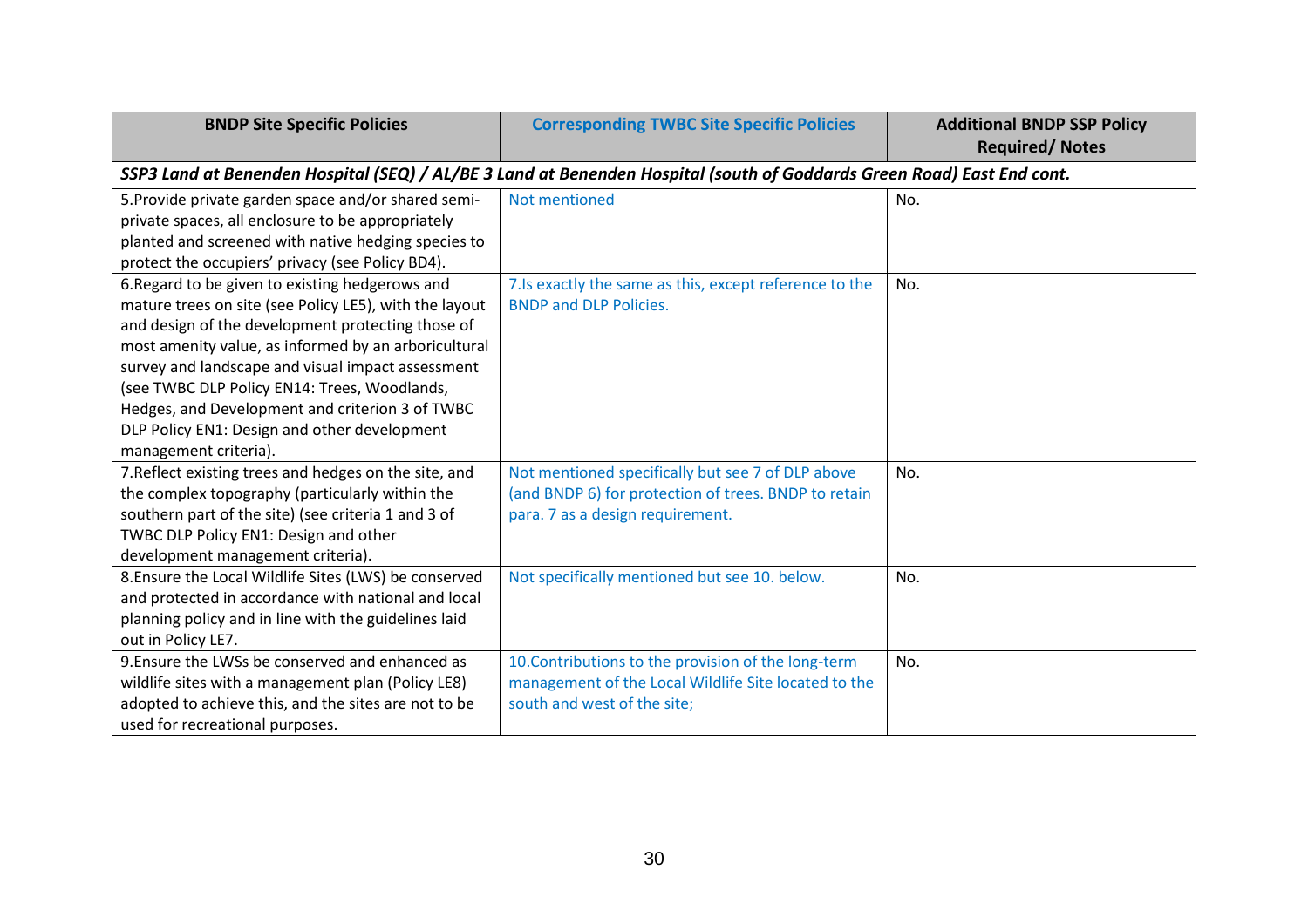| <b>BNDP Site Specific Policies</b>                                                                                                                                                                                                                                                                                                        | <b>Corresponding TWBC Site Specific Policies</b>                                                                       | <b>Additional BNDP SSP Policy</b><br><b>Required/Notes</b>                                                                                                   |
|-------------------------------------------------------------------------------------------------------------------------------------------------------------------------------------------------------------------------------------------------------------------------------------------------------------------------------------------|------------------------------------------------------------------------------------------------------------------------|--------------------------------------------------------------------------------------------------------------------------------------------------------------|
|                                                                                                                                                                                                                                                                                                                                           | SSP3 Land at Benenden Hospital (SEQ) / AL/BE 3 Land at Benenden Hospital (south of Goddards Green Road) East End cont. |                                                                                                                                                              |
| 10. In order to reduce the amount of construction<br>traffic using local roads where possible the disposal<br>of earth spoil generated by construction works<br>should be redistributed on the wider site in<br>landscape remodelling. Provision of a Construction<br>Management Plan must accompany any planning<br>application.         | Not mentioned                                                                                                          | No.                                                                                                                                                          |
| 11. The Construction Management Plan should<br>address how to minimise the impact of construction<br>work on existing flora and fauna, valuable micro-<br>wildlife habitats in roadside verges, banks and<br>ditches, in particular retaining the hedging which<br>borders the site/mature trees on the site (see<br>Policies LE5 & LE6). | Not mentioned                                                                                                          | No.                                                                                                                                                          |
| 12. Any planning application shall include a Traffic<br>Impact Study detailing expected growth in traffic<br>volumes and the mitigations required for road and<br>pedestrian safety.                                                                                                                                                      | Not mentioned                                                                                                          | No.                                                                                                                                                          |
| 13. The parish is a dark skies area and any proposals<br>for the outdoor lighting of new developments must<br>comply with policy BD5.                                                                                                                                                                                                     | Not mentioned in either the policy box or in the list<br>of policies below the box.                                    | EN 8 Outdoor Lighting and Dark Skies.<br>BPC will highlight this omission in its<br>feedback on the consultation of the Reg<br>19 Pre-submission Local Plan. |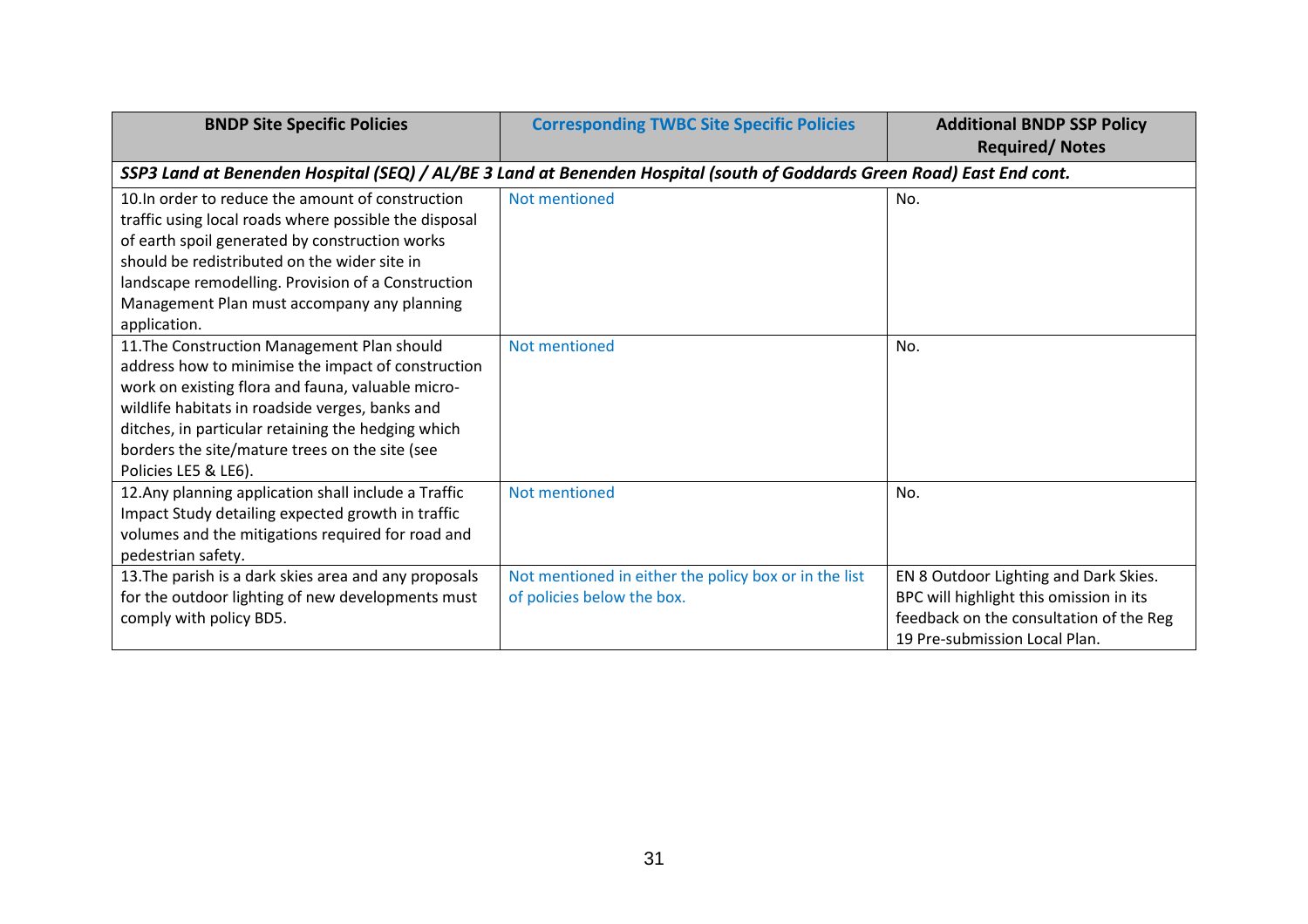| <b>BNDP Site Specific Policies</b>                     | <b>Corresponding TWBC Site Specific Policies</b>                                                                                                                                                                                                                                                                                                                                                                                      | <b>Additional BNDP SSP Policy</b><br><b>Required/ Notes</b> |
|--------------------------------------------------------|---------------------------------------------------------------------------------------------------------------------------------------------------------------------------------------------------------------------------------------------------------------------------------------------------------------------------------------------------------------------------------------------------------------------------------------|-------------------------------------------------------------|
|                                                        | SSP3 Land at Benenden Hospital (SEQ) / AL/BE 3 Land at Benenden Hospital (south of Goddards Green Road) East End cont.                                                                                                                                                                                                                                                                                                                |                                                             |
| 14. Development on this site is to be built-out before | (1) Comprehensive proposals for this site, together                                                                                                                                                                                                                                                                                                                                                                                   | No.                                                         |
| construction work can commence on the North East       | with the site area included within Policy AL/BE 4                                                                                                                                                                                                                                                                                                                                                                                     |                                                             |
| Quadrant (Site LS41). The use of Castleton Oak         | (land located to the north of Goddards Green Road),                                                                                                                                                                                                                                                                                                                                                                                   |                                                             |
| Crossroads or Golford Crossroads by construction       | to be delivered in accordance with a phased                                                                                                                                                                                                                                                                                                                                                                                           |                                                             |
| traffic is problematic as demonstrated by the          | timetable, which indicates land to the south of                                                                                                                                                                                                                                                                                                                                                                                       |                                                             |
| number of accidents that occur at these locations.     | Goddards Green Road to be developed first prior to                                                                                                                                                                                                                                                                                                                                                                                    |                                                             |
| Phasing of the development will ease this problem.     | any other phases. If an application is submitted for                                                                                                                                                                                                                                                                                                                                                                                  |                                                             |
|                                                        | only part of the area included within Policies AL/BE 3                                                                                                                                                                                                                                                                                                                                                                                |                                                             |
|                                                        | and AL/BE 4, then this application must:                                                                                                                                                                                                                                                                                                                                                                                              |                                                             |
|                                                        | a. show indicatively how the other areas included<br>within Policies AL/BE 3 and AL/BE 4 can be<br>developed to meet the overall policy requirements<br>as set out within each of these policies, and how the<br>future needs for Benenden Hospital will be met on<br>areas to the north west and south west that<br>currently comprise the hospital buildings and<br>associated ancillary uses, and is previously<br>developed land; |                                                             |
|                                                        | b. include a mechanism to ensure that the minibus<br>and retail store provision, active travel link, and<br>public access to the café (as referred to below) can<br>be provided through the development at [sic] part of<br>the site alone;                                                                                                                                                                                           |                                                             |
| No corresponding SSP.                                  | 11. The occupation of the development will be                                                                                                                                                                                                                                                                                                                                                                                         | Add to BNDP SSP (omitted in error).                         |
|                                                        | phased to align with the delivery of sewerage                                                                                                                                                                                                                                                                                                                                                                                         |                                                             |
|                                                        | infrastructure, in liaison with the service provider.                                                                                                                                                                                                                                                                                                                                                                                 |                                                             |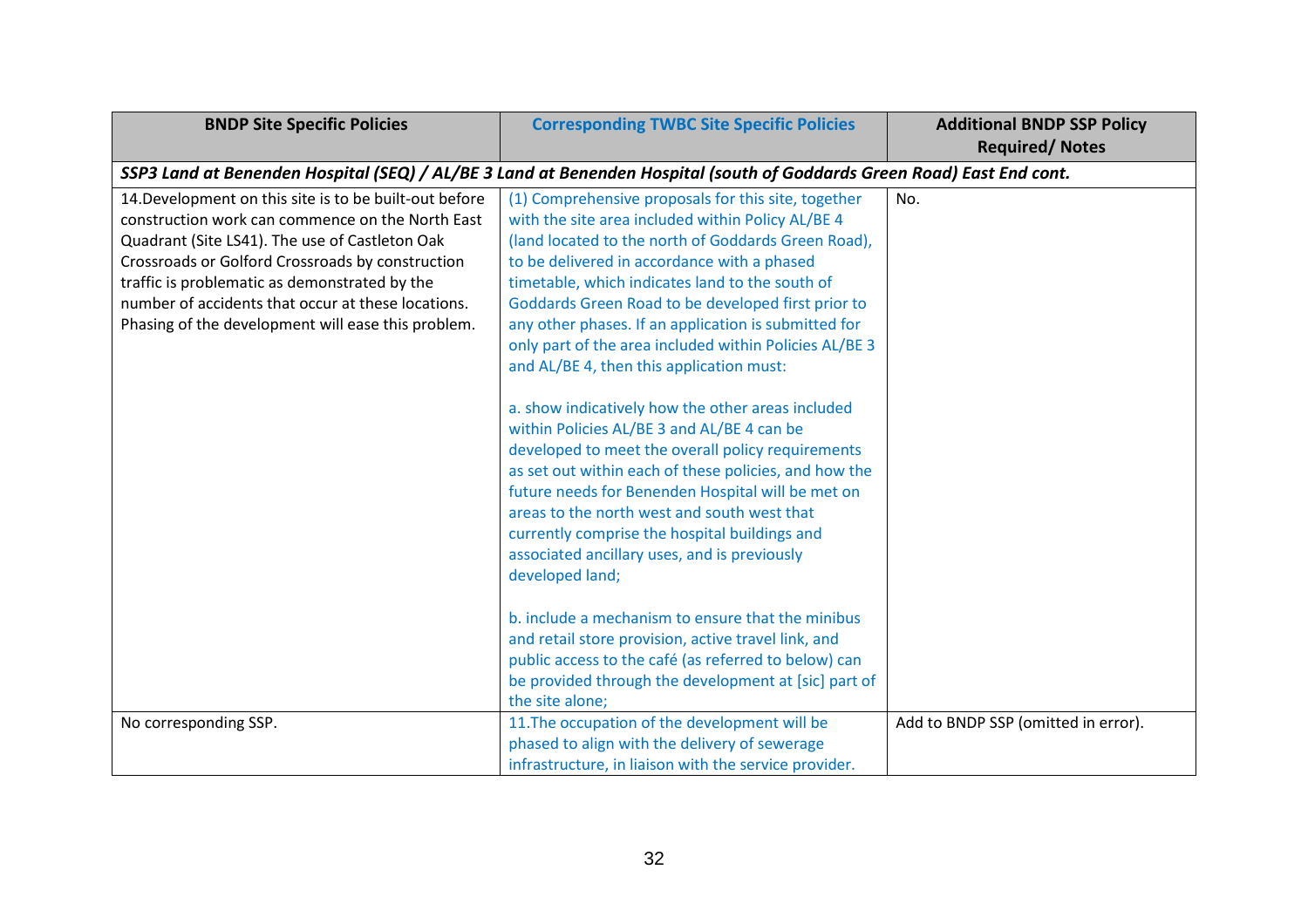| <b>BNDP Site Specific Policies</b>                                                                                                                                                                 | <b>Corresponding TWBC Site Specific Policies</b>                                                                                                                                                                                                                                                                                                           | <b>Additional BNDP SSP Policy</b><br><b>Required/ Notes</b> |
|----------------------------------------------------------------------------------------------------------------------------------------------------------------------------------------------------|------------------------------------------------------------------------------------------------------------------------------------------------------------------------------------------------------------------------------------------------------------------------------------------------------------------------------------------------------------|-------------------------------------------------------------|
|                                                                                                                                                                                                    | SSP3 Land at Benenden Hospital (SEQ) / AL/BE 3 Land at Benenden Hospital (south of Goddards Green Road) East End cont.                                                                                                                                                                                                                                     |                                                             |
| Included in SSP at iii. Under contributions - see<br>below.                                                                                                                                        | 12. Provide on-site amenity/natural green space and<br>children's play space;                                                                                                                                                                                                                                                                              | No.                                                         |
| Add to BNDP SSP                                                                                                                                                                                    | 9. Proposals to include an assessment of feasibility<br>for retaining the Garland Wing as part of the<br>redevelopment of the site, which could include<br>refurbishment and conversion of this building to<br>provide separate residential units;                                                                                                         | Add to BNDP SSP (recent change to draft<br>local plan).     |
| Add to BNDP SSP                                                                                                                                                                                    | 8.An archaeological assessment of the site is to be<br>carried out.                                                                                                                                                                                                                                                                                        | Add to BNDP SSP.                                            |
|                                                                                                                                                                                                    | It is expected that contributions will be required towards the following to mitigate the impact of the development:                                                                                                                                                                                                                                        |                                                             |
| i. Provision of an active travel link between the site<br>and Benenden village (see BNDP Supporting<br>Document TA2 and Policies T1, T2 & T5).                                                     | 2. The provision of an active travel link between the<br>site and Benenden village;                                                                                                                                                                                                                                                                        | No.                                                         |
| ii. The reduction of the existing 30mph speed limit<br>through East End to 20mph                                                                                                                   | Not mentioned                                                                                                                                                                                                                                                                                                                                              | No.                                                         |
| iii. Include an area for sport and recreational use by<br>the local community and a children's play area, in<br>part repurposing the existing tennis courts located in<br>the North East Quadrant. | 3. The proposals for Policies AL/BE 3 and AL/BE 4<br>must incorporate tennis courts, a similar level of car<br>parking for use by the hospital, and access to the<br>sports pavilion as currently provided, unless it can be<br>satisfactorily demonstrated that these facilities are<br>no longer required by the hospital in the short and<br>long-term; | No.                                                         |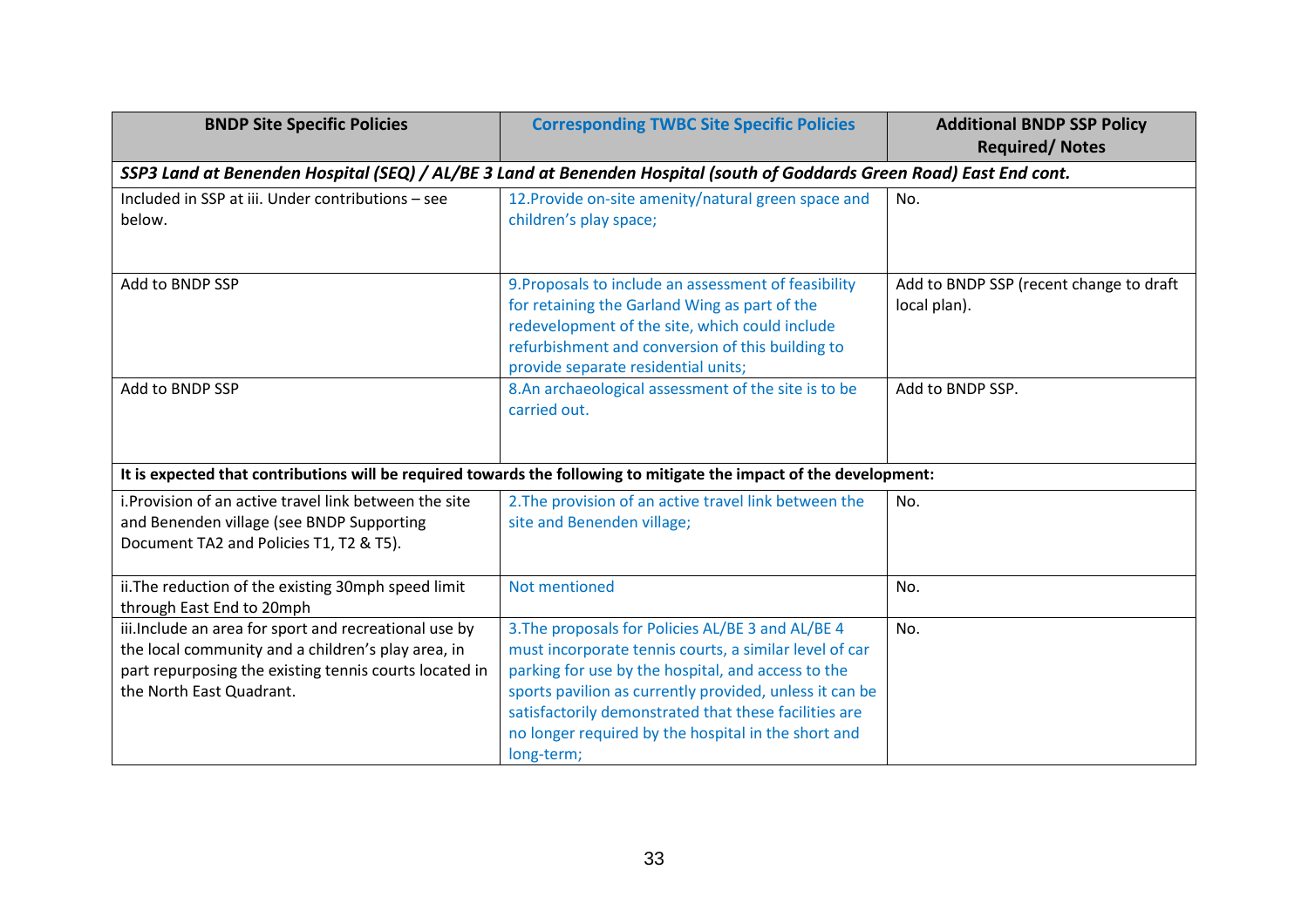| <b>BNDP Site Specific Policies</b>                                                                                                                                                                                                                                                                                                          | <b>Corresponding TWBC Site Specific Policies</b>                                                                                                                                                                                                                                                                                                                        | <b>Additional BNDP SSP Policy</b><br><b>Required/Notes</b>    |
|---------------------------------------------------------------------------------------------------------------------------------------------------------------------------------------------------------------------------------------------------------------------------------------------------------------------------------------------|-------------------------------------------------------------------------------------------------------------------------------------------------------------------------------------------------------------------------------------------------------------------------------------------------------------------------------------------------------------------------|---------------------------------------------------------------|
|                                                                                                                                                                                                                                                                                                                                             | SSP3 Land at Benenden Hospital (SEQ) / AL/BE 3 Land at Benenden Hospital (south of Goddards Green Road) East End cont.                                                                                                                                                                                                                                                  |                                                               |
| iv. The means to secure the public use of the cafe at<br>the hospital from occupation of 50% of the<br>residential units until premises are provided through<br>development of LS41 (NEQ).                                                                                                                                                  | 4. Means to secure the public use of the café at the<br>hospital (for a minimum of 10 years from occupation<br>of 50% of the (gross) residential units);                                                                                                                                                                                                                | See our response to Point 34 of Examiner<br>Initial Comments. |
| v. Provide a community space for events and to<br>provide amenities such as a pre-school or play group.<br>An appropriate building might be the existing old<br>chapel building to the west of the site.                                                                                                                                    | Not mentioned                                                                                                                                                                                                                                                                                                                                                           | No.                                                           |
| vi.Provide a minibus for the use of Benenden Primary<br>School and provide funding to maintain and run the<br>minibus service to/from Benenden village/Primary<br>School to serve school times thus reducing traffic and<br>improving sustainability. From occupation of 50% of<br>the residential units for 10 years from<br>commencement. | 6. The provision of a daily trip to/from the hospital<br>site to Benenden and Tenterden by minibus to<br>coincide with the primary school start and finish of<br>the day from Monday to Friday, and an additional<br>service in the morning and late afternoon on a<br>Saturday (for a minimum of 10 years from<br>occupation of 50% of the (gross) residential units); | No.                                                           |
| vii.Promote and support the Kent County Council<br>Hopper Bus trial and other DRT initiatives. It is<br>intended to serve the growing community in<br>proximity to the Hospital in order to aid connectivity<br>with larger conurbations, such as Tenterden, for the<br>purposes of work, leisure and health.                               | Not mentioned                                                                                                                                                                                                                                                                                                                                                           | No.                                                           |
| viii. Any further contributions identified through the<br>pre-application and planning application process.                                                                                                                                                                                                                                 | 10. Contributions are to be provided to mitigate the<br>impact of the development, in accordance with<br>Policy PSTR/BE1.                                                                                                                                                                                                                                               | No.                                                           |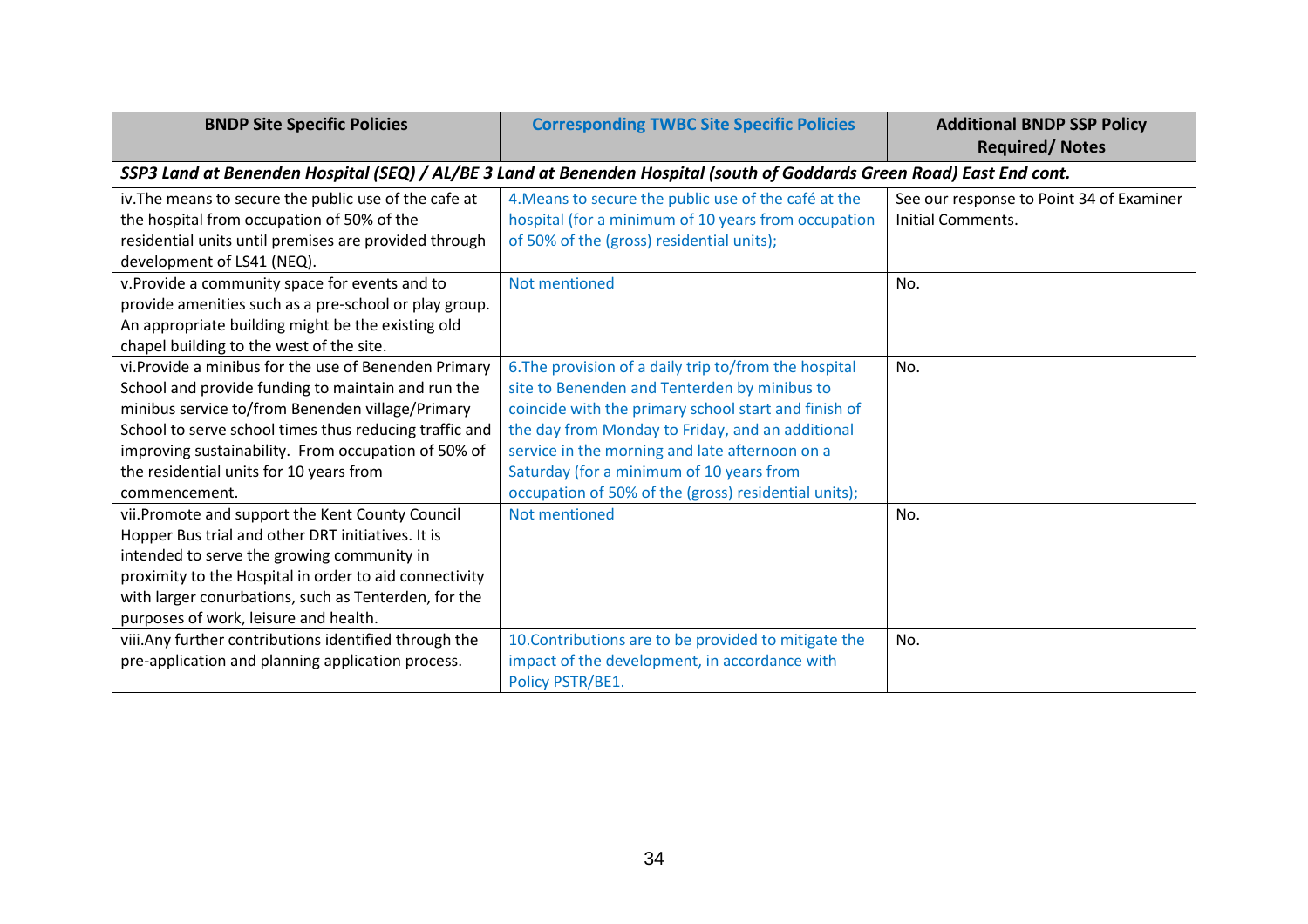| <b>BNDP Site Specific Policies</b>                     | <b>Corresponding TWBC Site Specific Policies</b>                                                                                                                                                    | <b>Additional BNDP SSP Policy</b>                                                                                                                                                                                                                                                                                         |
|--------------------------------------------------------|-----------------------------------------------------------------------------------------------------------------------------------------------------------------------------------------------------|---------------------------------------------------------------------------------------------------------------------------------------------------------------------------------------------------------------------------------------------------------------------------------------------------------------------------|
|                                                        |                                                                                                                                                                                                     | <b>Required/Notes</b>                                                                                                                                                                                                                                                                                                     |
|                                                        | SSP3 Land at Benenden Hospital (SEQ) / AL/BE 3 Land at Benenden Hospital (south of Goddards Green Road) East End cont.                                                                              |                                                                                                                                                                                                                                                                                                                           |
| No corresponding SSP but see iv above amendment.       | 5. The provision of a small, publicly accessible retail<br>outlet within the existing hospital buildings (for a<br>minimum of 10 years from occupation of 50% of the<br>(gross) residential units); | No, the provision of a retail outlet within<br>the existing hospital buildings is not<br>suitable, either for the hospital or for<br>local residents, but we have amended<br>item iv above to clarify the requirement<br>for a retail outlet. See further explanation<br>within Point 34 of Examiner Initial<br>Comments. |
| SSP4 Land at Benenden Hospital (NEQ)                   | AL/BE 4 Land at Benenden Hospital (north of                                                                                                                                                         |                                                                                                                                                                                                                                                                                                                           |
|                                                        | <b>Goddards Green Road) East End</b>                                                                                                                                                                |                                                                                                                                                                                                                                                                                                                           |
| 1. Provide a residential development of 22-25 C3       | 1 <sup>st</sup> para. of policies: The site, as defined on the                                                                                                                                      | No.                                                                                                                                                                                                                                                                                                                       |
| dwellings, with affordable housing in accordance       | Benenden Policies Map, is allocated for residential                                                                                                                                                 |                                                                                                                                                                                                                                                                                                                           |
| with TWBC policy and a mix of type and size            | development providing an additional 22-25                                                                                                                                                           |                                                                                                                                                                                                                                                                                                                           |
| integrated throughout the development to help          | residential units, of which 30 per cent shall be                                                                                                                                                    |                                                                                                                                                                                                                                                                                                                           |
| meet locally identified needs (see Policy HS2).        | affordable housing.                                                                                                                                                                                 |                                                                                                                                                                                                                                                                                                                           |
| 2. Ensure that design, scale, massing and overall      | Not mentioned.                                                                                                                                                                                      | No.                                                                                                                                                                                                                                                                                                                       |
| density create a sense of place and focus to the       |                                                                                                                                                                                                     |                                                                                                                                                                                                                                                                                                                           |
| residential communities and reflect the character      |                                                                                                                                                                                                     |                                                                                                                                                                                                                                                                                                                           |
| and rural nature of the East End area adjacent to the  |                                                                                                                                                                                                     |                                                                                                                                                                                                                                                                                                                           |
| AONB, whilst acknowledging the scale of adjacent       |                                                                                                                                                                                                     |                                                                                                                                                                                                                                                                                                                           |
| hospital buildings. Density must not exceed 22dph      |                                                                                                                                                                                                     |                                                                                                                                                                                                                                                                                                                           |
| (See Reasoned Justification para. 2.9.4.1). Building   |                                                                                                                                                                                                     |                                                                                                                                                                                                                                                                                                                           |
| heights should generally be restricted to two storeys. |                                                                                                                                                                                                     |                                                                                                                                                                                                                                                                                                                           |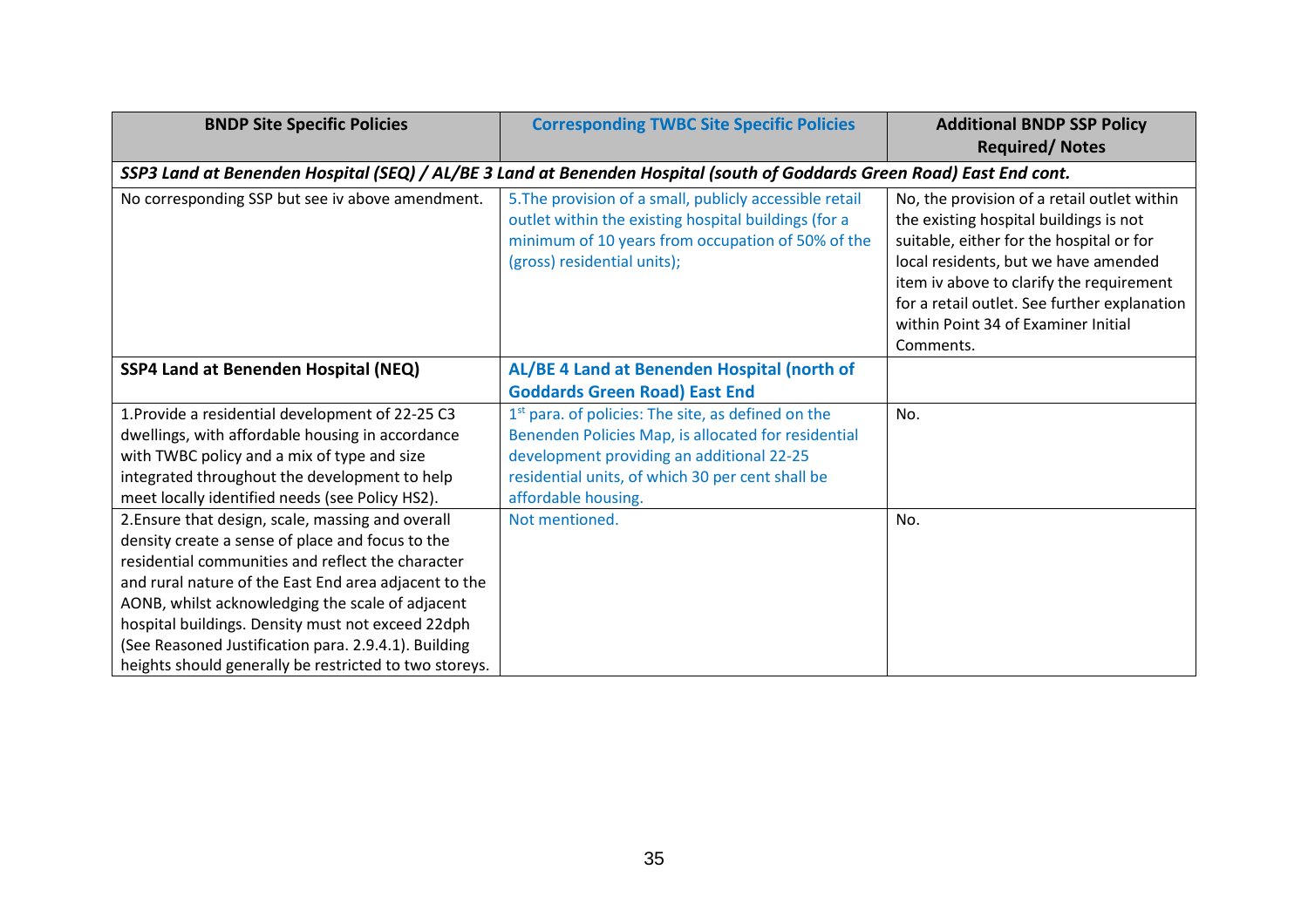| <b>BNDP Site Specific Policies</b>                       | <b>Corresponding TWBC Site Specific Policies</b>                                                                       | <b>Additional BNDP SSP Policy</b><br><b>Required/ Notes</b> |  |
|----------------------------------------------------------|------------------------------------------------------------------------------------------------------------------------|-------------------------------------------------------------|--|
|                                                          | SSP4 Land at Benenden Hospital (NEQ) / AL/BE 4 Land at Benenden Hospital (north of Goddards Green Road) East End cont. |                                                             |  |
| 3. Include the provision of adequate parking facilities  | Not mentioned.                                                                                                         | No.                                                         |  |
| to avoid on-street parking both within and beyond        |                                                                                                                        |                                                             |  |
| the development. Reference should be made to the         |                                                                                                                        |                                                             |  |
| Design and the Built Environment chapter para. 3.6       |                                                                                                                        |                                                             |  |
| and Policy BD6 for determining the quantity of           |                                                                                                                        |                                                             |  |
| vehicle parking spaces in the context of a generally     |                                                                                                                        |                                                             |  |
| high reliance on private cars in this area. If provided, |                                                                                                                        |                                                             |  |
| garages will not count towards the required quantity     |                                                                                                                        |                                                             |  |
| of parking spaces. Dwellings to be provided with         |                                                                                                                        |                                                             |  |
| electric car-charging facilities.                        |                                                                                                                        |                                                             |  |
| 4. Have close regard to the design and materials         | Not mentioned                                                                                                          | No.                                                         |  |
| requirements specified in the BNDP under the Design      |                                                                                                                        |                                                             |  |
| and the Built Environment chapter and the policies       |                                                                                                                        |                                                             |  |
| contained therein.                                       |                                                                                                                        |                                                             |  |
| 5. Provide private garden space and/or shared semi-      | Not mentioned                                                                                                          | No.                                                         |  |
| private spaces, all enclosure to be appropriately        |                                                                                                                        |                                                             |  |
| planted and screened with native hedging species to      |                                                                                                                        |                                                             |  |
| protect the occupiers' privacy (see Policy BD4).         |                                                                                                                        |                                                             |  |
| 6. Regard to be given to existing hedgerows and          | 8. Regard to be given to existing hedgerows and                                                                        | No.                                                         |  |
| mature trees on site (see Policy LE5), with the layout   | mature trees on site, with the layout and design of                                                                    |                                                             |  |
| and design of the development protecting those of        | the development protecting those of most amenity                                                                       |                                                             |  |
| most amenity value, as informed by an arboricultural     | value, as informed by an arboricultural survey and                                                                     |                                                             |  |
| survey and landscape and visual impact assessment        | landscape and visual impact assessment;                                                                                |                                                             |  |
| (see TWBC DLP Policy EN14: Trees, Woodlands,             |                                                                                                                        |                                                             |  |
| Hedges, and Development and criterion 3 of TWBC          |                                                                                                                        |                                                             |  |
| DLP Policy EN1: Design and other development             |                                                                                                                        |                                                             |  |
| management criteria).                                    |                                                                                                                        |                                                             |  |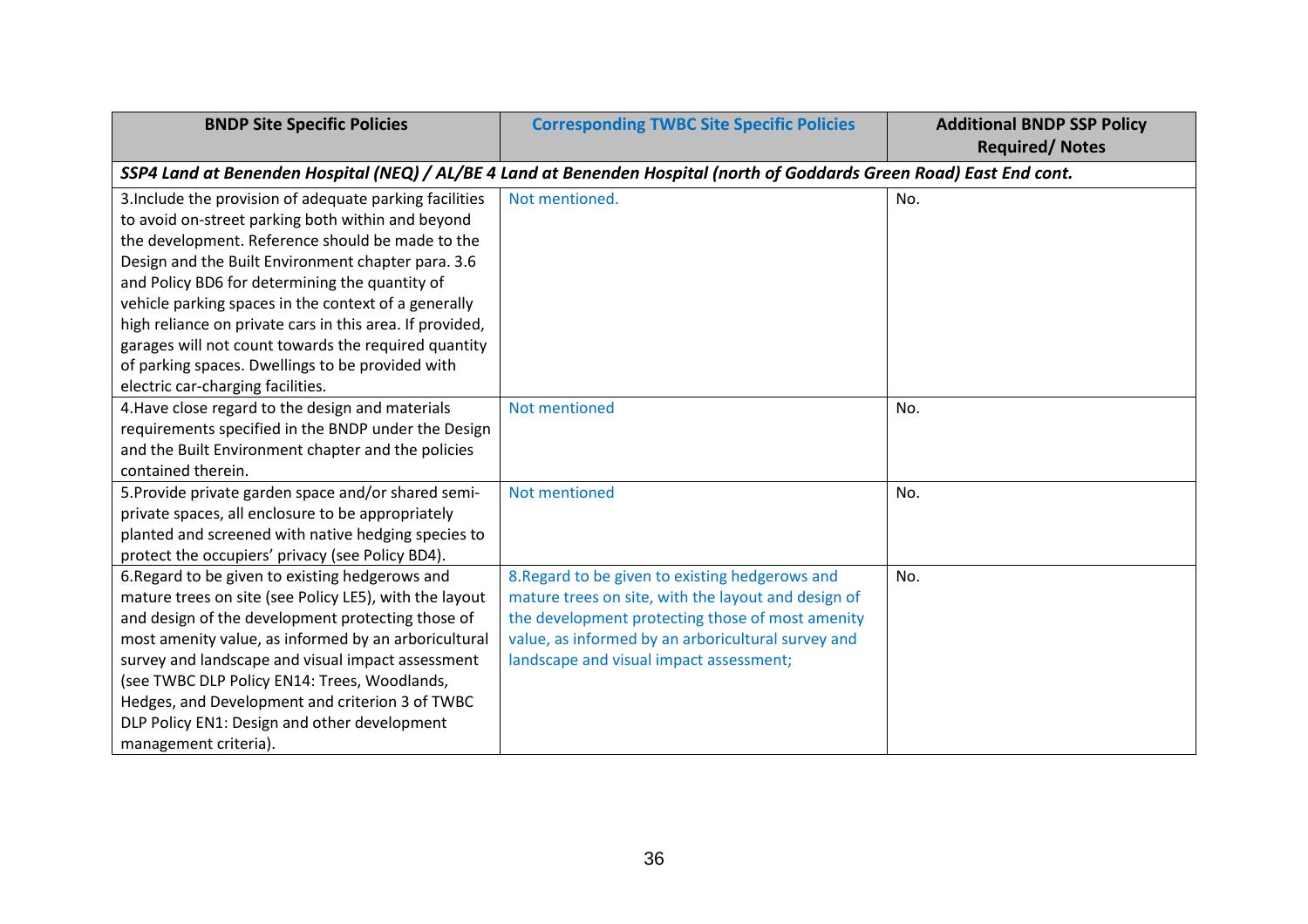| <b>BNDP Site Specific Policies</b>                                                                                                                                                                                                                                                                                                | <b>Corresponding TWBC Site Specific Policies</b>                                    | <b>Additional BNDP SSP Policy</b><br><b>Required/ Notes</b>                                                                                                  |  |
|-----------------------------------------------------------------------------------------------------------------------------------------------------------------------------------------------------------------------------------------------------------------------------------------------------------------------------------|-------------------------------------------------------------------------------------|--------------------------------------------------------------------------------------------------------------------------------------------------------------|--|
| SSP4 Land at Benenden Hospital (NEQ) / AL/BE 4 Land at Benenden Hospital (north of Goddards Green Road) East End cont.                                                                                                                                                                                                            |                                                                                     |                                                                                                                                                              |  |
| 7. In order to reduce the amount of construction<br>traffic using local roads, where possible the disposal<br>of earth spoil generated by construction works<br>should be redistributed on the wider site in<br>landscape remodelling. Provision of a Construction<br>Management Plan must accompany any planning<br>application. | Not mentioned                                                                       | No.                                                                                                                                                          |  |
| 8. The Construction Management Plan should address<br>how to minimise the impact of construction work on<br>existing flora and fauna, valuable micro-habitats in<br>roadside verges, bands and ditches, in particular<br>retaining the hedging which borders the site/mature<br>trees on the site (see Policies LE5 & LE6).       | Not mentioned                                                                       | No.                                                                                                                                                          |  |
| 9. Any planning application shall include a Traffic<br>Impact Study detailing expected growth in traffic<br>volumes and the mitigations required for road and<br>pedestrian safety.                                                                                                                                               | Not mentioned                                                                       | No.                                                                                                                                                          |  |
| 10. The parish is a dark skies area and any proposals<br>for the outdoor lighting of new developments must<br>comply with policy BD5.                                                                                                                                                                                             | Not mentioned in either the policy box or in the list<br>of policies below the box. | EN 8 Outdoor Lighting and Dark Skies.<br>BPC will highlight this omission in its<br>feedback on the consultation of the Reg<br>19 Pre-submission Local Plan. |  |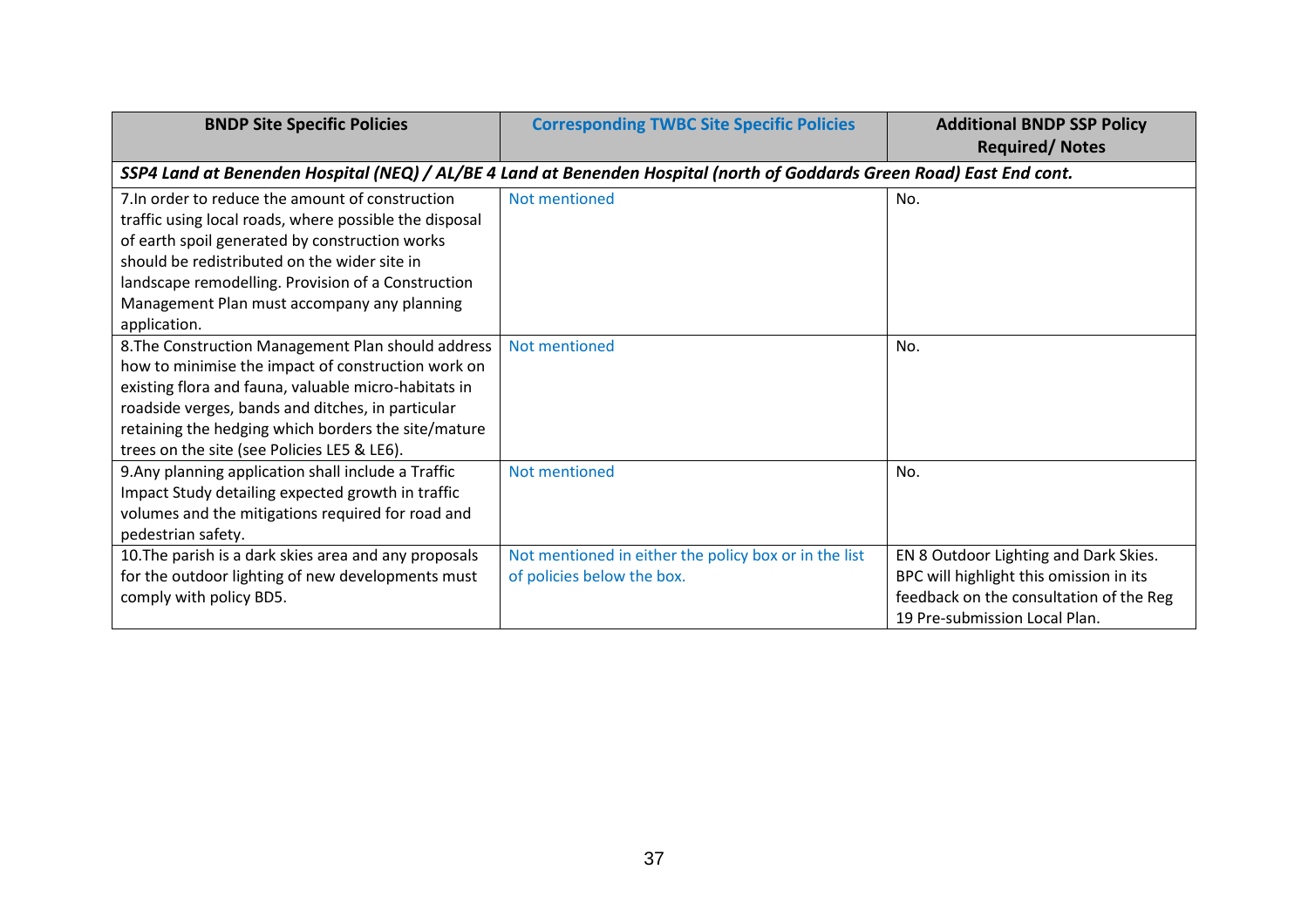| <b>BNDP Site Specific Policies</b>                                                                                     | <b>Corresponding TWBC Site Specific Policies</b>        | <b>Additional BNDP SSP Policy</b> |  |
|------------------------------------------------------------------------------------------------------------------------|---------------------------------------------------------|-----------------------------------|--|
|                                                                                                                        |                                                         | <b>Required/Notes</b>             |  |
| SSP4 Land at Benenden Hospital (NEQ) / AL/BE 4 Land at Benenden Hospital (north of Goddards Green Road) East End cont. |                                                         |                                   |  |
| 11. Development on this site can only commence                                                                         | (1) Comprehensive proposals for this site, together     | No.                               |  |
| once construction is complete on the SEQ site.                                                                         | with the site area included within Policy AL/BE 3       |                                   |  |
|                                                                                                                        | (land located to the south of Goddards Green Road),     |                                   |  |
|                                                                                                                        | to be delivered in accordance with a phased             |                                   |  |
|                                                                                                                        | timetable, which indicates that this site (land to the  |                                   |  |
|                                                                                                                        | south of Goddards Green Road) to be developed first     |                                   |  |
|                                                                                                                        | prior to any other phases. If an application is         |                                   |  |
|                                                                                                                        | submitted for only part of the area included within     |                                   |  |
|                                                                                                                        | Policies AL/BE 3 and AL/BE 4, then this application     |                                   |  |
|                                                                                                                        | must:                                                   |                                   |  |
|                                                                                                                        | a. show indicatively how the other areas included       |                                   |  |
|                                                                                                                        | within Policies AL/BE 3 and AL/BE 4 can be              |                                   |  |
|                                                                                                                        | developed to meet the overall policy requirements       |                                   |  |
|                                                                                                                        | as set out within each of these policies, and how the   |                                   |  |
|                                                                                                                        | future needs for Benenden Hospital will be met on       |                                   |  |
|                                                                                                                        | areas to the north west and south west that             |                                   |  |
|                                                                                                                        | currently comprise the hospital buildings and           |                                   |  |
|                                                                                                                        | associated ancillary uses, and is previously            |                                   |  |
|                                                                                                                        | developed land;                                         |                                   |  |
|                                                                                                                        | b. include a mechanism to ensure that the minibus       |                                   |  |
|                                                                                                                        | and retail store provision, active travel link, and     |                                   |  |
|                                                                                                                        | public access to the café (as referred to below) can    |                                   |  |
|                                                                                                                        | be provided through the development at [sic] part of    |                                   |  |
|                                                                                                                        | the site alone;                                         |                                   |  |
|                                                                                                                        |                                                         |                                   |  |
|                                                                                                                        |                                                         |                                   |  |
|                                                                                                                        | [Note: the wording of this policy has been copied       |                                   |  |
|                                                                                                                        | and pasted from the AL/BE 3 South site policies and     |                                   |  |
|                                                                                                                        | is somewhat confusing in the reference to 'this site'.] |                                   |  |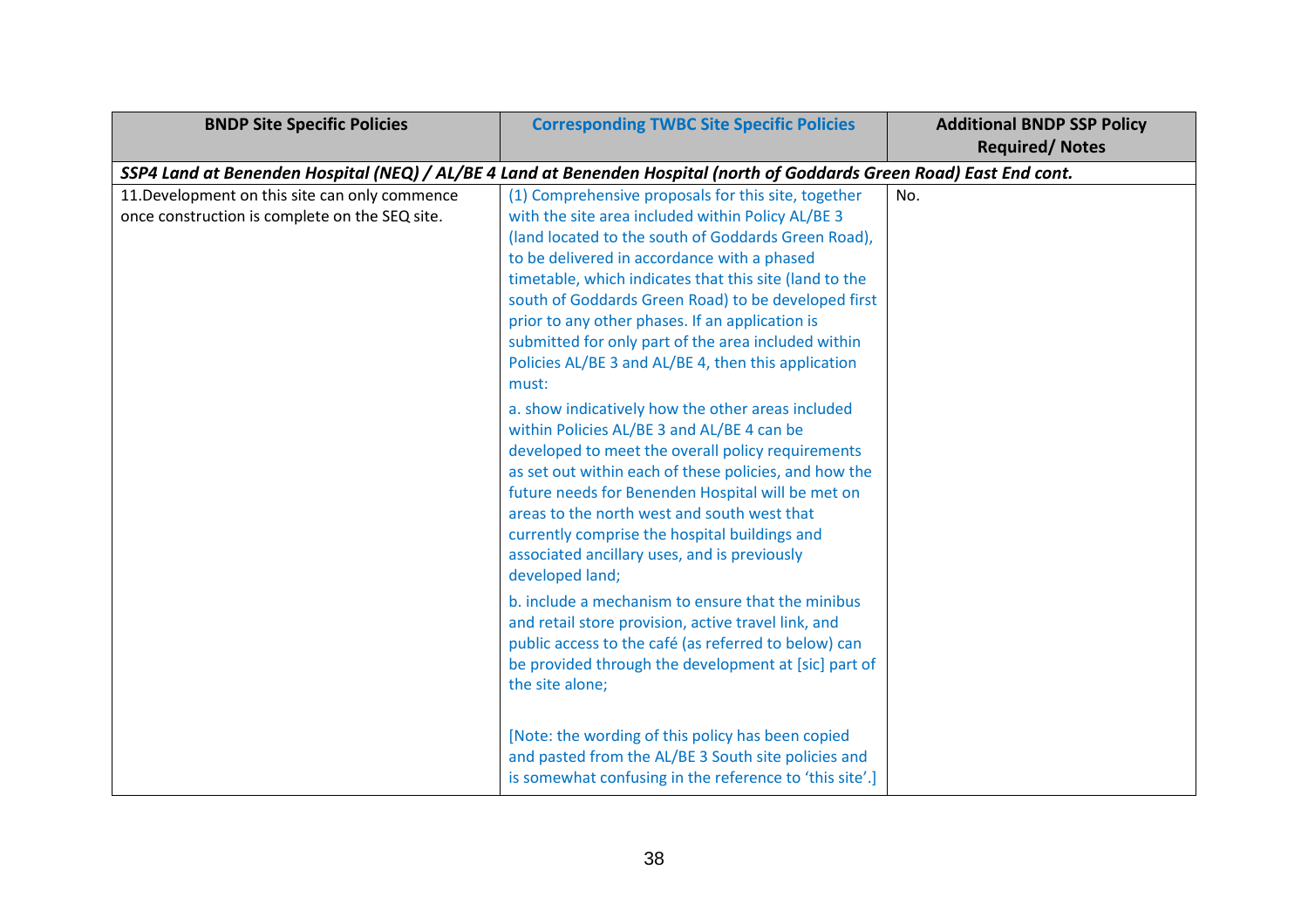| <b>BNDP Site Specific Policies</b>                                                                                                                                                                | <b>Corresponding TWBC Site Specific Policies</b>                                                                                                        | <b>Additional BNDP SSP Policy</b><br><b>Required/ Notes</b> |  |  |
|---------------------------------------------------------------------------------------------------------------------------------------------------------------------------------------------------|---------------------------------------------------------------------------------------------------------------------------------------------------------|-------------------------------------------------------------|--|--|
| SSP4 Land at Benenden Hospital (NEQ) / AL/BE 4 Land at Benenden Hospital (north of Goddards Green Road) East End cont.                                                                            |                                                                                                                                                         |                                                             |  |  |
| 12. Ensure the Local Wildlife Sites (LWS) be conserved<br>and protected in accordance with national and local<br>planning policy and in line with the guidelines laid<br>out in Policy LE7.       | See BNDP para. 13 and corresponding DLP para.11<br>below but retain this para in BNDP.                                                                  | No.                                                         |  |  |
| 13. Ensure the LWSs be conserved and enhanced as<br>wildlife sites with a management plan (Policy LE8)<br>adopted to achieve this, and the sites are not to be<br>used for recreational purposes. | 11. Contributions to the provision of the long-term<br>management of the Local Wildlife Site located to the<br>south and west of the site;              | No.                                                         |  |  |
| No corresponding SSP - add.                                                                                                                                                                       | 3. The garage block within the north west corner of<br>the site shall be demolished;                                                                    | Yes, add to BNDP SSP.                                       |  |  |
| No corresponding SSP - add.                                                                                                                                                                       | 4. No built form shall take place within the open<br>space and landscape buffer, as shown indicatively on<br>the site layout plan;                      | Yes, add to BNDP SSP                                        |  |  |
| No corresponding SSP.                                                                                                                                                                             | 10. The occupation of the development will be<br>phased to align with the delivery of sewerage<br>infrastructure, in liaison with the service provider. | Add to BNDP SSP (omitted in error).                         |  |  |
| Included in SSP at iii. Under contributions - see<br>below.                                                                                                                                       | 12. Provide on-site amenity/natural green space and<br>children's play space;                                                                           | No.                                                         |  |  |
| No corresponding SSP.                                                                                                                                                                             | 9.An archaeological assessment of the site is to be<br>carried out.                                                                                     | Add to BNDP SSP.                                            |  |  |
| It is expected that contributions will be required towards the following to mitigate the impact of the development:                                                                               |                                                                                                                                                         |                                                             |  |  |
| i. Provision of an active travel link between the site<br>and Benenden village (see BNDP Supporting<br>Document TA2 and Policies T1, T2 & T5).                                                    | 2. The provision of an active travel link between the<br>site and Benenden village;                                                                     | No.                                                         |  |  |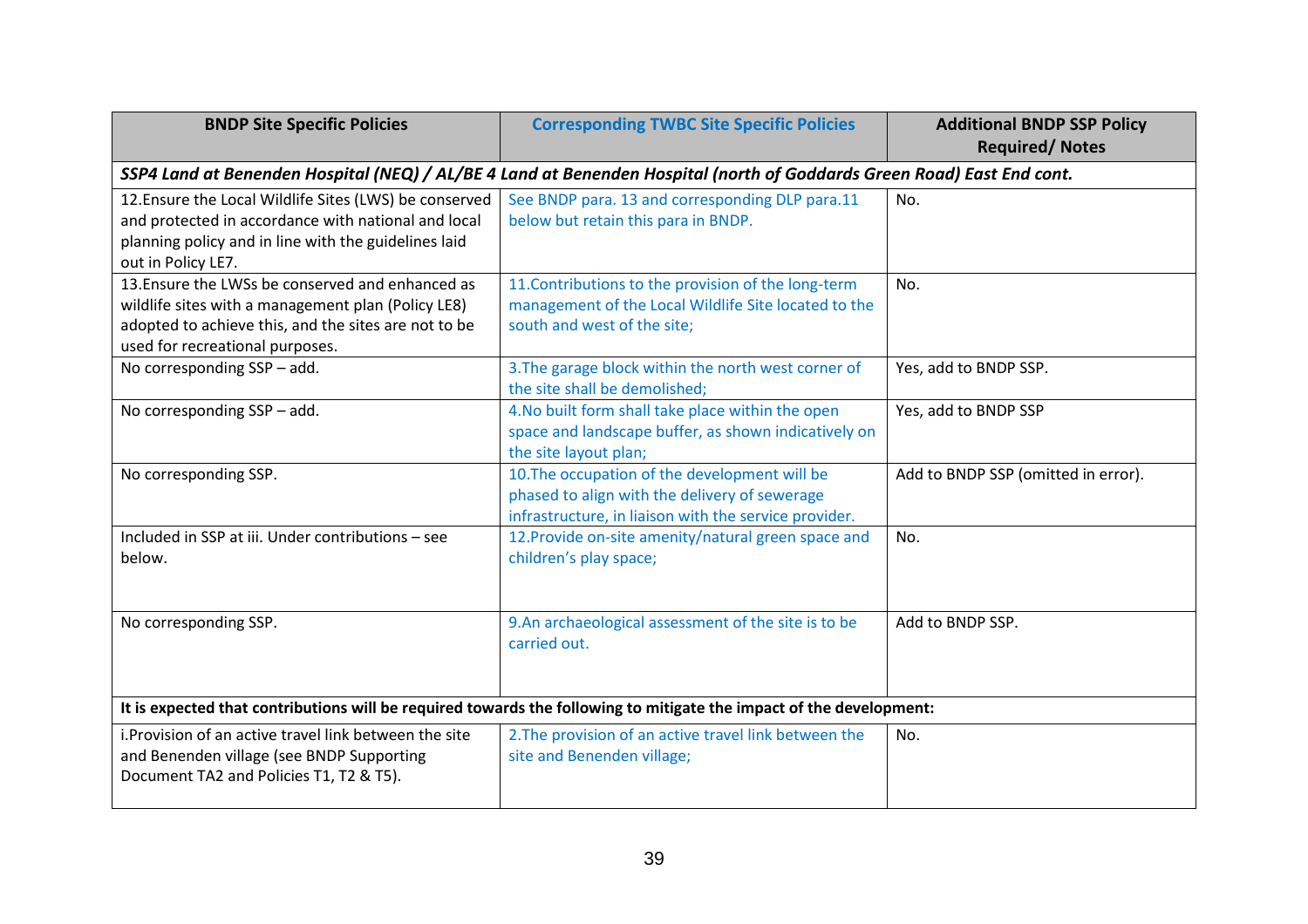| <b>BNDP Site Specific Policies</b>                                                                                                                                                                                       | <b>Corresponding TWBC Site Specific Policies</b>                                                                                                                                                                  | <b>Additional BNDP SSP Policy</b><br><b>Required/Notes</b>    |  |
|--------------------------------------------------------------------------------------------------------------------------------------------------------------------------------------------------------------------------|-------------------------------------------------------------------------------------------------------------------------------------------------------------------------------------------------------------------|---------------------------------------------------------------|--|
| SSP4 Land at Benenden Hospital (NEQ) / AL/BE 4 Land at Benenden Hospital (north of Goddards Green Road) East End cont.                                                                                                   |                                                                                                                                                                                                                   |                                                               |  |
| ii. The reduction of the existing 30mph speed limit<br>through East End to 20mph.                                                                                                                                        | Not mentioned                                                                                                                                                                                                     | No.                                                           |  |
| iii. Include an area for sport and recreational use by<br>the local community and a children's play area, in<br>part repurposing the existing tennis courts on the                                                       | 12. Provide on-site amenity/natural green space and<br>children's play space;                                                                                                                                     | No.                                                           |  |
| site.                                                                                                                                                                                                                    |                                                                                                                                                                                                                   |                                                               |  |
| iv. Provision of premises that would be available as a<br>publicly accessible café and small retail outlet.                                                                                                              | 5. Means to secure the public use of the café at the<br>hospital (for a minimum of 10 years) from<br>occupation of 50% of the (gross) residential units);                                                         | See our response to Point 34 of Examiner<br>Initial Comments. |  |
|                                                                                                                                                                                                                          | 6. The provision of a small, publicly accessible retail<br>outlet within the existing hospital buildings (for a<br>minimum of 10 years from occupation of 50% of the<br>(gross) residential units);               |                                                               |  |
| v. Provide a community space for events and to<br>provide amenities such as a pre-school or play group.<br>An appropriate building might be the existing old<br>chapel building to the west of the site.                 | Not mentioned                                                                                                                                                                                                     | No.                                                           |  |
| vi.Provide a minibus for the use of Benenden Primary<br>School and provide funding to maintain and run the<br>minibus service to/from Benenden village/Primary<br>School to serve school times thus reducing traffic and | 7. The provision of a daily trip to/from the hospital<br>site to Benenden and Tenterden by minibus to<br>coincide with the primary school start and finish of<br>the day from Monday to Friday, and an additional | No.                                                           |  |
| improving sustainability. From occupation of 50% of<br>the residential units for 10 years from<br>commencement.                                                                                                          | service in the morning and late afternoon on a<br>Saturday (for a minimum of 10 years from<br>occupation of 50% of the (gross) residential units);                                                                |                                                               |  |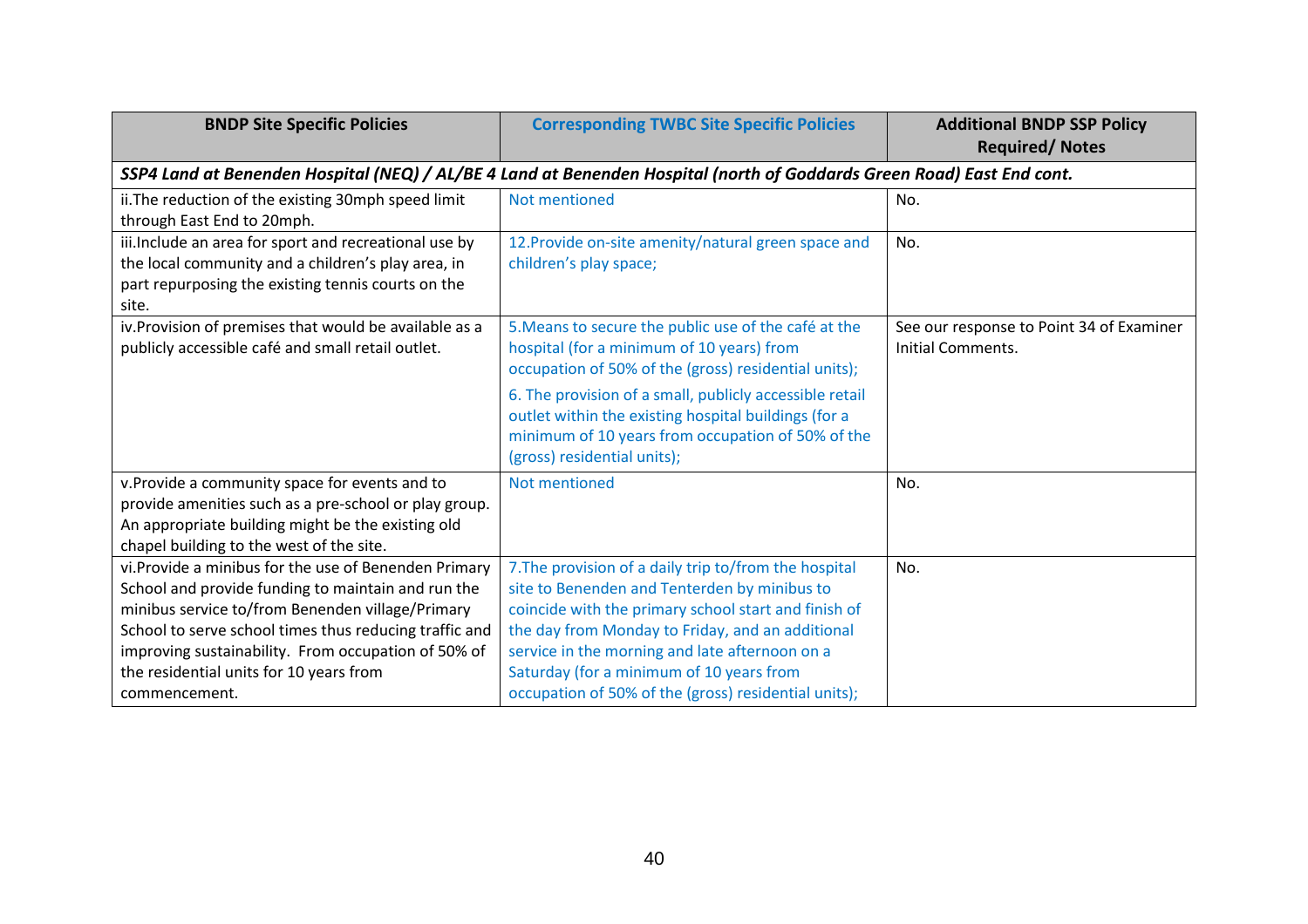| <b>BNDP Site Specific Policies</b>                                                                                                                                                                                                                                                                            | <b>Corresponding TWBC Site Specific Policies</b>                                                                          | <b>Additional BNDP SSP Policy</b><br><b>Required/Notes</b> |  |
|---------------------------------------------------------------------------------------------------------------------------------------------------------------------------------------------------------------------------------------------------------------------------------------------------------------|---------------------------------------------------------------------------------------------------------------------------|------------------------------------------------------------|--|
| SSP4 Land at Benenden Hospital (NEQ) / AL/BE 4 Land at Benenden Hospital (north of Goddards Green Road) East End cont.                                                                                                                                                                                        |                                                                                                                           |                                                            |  |
| vii.Promote and support the Kent County Council<br>Hopper Bus trial and other DRT initiatives. It is<br>intended to serve the growing community in<br>proximity to the Hospital in order to aid connectivity<br>with larger conurbations, such as Tenterden, for the<br>purposes of work, leisure and health. | Not mentioned, unless covered by vi/7 above.                                                                              | No.                                                        |  |
| viii. Any further contributions identified through the<br>pre-application and planning application process.                                                                                                                                                                                                   | 13. Contributions are to be provided to mitigate the<br>impact of the development, in accordance with<br>Policy PSTR/BE1. | No.                                                        |  |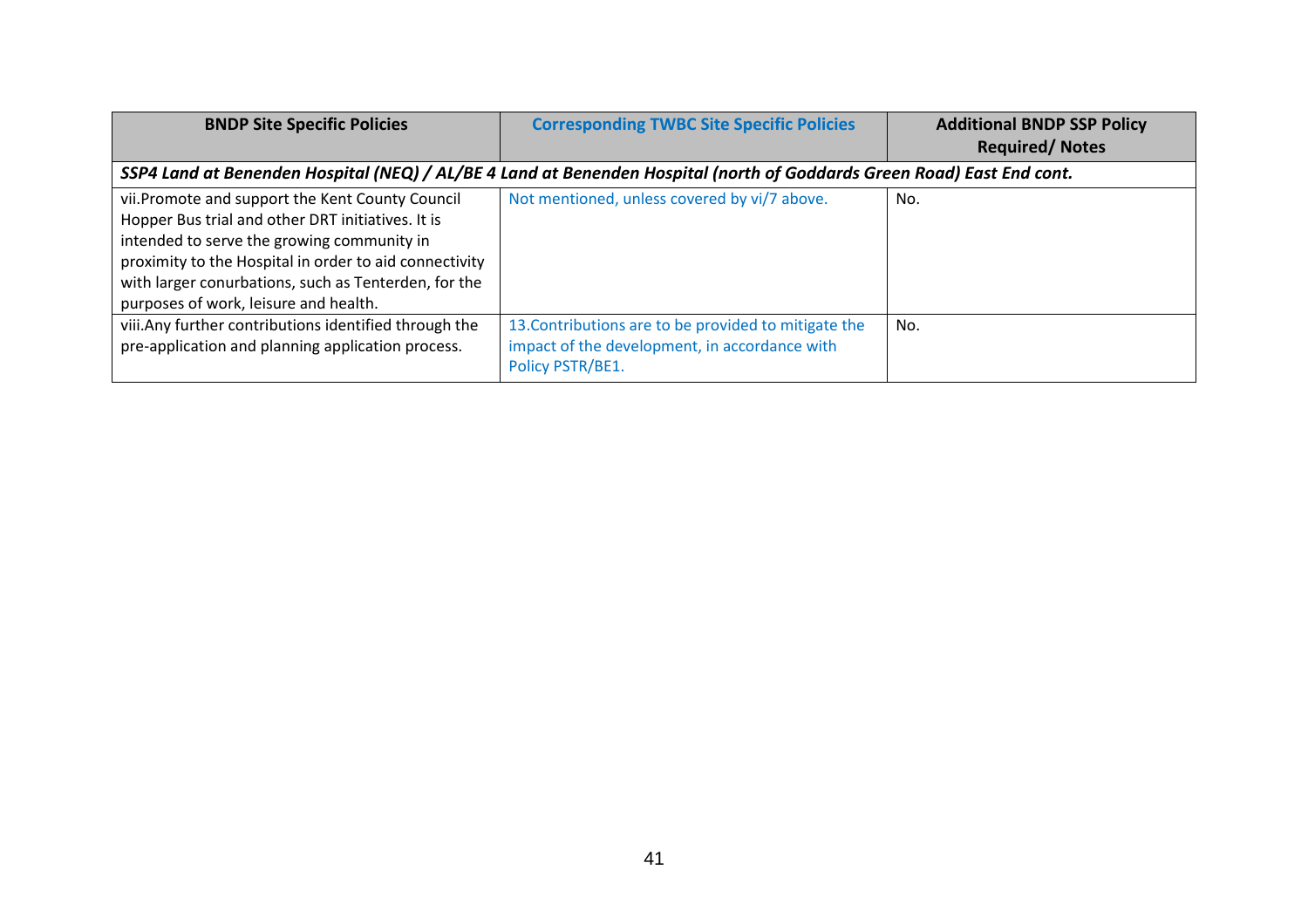## **Addendum 2 BENENDEN PARISH COUNCIL - PROJECT LIST**

Item numbers refer to Priorities Requiring Capital Investment list – see below

#### **HIGH VALUE OR EASY TO IMPLEMENT across the Community:**

- Allotments (Item 2.)
- Improvements to Public Rights of Way (Item 4.)
- Improvements to broadband and mobile communications, to include Feasibility Study (Item 8)
- New play area at Iden Green recreation ground (Item 17) **£45,000**
- New play area at East End (Item 17) **£25,000**
- New pre-school location to be confirmed (Item 21)
- Traffic calming scheme for Benenden village, Benenden crossroads and Iden Green crossroads; reduction of speed limits throughout the parish (Item 14)

#### **MEDIUM VALUE OR COMPLEX TO IMPLEMENT across the Community:**

- Develop and maintain an online village directory (Item 11)
- Provision of additional car parking area at Benenden Village Hall (Item 15b)
- Public electric vehicle charging points at Benenden Village Hall, Iden Green Pavilion and Benenden Hospital @ **£5,000** for each point required (Item 18)
- Combined cycle lane and footpath linking Green Lane (East End) with Walkhurst Road (Benenden) (Item 13b)
- Facilitation of "Quiet Lane" status for Walkhurst Road: Green Lane: Stepneyford Lane; Mockbeggar Lane (Item 13a)
- Designated space for medical use, such as roving GP/nurse/physio/podiatrist/dentist (Item 16)

## **LOW VALUE OR DIFFICULT TO IMPLEMENT across the Community:**

- Superfast broadband for all dwellings within 1000m of Benenden Hospital (Item 19)
- Conversion of existing public toilets at Benenden Village Hall to Community Office and re-provision of public toilets with disability access in the Village Hall (Item20)
- Provision of additional car parking spaces at Rothermere Close (Item 15a)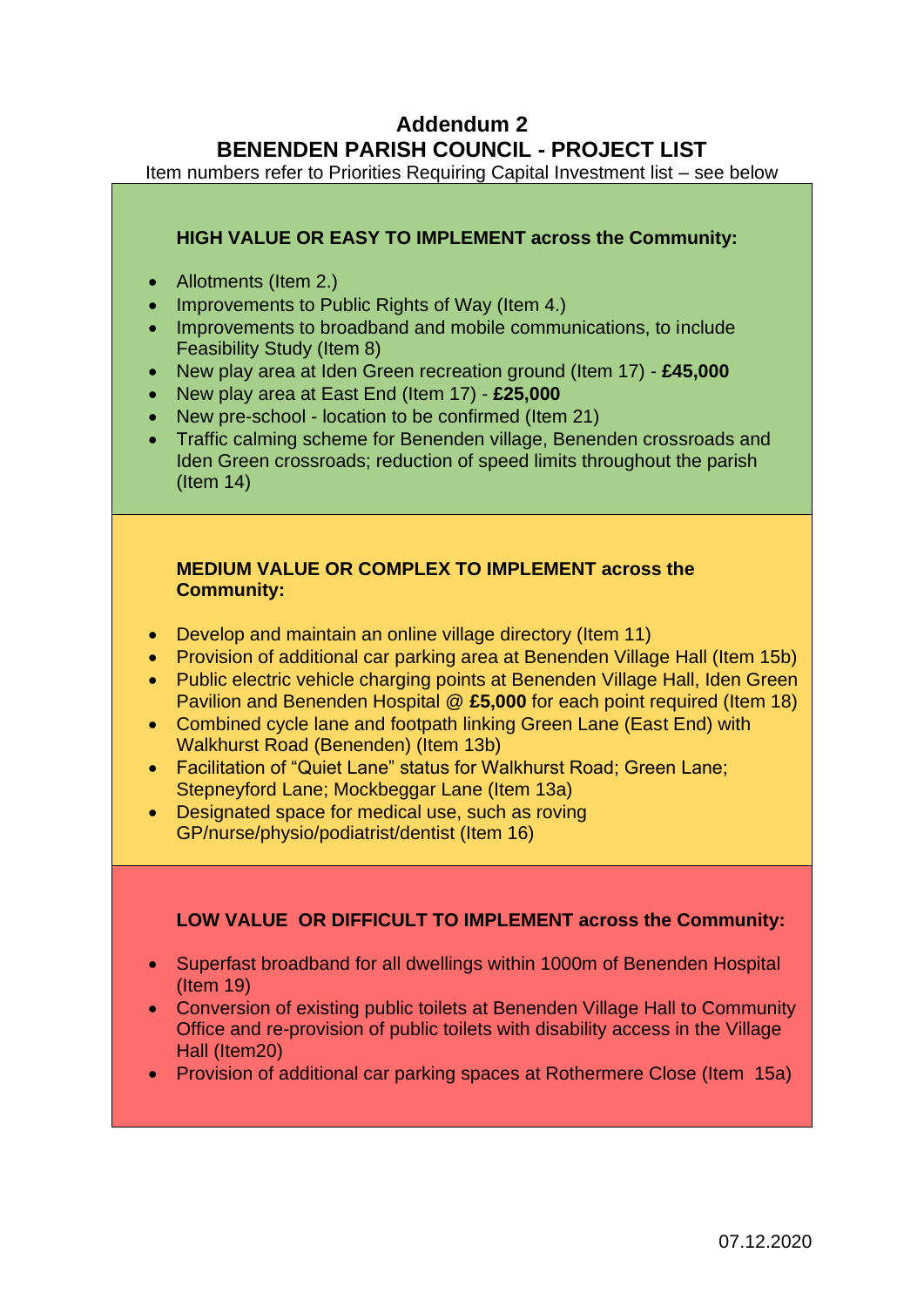# **Benenden Parish Council Project List**

The following list of projects has been created using the Benenden Neighbourhood Plan (BNDP) as a start point. The BNDP has been presented to residents of Benenden and to appropriate agencies and utilities as part of the Regulation 14 Consultation process. None of the consultees asked for amendment to the projects, therefore the Parish Council believes they enjoy support.

Projects have been prioritised by assessing both the scale of impact they will have on the Parish – (numbers of people positively affected and whether those are disadvantaged or vulnerable) and ease of implementation – (cost and complexity). So some projects may have only a minor positive impact but as a 'quick win' will have a greater priority than a very positive impact project that is expensive, complex and has high dependency on external organisations.



#### **Value to Community**

- Health & Safety aspect?
- Promotes community cohesion
- How many will use?
- Major or minor improvement?
- Help for low income families?
- Help for children?
- Help for senior citizens?

#### **Difficulty to Implement**

- Multi Agency involvement? • Multi owner/resident
	- agreement?
- Cost
	- Low = up to £10K
	- Med = £10K to £50K • High = above £50K

A definition from the BNDP:

*Projects are specific proposals that fall outside the direct competence of a Neighbourhood Plan but which may be delivered in partnership with other competent authorities such as Kent County Council, or Tunbridge Wells Borough Council.* 

## Priorities Requiring Capital Investment:

## **2. Allotments**

Promote the creation of shared amenities such as allotments and a community compost area.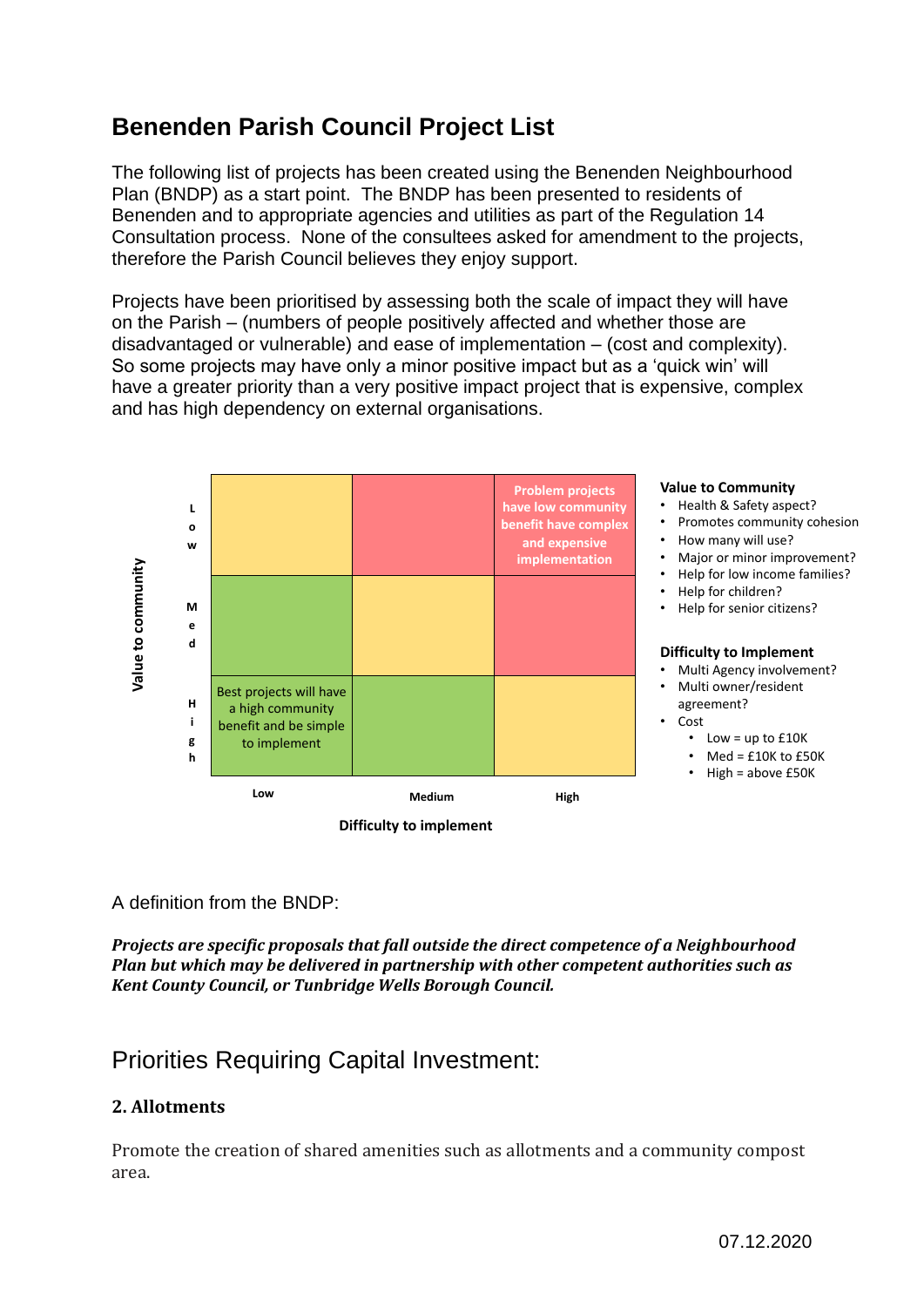## **4. Public Rights of Way**

Public Rights of Way provide a valuable amenity both for the existing local community and new residents as well as for tourists or visitors. In order to encourage greater use of this amenity there should be improved signage and access to the extensive Public Right of Way network.

#### **8. Technical Feasibility Study to Improve Broadband and Mobile Signal**

In conjunction with operating companies, consultants and the community (asset owners) conduct a technical and commercial feasibility study to improve broadband and mobile communications in the parish.

### **17. Enhancing Play and Recreation Facilities**

Existing playgrounds and recreational fields in Benenden village and Iden Green are owned and maintained by the Benenden Village Trust (BVT). They are available for use by the community. The Benenden playground underwent extensive renovation in 2019. The BVT is currently fund raising for refurbishment of the Iden Green playground. In addition, land at East End will be made available for recreational and playground facilities arising from site specific policies within the NDP. The Parish Council will work with developers, BVT and other community groups to enhance recreational and play facilities.

#### **11. Meetings/Online Directory**

Over a third of the businesses responding to the business survey are interested in regularly meeting with others in the village and over 75% would like to be listed in an online village directory. Develop, maintain and host the online village directory with a view to using this as the connecting hub for local businesses and residents.

#### **15 (b). Additional Car Parking**

• The Parish Council will arrange and manage meetings between landowners with a view to improving both public and residential car parking provision; specifically looking at: Providing additional car parking spaces at Benenden Village Hall. Working with the Benenden Village Trust to extend existing car parking, reducing the adverse impact on village streets when large events are held at the hall

#### **19. Superfast Broadband in East End, Benenden**

The Parish Council will work with Benenden Hospital Society, developers and BT Openreach to ensure the existing Broadband infrastructure which serves the Hospital complex is enhanced. The scope of any service extension to local dwellings will be determined via a feasibility study, but it is expected that dwellings within 1000m of the hospital site should have access to superfast broadband.

#### **20. Reprovision of Public Toilets at Benenden Village Hall**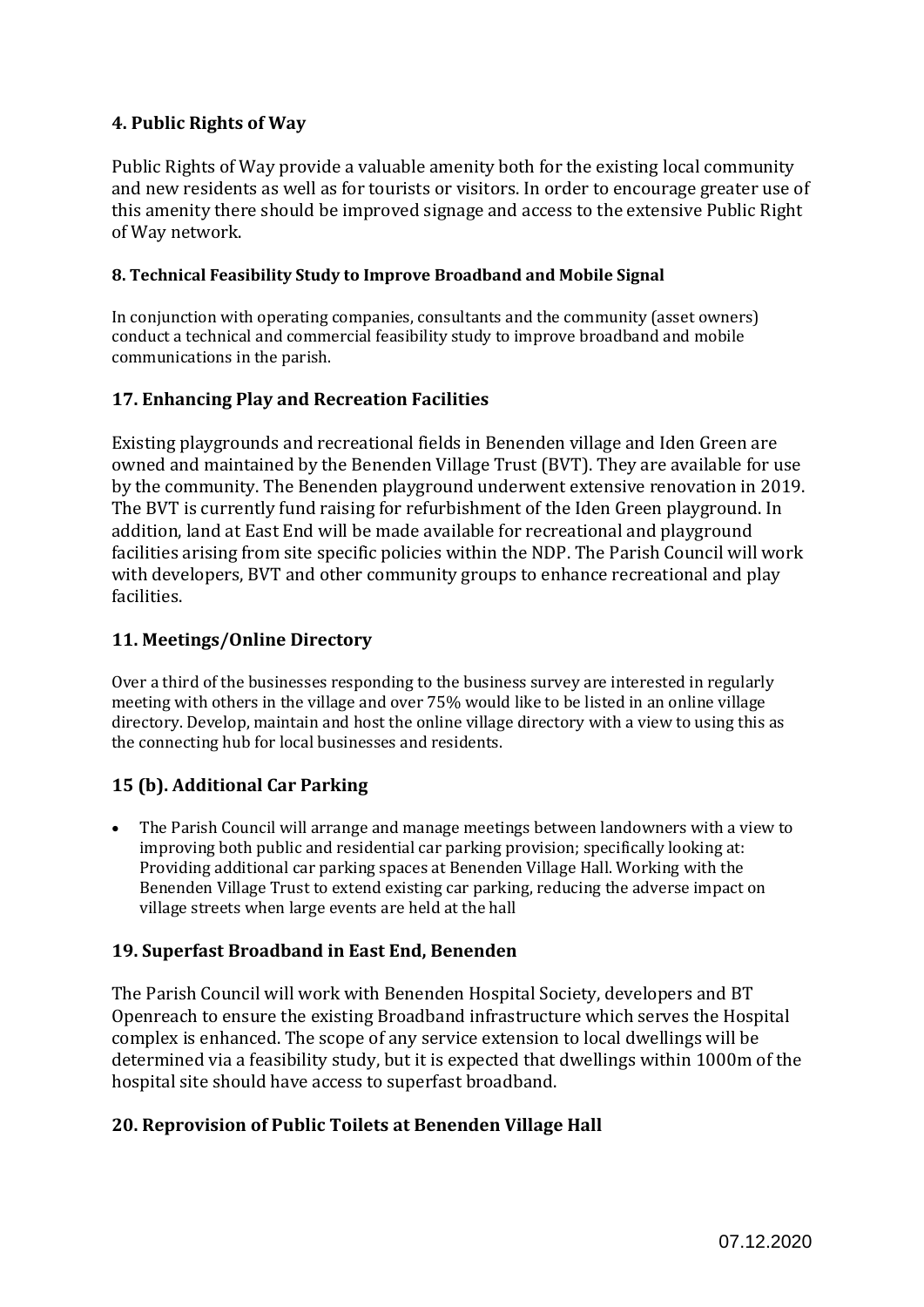Existing toilets require refurbishment. Project envisages conversion of the external toilet block into office space and reprovision of (fewer) public toilets in the Village Hall with wheelchair friendly external access.

### **18**. **Public Electric Charging Points**

As part of our commitment to embracing green technology the BNDP recommends that pay to charge facilities are introduced in car parks at Benenden Village Hall, Iden Green Pavilion and Benenden Hospital. The Parish Council will work with developers, the Benenden Village Trust (BVT) and utility providers on projects to provide recharging points in each location.

### **21. Pre-school Provision in Benenden**

A suitable building with external play facilities will be required to replace the St Georges Pre-school. Space exists within the new Primary School campus but significant capital will be required to develop the site.

### **14. Traffic Mitigation**

The Parish Council will lobby and work with KCC Highways on the specific proposals resulting from the development of this Plan listed below:

- Reduction of maximum speed limit to 20mph on B2086 from Benenden Crossroads to Pullington Farm
- Reduction of maximum speed limit to 20mph on Goddards Green Road from East End Chapel to Mockbeggar Lane
- Reduction of maximum speed limit to 20mph on Mill Lane from Little Weavers to Cotton Cottage on Iden Green Road
- Extension of 30mph zones on the approach to the three main settlements of Benenden village, East End and Iden Green to encourage drivers to slow before reaching residential areas and rural crossroads
- Traffic calming scheme for Benenden Crossroads and Iden Green Crossroads and further measures at Castleton Oak Crossroads
- Introduction of 'Access Only' restrictions on designated quiet lanes

## **13(a). Support Car-free Connectivity**

To facilitate the foot/cycle lane and in recognition of the existing national cycle route 18, introduction of 'quiet lane' status is required on:

- Walkhurst Road
- Green Lane
- Stepneyford Lane
- Mockbeggar Lane

Each quiet lane would have speed limits of 20mph and appropriate signage.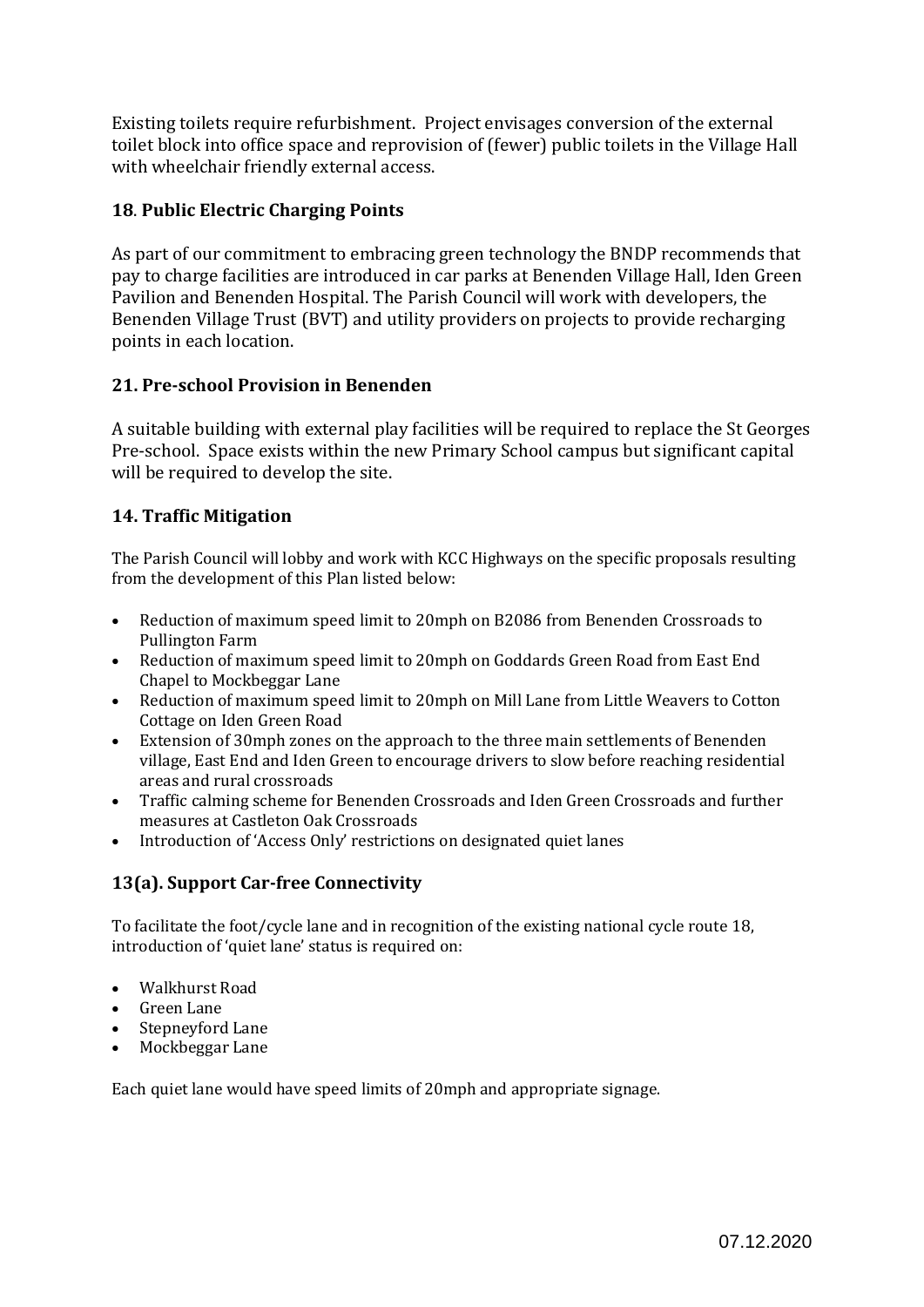### **13(b). Support Car-free Connectivity**

The Parish Council to identify an active route (see Fig. 50) and work with Sustrans/KCC to create a combined Cycle Lane and Footpath linking Green Lane (East End) with Walkhurst Road (Benenden).

#### **16. Support Health & Community Cohesion**

The Parish Council will identify means of providing a designated space for 'medical use', such as roving GP/nurse/physio/podiatrist/dentist, which will be funded by developer contributions.

#### **15(a). Additional Car Parking**

The Parish Council will arrange and manage meetings between landowners with a view to improving both public and residential car parking provision; specifically looking at:

• Providing additional car parking spaces in Rothermere Close. Working with the housing association and Benenden Almshouse Charities to see if additional car parking can be designed to reduce congestion for residents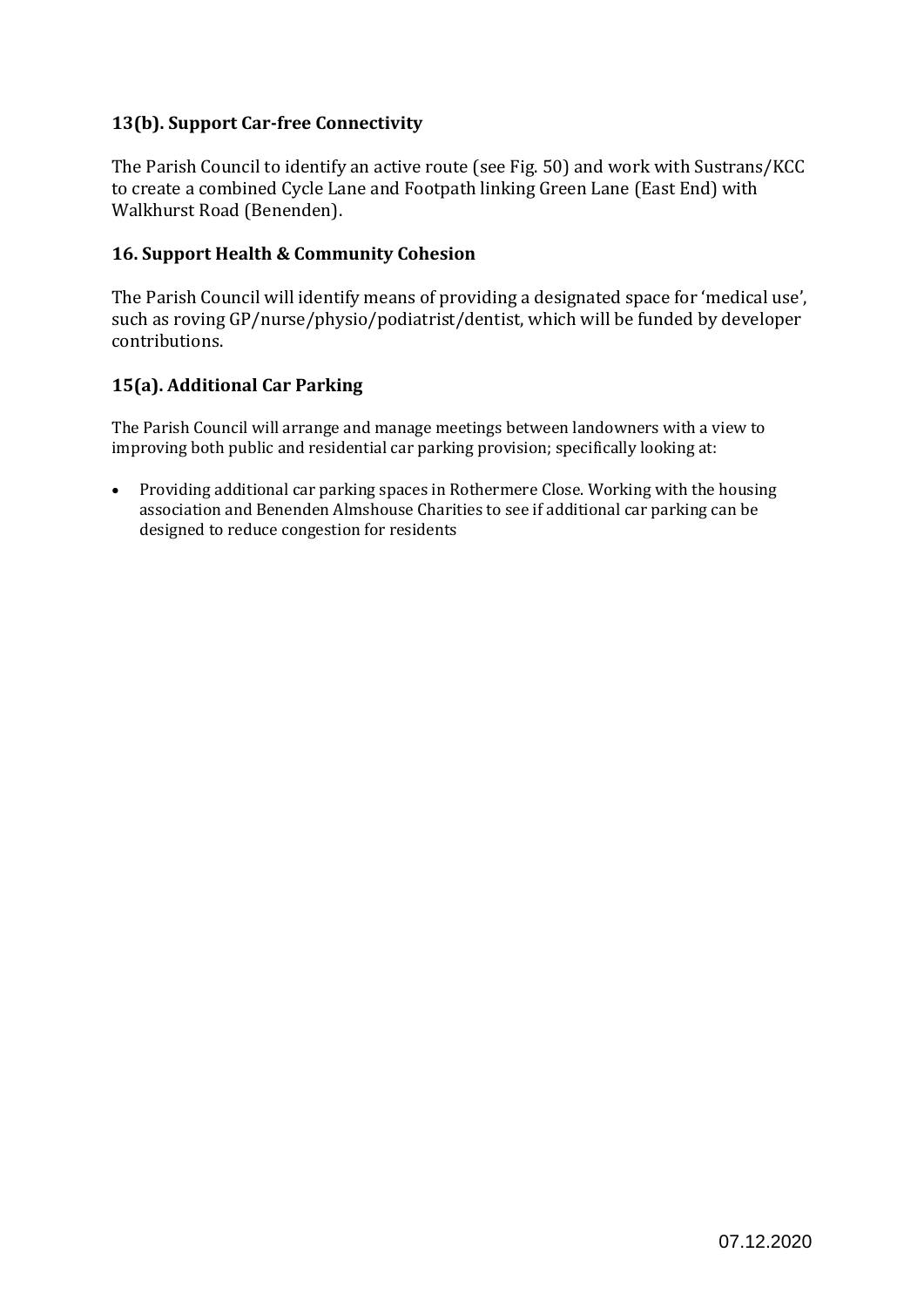# Priorities NOT Requiring Capital Investment:

## **1. Creation of New Habitat**

Development should include provision for creating new wildlife habitat and joining up of existing wildlife‐rich areas.

This could involve planting and other measures on an undeveloped part of the site, or funding to achieve the policy elsewhere within the parish. Measures should be meaningful and long‐lasting. The NPPF refers to the establishment of coherent ecological networks 18 as part of the provision for net gains for biodiversity.

#### **3. Education**

Support on‐going education of children and adults about the countryside and the environment. Primary school children are expected to spend a certain amount of time in the open air looking at nature and the intention is to extend this to older children and adults with organised nature trails, walks and encouragement to volunteer in the upkeep of Public Rights of Way and habitats. Contact with nature contributes to health and wellbeing.

#### **5. Locally led housing initiatives**

The parish council will encourage partnership-based, locally led housing scheme initiatives by:

- encouraging developers to partner with local housing associations who understand the needs of rural residents
- supporting the marketing of help-to-buy schemes to existing residents and their families
- working alongside the Benenden Almshouse Charities

#### **6. Community Land Trust Feasibility Study**

Establish a group of interested volunteers to explore further the idea of setting up a Community Land Trust  $CLT$   $-$  see para. 2.3.4. The purpose of this group would be to establish if there are assets or land holdings in the parish which might be acquired and run by a CLT to the benefit of the community. The group would also undertake to find out about government funding for such a scheme and how it would be administered.

#### **7. Reduce existing light pollution**

The current excessive car park illumination at Benenden Hospital, lighting at Benenden School and outside Benenden Village Hall until late into the night is contrary to the express wish of the parish for 'dark skies', and is the cause of local grievance. Negotiations should be undertaken by the Parish Council to see if the lighting could be timed or set to switch off earlier in the evening.

#### **9. Renewable Energy and Local Recycling**

Engage with businesses to assess the potential for renewable energy and local recycling.